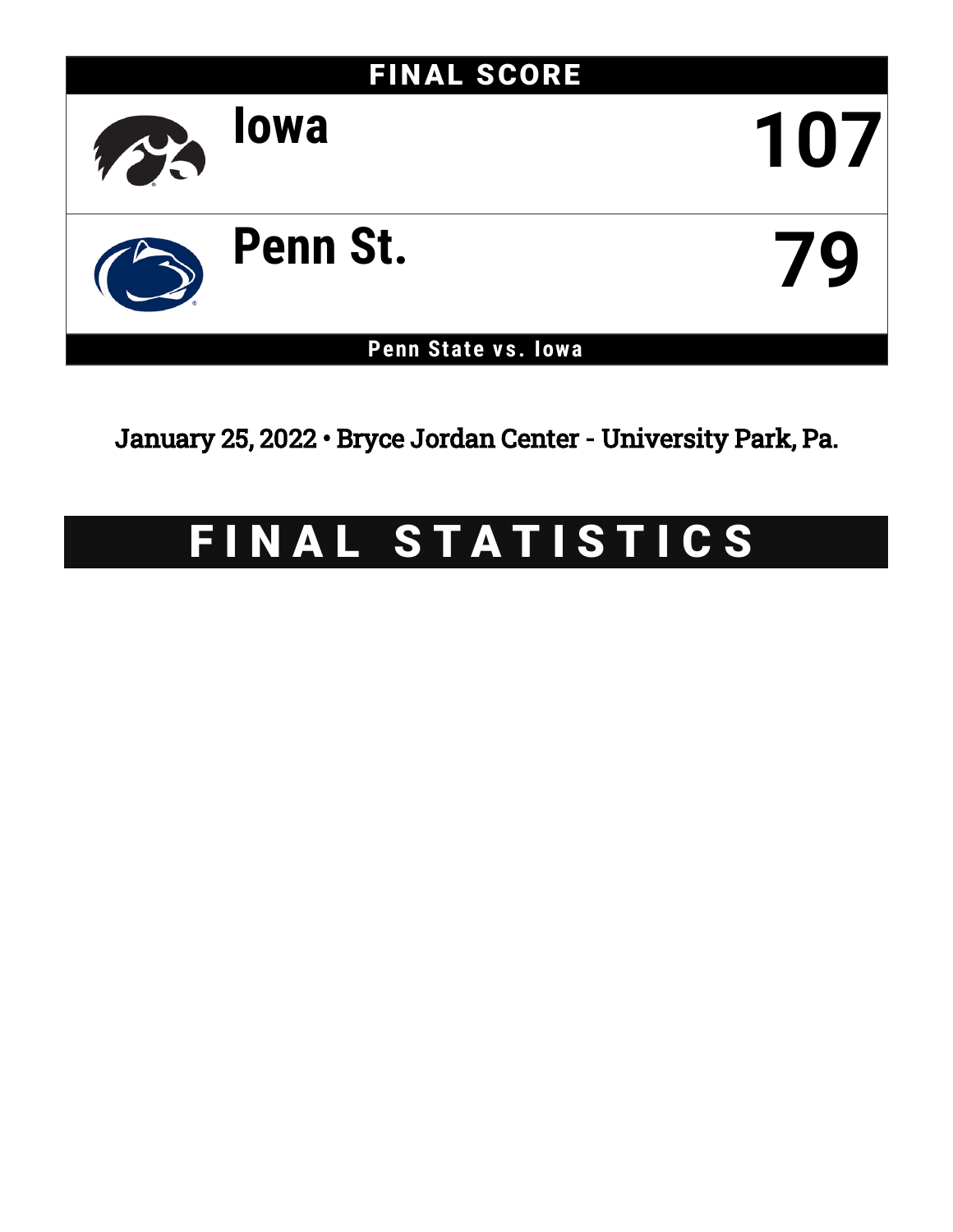### **Official Box Score Iowa vs Penn St. Game Totals -- Final Statistics January 25, 2022 at Bryce Jordan Center - University Park, Pa.**



### **Iowa 107**

| No. | Plaver              | S | <b>Pts</b> | FG        | 3FG       | FT       | 0 <sub>R</sub> | DR            | TR             | РF       | A             | TΟ | <b>Blk</b> | Stl | Min | $+/-$          |
|-----|---------------------|---|------------|-----------|-----------|----------|----------------|---------------|----------------|----------|---------------|----|------------|-----|-----|----------------|
| 14  | WARNOCK, MCKENNA    | F | 25         | $10 - 12$ | $3 - 3$   | $2 - 2$  | 3              | 4             |                | 2        | 4             | 3  |            | 3   | 29  | 32             |
| 20  | <b>MARTIN, KATE</b> | G | $\Omega$   | $0 - 3$   | $0 - 0$   | $0 - 2$  | 4              | 3             | 7              | 3        | 5             | 2  | 2          | 0   | 30  | 12             |
| 22  | CLARK, CAITLIN      | G | 20         | $6 - 17$  | $4 - 10$  | $4 - 4$  | 1              | 6             | 7              | 3        | 17            | 4  | 0          | 0   | 35  | 32             |
| 24  | MARSHALL, GABBIE    | G | 12         | $4 - 8$   | $4 - 8$   | $0 - 0$  | 1              | $\mathcal{P}$ | 3              | 0        | 3             |    | 0          | 0   | 30  | 30             |
| 25  | CZINANO, MONIKA     | C | 24         | $12 - 18$ | $0 - 0$   | $0 - 1$  | 1              | 8             | 9              | 2        |               | 0  | 0          | 0   | 27  | -21            |
| 01  | TAIWO, TOMI         | G | 5          | $2 - 3$   | $1 - 2$   | $0 - 0$  | 0              |               | 1              | $\Omega$ |               | 0  | $\Omega$   | 1   | 9   | -8             |
| 03  | AFFOLTER, SYDNEY    | G | $\Omega$   | $0 - 1$   | $0 - 1$   | $0 - 0$  | $\Omega$       |               |                |          |               | 2  | 0          | 0   | 5   | 1              |
| 04  | FEUERBACH, KYLIE    | G |            | $3 - 4$   | $1 - 1$   | $0 - 1$  | 0              | 2             | 2              | 3        | 3             | 4  | 0          |     | 20  | 13             |
| 34  | EDIGER, AJ          | F | 6          | $3 - 3$   | $0 - 0$   | $0 - 0$  | 0              | 0             | 0              | 0        | $\Omega$      | 0  | 0          | 0   | 3   | 3              |
| 44  | O'GRADY, ADDISON    | С | 8          | $3 - 4$   | $0 - 0$   | $2 - 2$  | 2              | 0             | $\overline{2}$ |          | $\mathcal{P}$ | 0  | 0          | 0   | 10  | $\overline{4}$ |
|     | <b>TEAM</b>         |   |            |           |           |          | 2              | 3             | 5              | 0        |               | 0  |            |     |     |                |
|     | <b>TOTALS</b>       |   | 107        | 43-73     | $13 - 25$ | $8 - 12$ | 14             | 30            | 44             | 15       | 37            | 16 | 3          | 5   | 198 |                |

| <b>Shooting By Period</b> |           |       |           |       |          |            |
|---------------------------|-----------|-------|-----------|-------|----------|------------|
| Period                    | FG        | FG%   | 3FG       | 3FG%  | FT.      | FT%        |
| 1st Qtr                   | $10 - 22$ | 45%   | $4 - 8$   | 50%   | $1 - 1$  | 100%       |
| 2nd Qtr                   | $9 - 17$  | 53%   | $5 - 7$   | 71%   | $4 - 4$  | 100%       |
| 3rd Qtr                   | $12 - 16$ | 75%   | $2 - 4$   | 50%   | $1-5$    | <b>20%</b> |
| 4th Qtr                   | $12 - 18$ | 67%   | $2 - 6$   | 33%   | $2 - 2$  | 100%       |
| 1st Half                  | 19-39     | 49%   | $9 - 15$  | 60%   | $5 - 5$  | 100%       |
| 2nd Half                  | 24-34     | 71%   | $4 - 10$  | 40%   | $3 - 7$  | 43%        |
| Game                      | 43-73     | 58.9% | $13 - 25$ | 52.0% | $8 - 12$ | 66.7%      |

# **Penn St. 79**

| No. | Plaver                  | S  | Pts               | FG       | 3FG      | FТ        | 0R             | DR | TR | PF            | A  | TO | <b>B</b> lk | Stl | Min | $+/-$ |
|-----|-------------------------|----|-------------------|----------|----------|-----------|----------------|----|----|---------------|----|----|-------------|-----|-----|-------|
| 01  | <b>BRIGHAM, ALI</b>     | С  | 4                 | $2 - 3$  | $0 - 0$  | $0-0$     |                | 0  |    |               |    | 3  |             | 2   | 14  | -19   |
| 05  | <b>KAPINUS, LEILANI</b> | G  | 10                | $4 - 9$  | $0 - 1$  | $2 - 3$   | $\mathbf{0}$   | 5  | 5  | 3.            | 4  | 3  |             | 2   | 30  | -27   |
| 20  | MARISA, MAKENNA         | G  | 32                | $9 - 18$ | $2-6$    | $12 - 14$ | 0              | 3  | 3  |               | 3  | 2  |             | 2   | 39  | $-30$ |
| 23  | <b>HAGANS, SHAY</b>     | G  | 4                 | $1 - 6$  | $0 - 1$  | $2 - 2$   | 2              |    | 3  | $\Omega$      | 2  | 5  | 0           | 2   | 21  | -8    |
| 25  | <b>JEKOT, KELLY</b>     | G  | 8                 | $3 - 7$  | $2-6$    | $0 - 0$   | $\mathbf{0}$   | 2  | 2  | 2             | 2  |    | 0           | 0   | 25  | $-22$ |
| 10  | SABEL, TOVA             | G  | $12 \overline{ }$ | $4-6$    | $3-5$    | $1 - 2$   | $\overline{2}$ | 2  | 4  | 2             |    | 2  | $\Omega$    | 2   | 32  | $-18$ |
| 11  | CAMDEN, ANNA            | F  |                   | 3-6      | 1-3      | $0 - 0$   | $\Omega$       | 3  | 3  | 2             | 0  | 0  | $\Omega$    | 0   | 19  | -16   |
| 12  | THOMAS, KAYLA           | F. | $\mathcal{P}$     | $1 - 2$  | $0 - 0$  | $0 - 0$   | 0              |    |    | $\mathcal{P}$ |    |    | 0           |     | 10  | 8     |
| 15  | <b>BURKE, MADDIE</b>    | G  | 0                 | $0 - 4$  | $0 - 4$  | $0 - 0$   | 0              | 2  | 2  |               |    | 0  | $\Omega$    | 0   | 7   | -8    |
|     | <b>TEAM</b>             |    |                   |          |          |           | 1              | 0  | -1 | 0             |    | 0  |             |     |     |       |
|     | <b>TOTALS</b>           |    | 79                | 27-61    | $8 - 26$ | $17 - 21$ | 6              | 19 | 25 | 15            | 15 | 17 | 4           | 11  | 198 |       |

| <b>Shooting By Period</b> |           |       |          |       |           |       |
|---------------------------|-----------|-------|----------|-------|-----------|-------|
| Period                    | FG        | FG%   | 3FG      | 3FG%  | FT        | FT%   |
| 1st Qtr                   | $8 - 19$  | 42%   | 0-4      | 00%   | $1 - 2$   | 50%   |
| 2nd Qtr                   | $9 - 16$  | 56%   | $5-9$    | 56%   | $7-9$     | 78%   |
| 3rd Qtr                   | $4 - 10$  | 40%   | $1 - 2$  | 50%   | $3 - 4$   | 75%   |
| 4th Qtr                   | $6 - 16$  | 38%   | $2 - 11$ | 18%   | $6 - 6$   | 100%  |
| 1st Half                  | $17 - 35$ | 49%   | $5 - 13$ | 38%   | $8 - 11$  | 73%   |
| 2nd Half                  | 10-26     | 38%   | $3 - 13$ | 23%   | $9 - 10$  | 90%   |
| Game                      | 27-61     | 44.3% | $8 - 26$ | 30.8% | $17 - 21$ | 81.0% |

*Deadball Rebounds:* 2,0 *Last FG:* 4th-00:28 *Biggest Run:* 6-0 *Largest lead:* By 0 at 1st-08:53 *Technical Fouls:* None.

*Deadball Rebounds:* 1,0 *Last FG:* 4th-00:43 *Biggest Run:* 11-0

*Largest lead:* By 30 at 4th-00:43 *Technical Fouls:* None.

| Game Notes:                                                | <b>Score</b>                                    | 1st l | 2nd             | 3rd | 4th | <b>TOT</b> | <b>Points</b>     | <b>IOW</b>     | <b>PSU</b>     |
|------------------------------------------------------------|-------------------------------------------------|-------|-----------------|-----|-----|------------|-------------------|----------------|----------------|
| Officials: Beverly Roberts, Kevin Pethtel, Natasha<br>Camv | <b>IOW</b>                                      | 25    | 27              | 27  | 28  | 107        | In the Paint      | 54             | 28             |
| Attendance: 1669                                           | <b>PSU</b>                                      | 17    | 30              | 12  | 20  | 79         | Off Turns         | 21             | 13             |
|                                                            |                                                 |       |                 |     |     |            | 2nd Chance        | 16             |                |
| Start Time: 01:10 PM ET<br>End Time: 07:46 PM ET           | IOW led for 37:58. PSU led for 0:00.            |       |                 |     |     |            | <b>Fast Break</b> | 18             | 10             |
| Game Duration: 6:36                                        | Game was tied for 1:37.<br>Times tied: <b>1</b> |       | Lead Changes: 0 |     |     |            | Bench             | 26             | 21             |
| Conference Game:                                           |                                                 |       |                 |     |     |            | Per Poss          | 1.354<br>47/79 | 1.000<br>35/79 |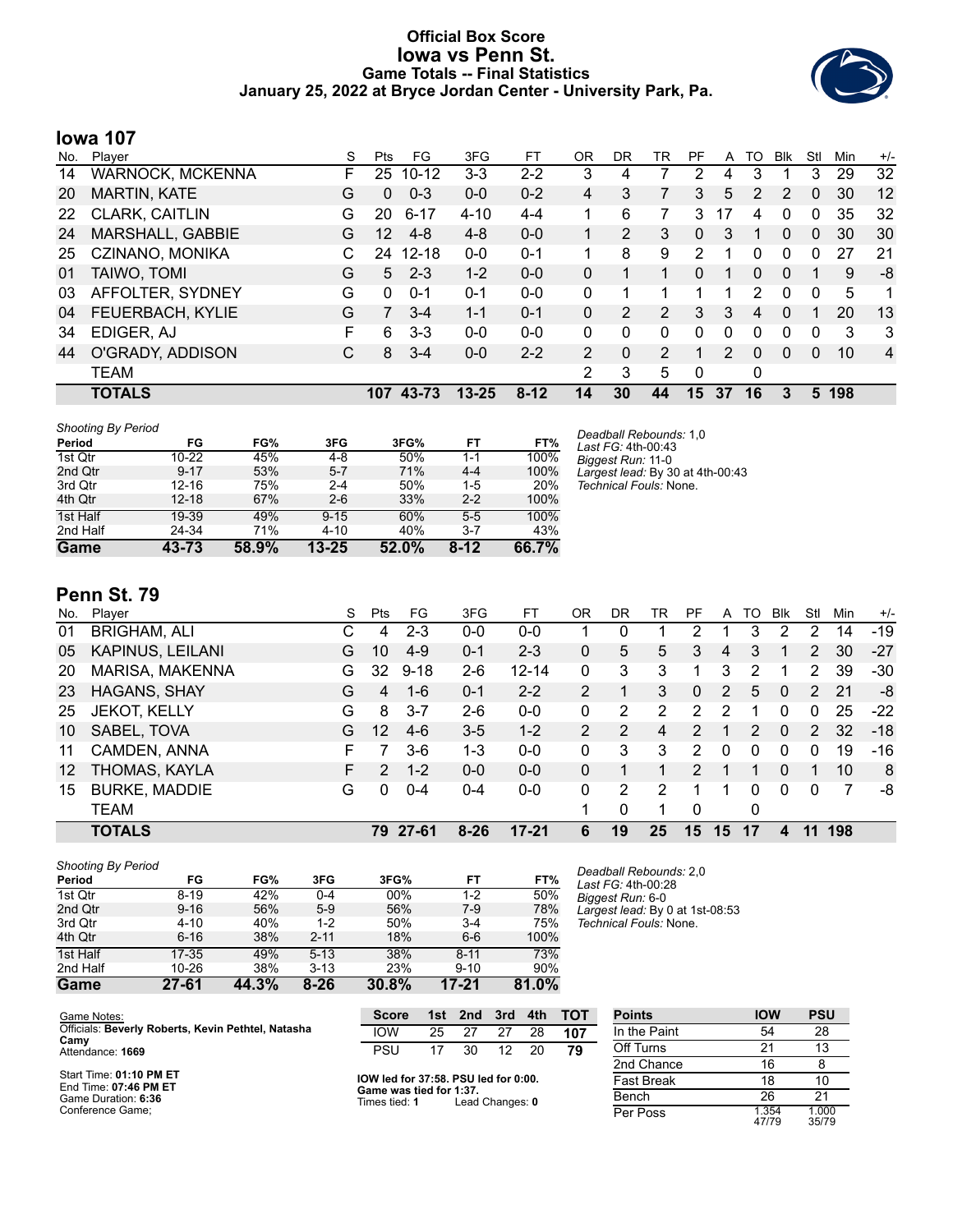### **Official Box Score Iowa vs Penn St. First Half Statistics Only January 25, 2022 at Bryce Jordan Center - University Park, Pa.**



# **Iowa 52**

| No. | Plaver                  | S  | <b>Pts</b> | <b>FG</b> | 3FG      | <b>FT</b> | <b>OR</b> | DR | TR           | <b>PF</b>      | A              | TO       | <b>B</b> lk | Stl      | Min         | $+/-$ |
|-----|-------------------------|----|------------|-----------|----------|-----------|-----------|----|--------------|----------------|----------------|----------|-------------|----------|-------------|-------|
| 01  | TAIWO, TOMI             | G  | 0          | $0 - 1$   | 0-1      | $0 - 0$   | 0         | 0  | 0            | 0              | 0              | 0        | 0           | 0        | 4           | -9    |
| 03  | AFFOLTER, SYDNEY        | G  | 0          | $0 - 0$   | $0 - 0$  | $0 - 0$   | 0         | 0  | $\mathbf{0}$ | 0              | 0              | 0        | $\Omega$    | 0        | 0           | 0     |
| 04  | FEUERBACH, KYLIE        | G  | 3          | 1-1       | $1 - 1$  | $0 - 0$   | 0         | 1  |              |                | 0              |          | 0           | 0        | 9           | 7     |
| 14  | <b>WARNOCK, MCKENNA</b> | F. | 11         | $4-6$     | $2 - 2$  | $1 - 1$   | 0         | 3  | 3            |                | $\overline{2}$ | 0        | 0           | 2        | 15          | 11    |
| 20  | <b>MARTIN, KATE</b>     | G  | 0          | $0 - 2$   | $0 - 0$  | $0 - 0$   | 3         | 2  | 5            | 2              |                | 2        |             | 0        | 16          | -8    |
| 22  | CLARK, CAITLIN          | G  | 12         | $3 - 10$  | $2 - 5$  | $4 - 4$   | 0         | 3  | 3            | $\mathbf{2}$   | 10             | 3        | $\Omega$    | 0        | 19          | 10    |
| 24  | MARSHALL, GABBIE        | G  | 12         | $4-6$     | $4-6$    | $0 - 0$   | 1         | 2  | 3            | 0              | 3              |          | 0           | 0        | 17          | 9     |
| 25  | CZINANO, MONIKA         |    | 10         | $5 - 10$  | $0 - 0$  | $0 - 0$   |           | 2  | 3            | $\overline{2}$ | 0              | $\Omega$ | 0           | 0        | 15          | $-3$  |
| 34  | EDIGER, AJ              | F  | 0          | $0 - 0$   | $0 - 0$  | $0 - 0$   | 0         | 0  | $\Omega$     | $\Omega$       | 0              | $\Omega$ | 0           | 0        | 0           | 0     |
| 44  | O'GRADY, ADDISON        | C. | 4          | $2 - 3$   | $0 - 0$  | $0 - 0$   |           | 0  | $\mathbf{1}$ | $\Omega$       | $\overline{2}$ | $\Omega$ | $\Omega$    | $\Omega$ | 5           | 8     |
|     | <b>TEAM</b>             |    | 0          | $0 - 0$   | $0 - 0$  | $0 - 0$   |           | 2  | 3            | 0              | 0              | 0        | 0           | 0        | $\mathbf 0$ |       |
|     | <b>TOTALS</b>           |    | 52         | 19-39     | $9 - 15$ | $5 - 5$   | 7         | 15 | 22           | 8              | 18             | 7        |             | 2        | 100         |       |

| <b>Shooting By Period</b><br>Period | FG        | FG%   | 3FG       | 3FG%       | FТ    | FT%   |
|-------------------------------------|-----------|-------|-----------|------------|-------|-------|
| 1st Otr                             | $10 - 22$ | 45%   | 4-8       | 50%        | 1-1   | 100%  |
| 2nd Otr                             | $9 - 17$  | 53%   | $5-7$     | <b>71%</b> | 4-4   | 100%  |
| 1st Half                            | 19-39     | 49%   | $9 - 15$  | 60%        | $5-5$ | 100%  |
| Game                                | 43-73     | 58.9% | $13 - 25$ | 52.0%      | 8-12  | 66.7% |

*Deadball Rebounds:* 1,0 *Last FG Half:* IOW 2nd-01:30

# **Penn St. 47**

| No. | Plaver                  | S. | <b>Pts</b> | FG        | 3FG      | FT       | 0R             | <b>DR</b> | TR             | <b>PF</b> | A | TO       | <b>Blk</b> | Stl           | Min            | $+/-$        |
|-----|-------------------------|----|------------|-----------|----------|----------|----------------|-----------|----------------|-----------|---|----------|------------|---------------|----------------|--------------|
| 01  | <b>BRIGHAM, ALI</b>     | С  | 2          | 1-2       | $0-0$    | 0-0      |                |           |                |           |   |          |            |               | 8              | $-11$        |
| 05  | <b>KAPINUS, LEILANI</b> | G  |            | $3-6$     | $0 - 1$  | $1 - 1$  | 0              | 2         | 2              | 2         |   | 0        |            | 0             | 13             | $-4$         |
| 10  | SABEL, TOVA             | G  | 6          | $2 - 3$   | $1 - 2$  | $1-2$    |                | 2         | 3              | 0         |   | 2        | 0          | 0             | 15             | $-4$         |
| 11  | CAMDEN, ANNA            | F. | 5          | $2 - 3$   | $1 - 1$  | $0 - 0$  | 0              | 2         | 2              |           | 0 | 0        | 0          | $\Omega$      | 8              | $-4$         |
| 12  | THOMAS, KAYLA           | F. | 2          | $1 - 2$   | $0 - 0$  | $0 - 0$  | 0              |           |                |           |   | 0        | 0          | 0             | 7              | 10           |
| 15  | <b>BURKE, MADDIE</b>    | G  | 0          | $0 - 1$   | $0 - 1$  | $0 - 0$  | 0              | 2         | 2              |           | 0 | $\Omega$ | 0          | $\Omega$      | $\overline{4}$ | $-3$         |
| 20  | MARISA, MAKENNA         | G  | 18         | $6 - 11$  | $2 - 3$  | 4-6      | $\Omega$       | 3         | 3              | $\Omega$  | 2 |          |            |               | 20             | -5           |
| 23  | HAGANS, SHAY            | G  | 4          | $1 - 3$   | $0 - 1$  | $2 - 2$  | $\overline{2}$ | 0         | $\overline{2}$ | $\Omega$  | 2 | 3        | 0          | $\mathcal{P}$ | 14             | $\mathbf{0}$ |
| 25  | <b>JEKOT, KELLY</b>     | G  | 3          | $1 - 4$   | 1-4      | $0 - 0$  | 0              |           | 1              | 0         |   | 0        | 0          | 0             | 10             | $-4$         |
|     | <b>TEAM</b>             |    | 0          | $0 - 0$   | $0 - 0$  | $0 - 0$  | 0              | 0         | $\Omega$       | $\Omega$  | 0 | 0        | 0          | $\Omega$      | 0              |              |
|     | <b>TOTALS</b>           |    | 47         | $17 - 35$ | $5 - 13$ | $8 - 11$ | 4              | 13        | 17             | 5         | 9 |          | 3          | 4             | 100            |              |

| <b>Shooting By Period</b><br>Period | FG        | FG%   | 3FG     | 3FG%       | FT       | FT%   |
|-------------------------------------|-----------|-------|---------|------------|----------|-------|
| 1st Otr                             | $8 - 19$  | 42%   | $0 - 4$ | 00%        | $1-2$    | 50%   |
| 2nd Otr                             | $9 - 16$  | 56%   | $5-9$   | 56%        | 7-9      | 78%   |
| 1st Half                            | $17 - 35$ | 49%   | $5-13$  | <b>38%</b> | $8 - 11$ | 73%   |
| Game                                | 27-61     | 44.3% | $8-26$  | 30.8%      | 17-21    | 81.0% |

*Deadball Rebounds:* 2,0 *Last FG Half:* PSU 2nd-00:03

| Game Notes:                                                | <b>Score</b> | 1st l | 2nd | 3rd | 4th | <b>TOT</b> | <b>Points from (This Period)</b> |    | <b>IOW PSU</b> |
|------------------------------------------------------------|--------------|-------|-----|-----|-----|------------|----------------------------------|----|----------------|
| Officials: Beverly Roberts, Kevin Pethtel, Natasha<br>Camy | <b>IOW</b>   | 25    |     | 27  | 28  | 107        | In the Paint                     | 18 | 16             |
| Attendance: 1669                                           | <b>PSU</b>   |       | 30  | 12  | 20  | 79         | Off Turns                        |    |                |
|                                                            |              |       |     |     |     |            | 2nd Chance                       |    |                |
| Start Time: 01:10 PM ET<br>End Time: 07:46 PM ET           |              |       |     |     |     |            | <b>Fast Break</b>                |    |                |
| Game Duration: 6:36<br>Conference Game;                    |              |       |     |     |     |            | Bench                            |    | 12             |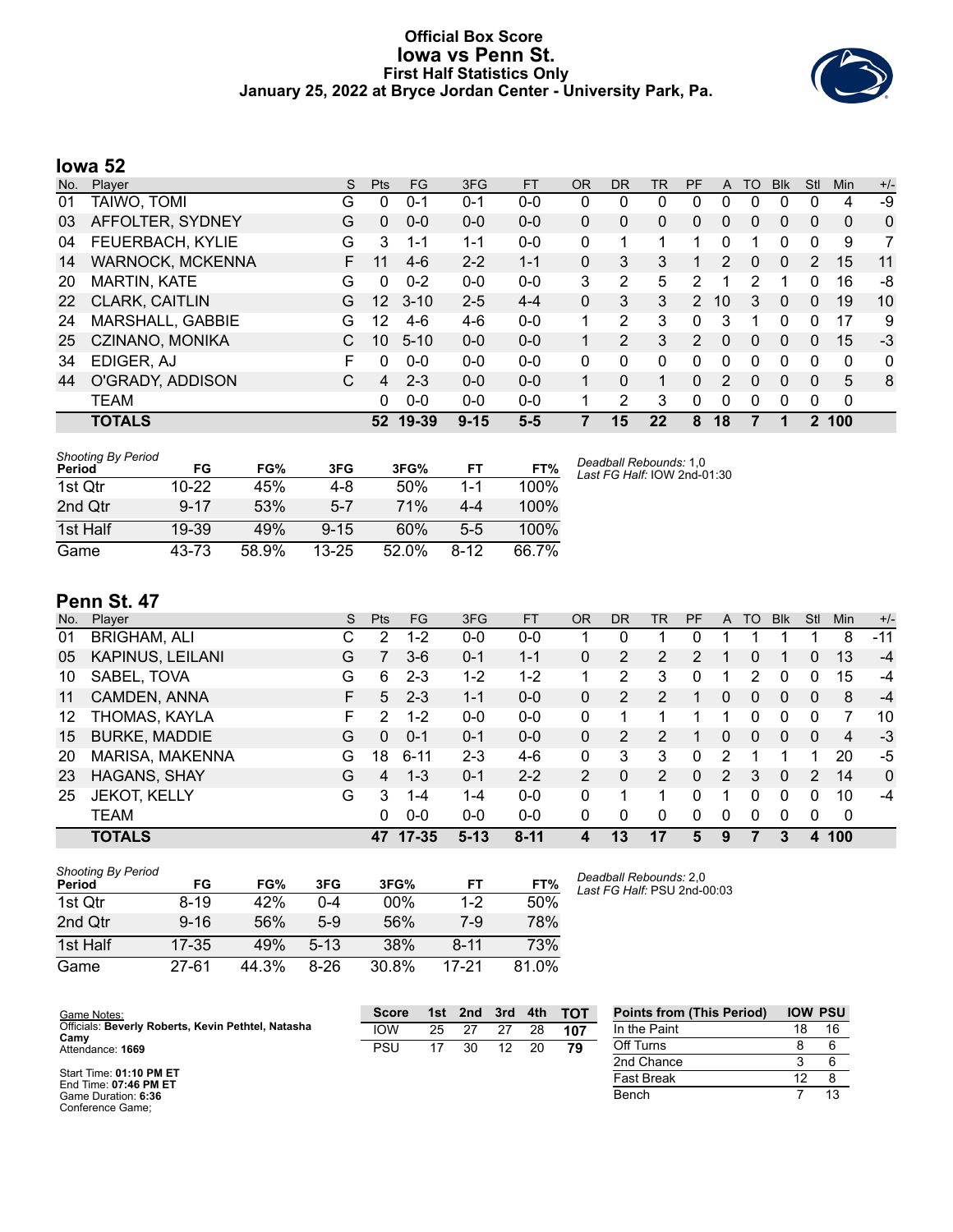### **Official Box Score Iowa vs Penn St. First Quarter Statistics Only January 25, 2022 at Bryce Jordan Center - University Park, Pa.**



# **Iowa 25**

| No. | Plaver                  | S | <b>Pts</b>    | <b>FG</b> | 3FG     | <b>FT</b> | <b>OR</b>    | DR       | TR             | <b>PF</b> | A        | TO       | <b>Blk</b> | Stl          | Min      | $+/-$        |
|-----|-------------------------|---|---------------|-----------|---------|-----------|--------------|----------|----------------|-----------|----------|----------|------------|--------------|----------|--------------|
| 14  | <b>WARNOCK, MCKENNA</b> | F | 8             | $3 - 4$   | 1-1     | 1-1       | 0            | 2        | 2              |           |          | 0        | 0          |              | 8        | 9            |
| 20  | <b>MARTIN, KATE</b>     | G | $\mathbf{0}$  | $0 - 1$   | $0 - 0$ | $0 - 0$   |              |          | $\overline{2}$ |           |          | 0        |            | $\mathbf{0}$ | 8        | 3            |
| 22  | CLARK, CAITLIN          | G | 0             | $0 - 5$   | $0 - 2$ | $0 - 0$   | $\Omega$     | 0        | 0              | 0         | 5        | 0        | 0          | 0            | 10       | 8            |
| 24  | MARSHALL, GABBIE        | G | 6             | $2 - 4$   | $2 - 4$ | $0 - 0$   | $\mathbf{0}$ | 2        | 2              | $\Omega$  |          |          | 0          | $\Omega$     | 10       | 8            |
| 25  | CZINANO, MONIKA         | С | 6             | $3 - 5$   | $0 - 0$ | $0 - 0$   | $\Omega$     |          | 1              | 0         | 0        | 0        | $\Omega$   | 0            | 8        | 3            |
| 01  | TAIWO, TOMI             | G | $\Omega$      | $0 - 0$   | $0 - 0$ | $0 - 0$   | $\mathbf{0}$ | 0        | 0              | 0         | 0        | $\Omega$ | $\Omega$   | $\mathbf{0}$ | $\Omega$ | $\mathbf{0}$ |
| 03  | AFFOLTER, SYDNEY        | G | 0             | $0 - 0$   | $0 - 0$ | $0 - 0$   | $\Omega$     | $\Omega$ | 0              | 0         | 0        | 0        | 0          | 0            | $\Omega$ | $\mathbf{0}$ |
| 04  | FEUERBACH, KYLIE        | G | 3             | $1 - 1$   | $1 - 1$ | $0 - 0$   | $\Omega$     |          |                | 0         | $\Omega$ | $\Omega$ | $\Omega$   | $\Omega$     | 4        | 4            |
| 34  | EDIGER, AJ              | F | 0             | $0 - 0$   | $0 - 0$ | $0 - 0$   | $\Omega$     | 0        | 0              | $\Omega$  | 0        | 0        | 0          | $\Omega$     | 0        | $\mathbf{0}$ |
| 44  | O'GRADY, ADDISON        | C | $\mathcal{P}$ | $1 - 2$   | $0 - 0$ | $0 - 0$   | 1            | 0        | 1              | 0         |          | 0        | 0          | $\mathbf{0}$ | 2        | 5            |
|     | <b>TEAM</b>             |   |               |           |         |           | 1            | 2        | 3              | 0         |          | 0        |            |              |          |              |
|     | <b>TOTALS</b>           |   | 25            | 10-22     | $4 - 8$ | $1 - 1$   | 3            | 9        | 12             | 2         | 10       |          |            | 1            | 50       |              |

| <b>Shooting By Period</b> |           |       |           |       |          |       |
|---------------------------|-----------|-------|-----------|-------|----------|-------|
| Period                    | FG.       | FG%   | 3FG       | 3FG%  | FT       | FT%   |
| 1st Qtr                   | $10 - 22$ | 45%   | $4-8$     | 50%   | 1-1      | 100%  |
| 2nd Qtr                   | $9 - 17$  | 53%   | $5-7$     | 71%   | $4 - 4$  | 100%  |
| 1st Half                  | $10 - 22$ | 45%   | $4-8$     | 50%   | 1-1      | 100%  |
| 1st Half                  | 19-39     | 49%   | $9 - 15$  | 60%   | $5 - 5$  | 100%  |
| Game                      | 43-73     | 58.9% | $13 - 25$ | 52.0% | $8 - 12$ | 66.7% |

# **Penn St. 17**

| No. | Player                  | S  | Pts      | <b>FG</b> | 3FG     | <b>FT</b> | <b>OR</b>      | <b>DR</b> | <b>TR</b>      | PF | A            | TO       | <b>Blk</b> | Stl      | Min | $+/-$ |
|-----|-------------------------|----|----------|-----------|---------|-----------|----------------|-----------|----------------|----|--------------|----------|------------|----------|-----|-------|
| 01  | <b>BRIGHAM, ALI</b>     | С  | 0        | $0 - 1$   | $0 - 0$ | $0-0$     | 0              | 0         | 0              | 0  | 0            |          | 0          | 0        | 3   | $-5$  |
| 05  | <b>KAPINUS, LEILANI</b> | G  | 2        | $1 - 3$   | $0 - 0$ | $0 - 0$   | 0              |           | 1              | 0  | $\mathbf{0}$ | $\Omega$ |            | 0        |     | $-7$  |
| 20  | MARISA, MAKENNA         | G  | 9        | $4 - 7$   | $0 - 0$ | $1 - 2$   | 0              | 2         | 2              | 0  |              |          |            | 0        | 10  | -8    |
| 23  | HAGANS, SHAY            | G  | 2        | $1 - 1$   | $0 - 0$ | $0 - 0$   | $\overline{2}$ | 0         | $\overline{2}$ | 0  |              |          | 0          |          | 6   | $-4$  |
| 25  | <b>JEKOT, KELLY</b>     | G  | $\Omega$ | $0 - 2$   | $0 - 2$ | $0-0$     | 0              |           | 1              | 0  |              |          | 0          | 0        | 6   | -5    |
| 10  | SABEL, TOVA             | G  | $\Omega$ | $0 - 1$   | $0 - 1$ | $0 - 0$   | 0              |           |                | 0  |              |          | 0          | $\Omega$ |     | $-5$  |
| 11  | CAMDEN, ANNA            | F  | 2        | $1 - 2$   | $0 - 0$ | $0 - 0$   | 0              | 2         | 2              |    | 0            | 0        | 0          | 0        | 4   | -4    |
| 12  | THOMAS, KAYLA           | F. | 2        | $1 - 1$   | $0 - 0$ | $0 - 0$   | $\Omega$       | 0         | 0              | 0  | $\Omega$     | $\Omega$ | $\Omega$   | $\Omega$ | 2   | 1     |
| 15  | <b>BURKE, MADDIE</b>    | G  | 0        | $0 - 1$   | 0-1     | $0-0$     | 0              | 2         | 2              | 1  | 0            | $\Omega$ | 0          | $\Omega$ | 4   | $-3$  |
|     | <b>TEAM</b>             |    |          |           |         |           | 0              | 0         | $\mathbf{0}$   | 0  |              | 0        |            |          |     |       |
|     | <b>TOTALS</b>           |    | 17       | $8 - 19$  | $0 - 4$ | $1 - 2$   | 2              | 9         | 11             | 2  | 4            | 3        |            |          | 50  |       |

| <b>Shooting By Period</b><br>Period | FG        | FG%   | 3FG      | 3FG%  | FT       | FT%   |
|-------------------------------------|-----------|-------|----------|-------|----------|-------|
| 1st Qtr                             | $8 - 19$  | 42%   | 0-4      | 00%   | 1-2      | 50%   |
| 2nd Qtr                             | $9 - 16$  | 56%   | $5-9$    | 56%   | 7-9      | 78%   |
| 1st Half                            | $8 - 19$  | 42%   | 0-4      | 00%   | $1 - 2$  | 50%   |
| 1st Half                            | 17-35     | 49%   | $5 - 13$ | 38%   | $8 - 11$ | 73%   |
| Game                                | $27 - 61$ | 44.3% | $8 - 26$ | 30.8% | 17-21    | 81.0% |

| Game Notes:                                        | <b>Score</b> | 1st l | 2nd | 3rd | 4th | <b>TOT</b> | <b>Points (This Period)</b> | <b>IOW</b>    | <b>PSU</b>    |
|----------------------------------------------------|--------------|-------|-----|-----|-----|------------|-----------------------------|---------------|---------------|
| Officials: Beverly Roberts, Kevin Pethtel, Natasha | <b>IOW</b>   | 25    | 27  | 27  | 28  | 107        | In the Paint                |               |               |
| Camy<br>Attendance: 1669                           | <b>PSU</b>   | 17    | 30  | 12  | 20  | 79         | Off Turns                   |               |               |
|                                                    |              |       |     |     |     |            | 2nd Chance                  |               |               |
| Start Time: 01:10 PM ET<br>End Time: 07:46 PM ET   |              |       |     |     |     |            | <b>Fast Break</b>           |               |               |
| Game Duration: 6:36                                |              |       |     |     |     |            | Bench                       |               |               |
| Conference Game:                                   |              |       |     |     |     |            | Per Poss                    | .250<br>11/20 | 0.810<br>9/21 |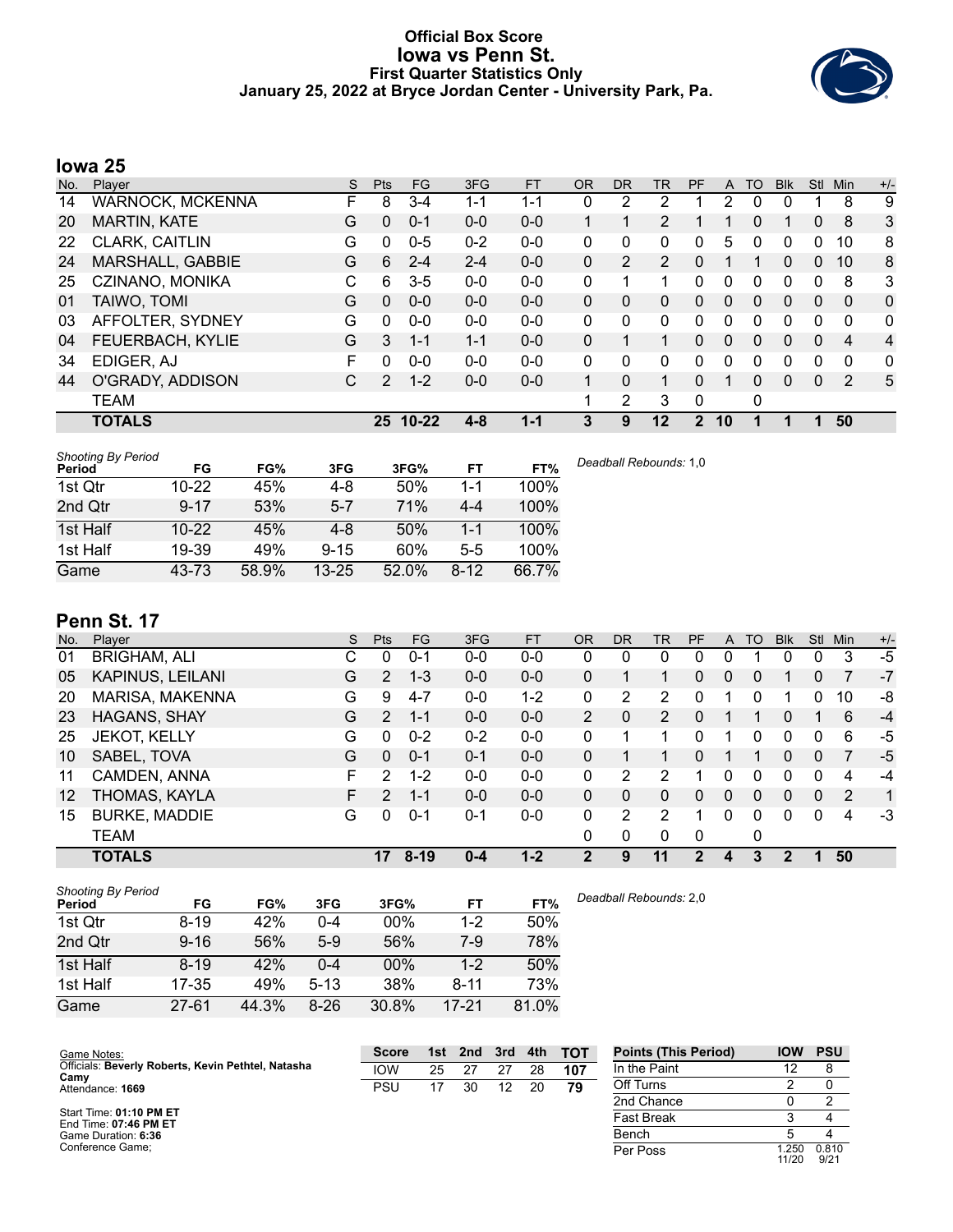#### **Official Play-By-Play Iowa vs Penn St. First Quarter January 25, 2022 at Bryce Jordan Center - University Park, Pa.**



#### **Period 1**

<mark>Startersː</mark><br>Iowa: 14 WARNOCK,MCKENNA (F); 20 MARTIN,KATE (G); 22 CLARK,CAITLIN (G); 24 MARSHALL,GABBIE (G); 25 CZINANO,MONIKA (C);<br>**Penn St.**: 1 BRIGHAM,ALI (C); 5 KAPINUS,LEILANI (G); 20 MARISA,MAKENNA (G); 23 HAGANS,SHAY

| 09:49<br>MISSED JUMPER by MARISA, MAKENNA<br>09:45<br>REBOUND (DEF) by MARTIN, KATE<br>09:37<br>GOOD! LAYUP by CZINANO, MONIKA<br>$0 - 2$<br>V <sub>2</sub><br>09:37<br>ASSIST by CLARK, CAITLIN<br>09:16<br>TURNOVER (TRAVEL) by HAGANS, SHAY<br>09:03<br>MISSED 3PTR by CLARK, CAITLIN<br>08:59<br>REBOUND (DEF) by MARISA, MAKENNA<br>T.<br>08:53<br>$2 - 2$<br>GOOD! LAYUP by KAPINUS, LEILANI [FB]<br>08:53<br>ASSIST by MARISA, MAKENNA<br>08:41<br>MISSED LAYUP by CZINANO, MONIKA<br>08:41<br>BLOCK by MARISA, MAKENNA<br>08:41<br>REBOUND (OFF) by TEAM<br>08:28<br>MISSED JUMPER by MARTIN, KATE<br>08:25<br>REBOUND (DEF) by JEKOT, KELLY<br>08:17<br>MISSED LAYUP by BRIGHAM, ALI<br>08:13<br>REBOUND (OFF) by HAGANS, SHAY<br>08:12<br>MISSED 3PTR by JEKOT, KELLY<br>08:07<br>REBOUND (DEF) by MARSHALL, GABBIE<br>08:07<br>TURNOVER (BADPASS) by MARSHALL, GABBIE<br>08:07<br>STEAL by HAGANS, SHAY<br>08:07<br>SUB OUT: BRIGHAM, ALI<br>08:07<br>SUB IN: CAMDEN, ANNA<br>07:53<br>MISSED LAYUP by CAMDEN, ANNA<br>07:50<br>REBOUND (DEF) by WARNOCK, MCKENNA<br>07:39<br>GOOD! 3PTR by WARNOCK, MCKENNA<br>$V_3$<br>$2 - 5$<br>07:39<br>ASSIST by CLARK, CAITLIN<br>07:20<br>MISSED LAYUP by KAPINUS, LEILANI<br>07:20<br><b>BLOCK by MARTIN, KATE</b><br>07:15<br>REBOUND (DEF) by MARSHALL, GABBIE<br>07:11<br>MISSED JUMPER by CLARK, CAITLIN<br>07:07<br>REBOUND (DEF) by CAMDEN, ANNA<br>07:02<br>MISSED LAYUP by KAPINUS, LEILANI<br>06:56<br>REBOUND (DEF) by CZINANO, MONIKA<br>06:49<br>FOUL (PERSONAL) by CAMDEN, ANNA<br>06:49<br>SUB OUT: KAPINUS, LEILANI<br>06:49<br>SUB OUT: JEKOT, KELLY<br>06:49<br>SUB IN: SABEL, TOVA<br>06:49<br>SUB IN: BURKE, MADDIE<br>06:32<br>MISSED JUMPER by CLARK, CAITLIN<br>06:29<br>REBOUND (DEF) by BURKE, MADDIE<br>06:17<br>V <sub>1</sub><br>$4 - 5$<br>GOOD! JUMPER by CAMDEN, ANNA [PNT]<br>06:17<br>ASSIST by SABEL, TOVA<br>06:07<br>MISSED 3PTR by MARSHALL, GABBIE<br>06:03<br>REBOUND (DEF) by CAMDEN, ANNA<br>06:03<br>FOUL (PERSONAL) by MARTIN, KATE<br>05:54<br>MISSED JUMPER by MARISA, MAKENNA<br>05:50<br>REBOUND (DEF) by WARNOCK, MCKENNA<br>V <sub>4</sub><br>05:45<br>GOOD! 3PTR by MARSHALL, GABBIE [FB]<br>$4 - 8$<br>05:45<br>ASSIST by WARNOCK, MCKENNA<br>05:34<br>TURNOVER (LOSTBALL) by SABEL, TOVA<br>05:34<br>STEAL by WARNOCK, MCKENNA<br>05:15<br>GOOD! JUMPER by WARNOCK, MCKENNA [PNT]<br>$4 - 10$<br>$V_6$<br>05:15<br>ASSIST by MARSHALL, GABBIE<br>05:06<br>V <sub>4</sub><br>$6 - 10$<br>GOOD! JUMPER by MARISA, MAKENNA<br>04:52<br>MISSED LAYUP by WARNOCK, MCKENNA<br>04:49<br>REBOUND (DEF) by BURKE, MADDIE<br>04:46<br>V <sub>2</sub><br>GOOD! JUMPER by MARISA, MAKENNA [FB]<br>$8 - 10$<br>04:46<br>ASSIST by HAGANS, SHAY<br>04:29<br>GOOD! LAYUP by CZINANO, MONIKA<br>V <sub>4</sub><br>$8 - 12$<br>04:29<br>ASSIST by MARTIN, KATE<br>04:21<br>MISSED 3PTR by BURKE, MADDIE<br>04:18<br>REBOUND (OFF) by HAGANS, SHAY<br>V <sub>2</sub><br>04:16<br>$10-12$<br>GOOD! LAYUP by HAGANS, SHAY<br>03:59<br>GOOD! LAYUP by CZINANO, MONIKA<br>$10 - 14$<br>V <sub>4</sub><br>03:59<br>ASSIST by WARNOCK, MCKENNA | Time | <b>VISITORS: Iowa</b> | <b>Score</b> | <b>Margin</b> | HOME: Penn St. |
|-------------------------------------------------------------------------------------------------------------------------------------------------------------------------------------------------------------------------------------------------------------------------------------------------------------------------------------------------------------------------------------------------------------------------------------------------------------------------------------------------------------------------------------------------------------------------------------------------------------------------------------------------------------------------------------------------------------------------------------------------------------------------------------------------------------------------------------------------------------------------------------------------------------------------------------------------------------------------------------------------------------------------------------------------------------------------------------------------------------------------------------------------------------------------------------------------------------------------------------------------------------------------------------------------------------------------------------------------------------------------------------------------------------------------------------------------------------------------------------------------------------------------------------------------------------------------------------------------------------------------------------------------------------------------------------------------------------------------------------------------------------------------------------------------------------------------------------------------------------------------------------------------------------------------------------------------------------------------------------------------------------------------------------------------------------------------------------------------------------------------------------------------------------------------------------------------------------------------------------------------------------------------------------------------------------------------------------------------------------------------------------------------------------------------------------------------------------------------------------------------------------------------------------------------------------------------------------------------------------------------------------------------------------------------------------------------------------------------------------------------------------------------------------------------------------------------------------------------------------------------------------------------------------------------------------------------------------------------------------------------------------------------------------------------------------------------------------------------------------------------------|------|-----------------------|--------------|---------------|----------------|
|                                                                                                                                                                                                                                                                                                                                                                                                                                                                                                                                                                                                                                                                                                                                                                                                                                                                                                                                                                                                                                                                                                                                                                                                                                                                                                                                                                                                                                                                                                                                                                                                                                                                                                                                                                                                                                                                                                                                                                                                                                                                                                                                                                                                                                                                                                                                                                                                                                                                                                                                                                                                                                                                                                                                                                                                                                                                                                                                                                                                                                                                                                                               |      |                       |              |               |                |
|                                                                                                                                                                                                                                                                                                                                                                                                                                                                                                                                                                                                                                                                                                                                                                                                                                                                                                                                                                                                                                                                                                                                                                                                                                                                                                                                                                                                                                                                                                                                                                                                                                                                                                                                                                                                                                                                                                                                                                                                                                                                                                                                                                                                                                                                                                                                                                                                                                                                                                                                                                                                                                                                                                                                                                                                                                                                                                                                                                                                                                                                                                                               |      |                       |              |               |                |
|                                                                                                                                                                                                                                                                                                                                                                                                                                                                                                                                                                                                                                                                                                                                                                                                                                                                                                                                                                                                                                                                                                                                                                                                                                                                                                                                                                                                                                                                                                                                                                                                                                                                                                                                                                                                                                                                                                                                                                                                                                                                                                                                                                                                                                                                                                                                                                                                                                                                                                                                                                                                                                                                                                                                                                                                                                                                                                                                                                                                                                                                                                                               |      |                       |              |               |                |
|                                                                                                                                                                                                                                                                                                                                                                                                                                                                                                                                                                                                                                                                                                                                                                                                                                                                                                                                                                                                                                                                                                                                                                                                                                                                                                                                                                                                                                                                                                                                                                                                                                                                                                                                                                                                                                                                                                                                                                                                                                                                                                                                                                                                                                                                                                                                                                                                                                                                                                                                                                                                                                                                                                                                                                                                                                                                                                                                                                                                                                                                                                                               |      |                       |              |               |                |
|                                                                                                                                                                                                                                                                                                                                                                                                                                                                                                                                                                                                                                                                                                                                                                                                                                                                                                                                                                                                                                                                                                                                                                                                                                                                                                                                                                                                                                                                                                                                                                                                                                                                                                                                                                                                                                                                                                                                                                                                                                                                                                                                                                                                                                                                                                                                                                                                                                                                                                                                                                                                                                                                                                                                                                                                                                                                                                                                                                                                                                                                                                                               |      |                       |              |               |                |
|                                                                                                                                                                                                                                                                                                                                                                                                                                                                                                                                                                                                                                                                                                                                                                                                                                                                                                                                                                                                                                                                                                                                                                                                                                                                                                                                                                                                                                                                                                                                                                                                                                                                                                                                                                                                                                                                                                                                                                                                                                                                                                                                                                                                                                                                                                                                                                                                                                                                                                                                                                                                                                                                                                                                                                                                                                                                                                                                                                                                                                                                                                                               |      |                       |              |               |                |
|                                                                                                                                                                                                                                                                                                                                                                                                                                                                                                                                                                                                                                                                                                                                                                                                                                                                                                                                                                                                                                                                                                                                                                                                                                                                                                                                                                                                                                                                                                                                                                                                                                                                                                                                                                                                                                                                                                                                                                                                                                                                                                                                                                                                                                                                                                                                                                                                                                                                                                                                                                                                                                                                                                                                                                                                                                                                                                                                                                                                                                                                                                                               |      |                       |              |               |                |
|                                                                                                                                                                                                                                                                                                                                                                                                                                                                                                                                                                                                                                                                                                                                                                                                                                                                                                                                                                                                                                                                                                                                                                                                                                                                                                                                                                                                                                                                                                                                                                                                                                                                                                                                                                                                                                                                                                                                                                                                                                                                                                                                                                                                                                                                                                                                                                                                                                                                                                                                                                                                                                                                                                                                                                                                                                                                                                                                                                                                                                                                                                                               |      |                       |              |               |                |
|                                                                                                                                                                                                                                                                                                                                                                                                                                                                                                                                                                                                                                                                                                                                                                                                                                                                                                                                                                                                                                                                                                                                                                                                                                                                                                                                                                                                                                                                                                                                                                                                                                                                                                                                                                                                                                                                                                                                                                                                                                                                                                                                                                                                                                                                                                                                                                                                                                                                                                                                                                                                                                                                                                                                                                                                                                                                                                                                                                                                                                                                                                                               |      |                       |              |               |                |
|                                                                                                                                                                                                                                                                                                                                                                                                                                                                                                                                                                                                                                                                                                                                                                                                                                                                                                                                                                                                                                                                                                                                                                                                                                                                                                                                                                                                                                                                                                                                                                                                                                                                                                                                                                                                                                                                                                                                                                                                                                                                                                                                                                                                                                                                                                                                                                                                                                                                                                                                                                                                                                                                                                                                                                                                                                                                                                                                                                                                                                                                                                                               |      |                       |              |               |                |
|                                                                                                                                                                                                                                                                                                                                                                                                                                                                                                                                                                                                                                                                                                                                                                                                                                                                                                                                                                                                                                                                                                                                                                                                                                                                                                                                                                                                                                                                                                                                                                                                                                                                                                                                                                                                                                                                                                                                                                                                                                                                                                                                                                                                                                                                                                                                                                                                                                                                                                                                                                                                                                                                                                                                                                                                                                                                                                                                                                                                                                                                                                                               |      |                       |              |               |                |
|                                                                                                                                                                                                                                                                                                                                                                                                                                                                                                                                                                                                                                                                                                                                                                                                                                                                                                                                                                                                                                                                                                                                                                                                                                                                                                                                                                                                                                                                                                                                                                                                                                                                                                                                                                                                                                                                                                                                                                                                                                                                                                                                                                                                                                                                                                                                                                                                                                                                                                                                                                                                                                                                                                                                                                                                                                                                                                                                                                                                                                                                                                                               |      |                       |              |               |                |
|                                                                                                                                                                                                                                                                                                                                                                                                                                                                                                                                                                                                                                                                                                                                                                                                                                                                                                                                                                                                                                                                                                                                                                                                                                                                                                                                                                                                                                                                                                                                                                                                                                                                                                                                                                                                                                                                                                                                                                                                                                                                                                                                                                                                                                                                                                                                                                                                                                                                                                                                                                                                                                                                                                                                                                                                                                                                                                                                                                                                                                                                                                                               |      |                       |              |               |                |
|                                                                                                                                                                                                                                                                                                                                                                                                                                                                                                                                                                                                                                                                                                                                                                                                                                                                                                                                                                                                                                                                                                                                                                                                                                                                                                                                                                                                                                                                                                                                                                                                                                                                                                                                                                                                                                                                                                                                                                                                                                                                                                                                                                                                                                                                                                                                                                                                                                                                                                                                                                                                                                                                                                                                                                                                                                                                                                                                                                                                                                                                                                                               |      |                       |              |               |                |
|                                                                                                                                                                                                                                                                                                                                                                                                                                                                                                                                                                                                                                                                                                                                                                                                                                                                                                                                                                                                                                                                                                                                                                                                                                                                                                                                                                                                                                                                                                                                                                                                                                                                                                                                                                                                                                                                                                                                                                                                                                                                                                                                                                                                                                                                                                                                                                                                                                                                                                                                                                                                                                                                                                                                                                                                                                                                                                                                                                                                                                                                                                                               |      |                       |              |               |                |
|                                                                                                                                                                                                                                                                                                                                                                                                                                                                                                                                                                                                                                                                                                                                                                                                                                                                                                                                                                                                                                                                                                                                                                                                                                                                                                                                                                                                                                                                                                                                                                                                                                                                                                                                                                                                                                                                                                                                                                                                                                                                                                                                                                                                                                                                                                                                                                                                                                                                                                                                                                                                                                                                                                                                                                                                                                                                                                                                                                                                                                                                                                                               |      |                       |              |               |                |
|                                                                                                                                                                                                                                                                                                                                                                                                                                                                                                                                                                                                                                                                                                                                                                                                                                                                                                                                                                                                                                                                                                                                                                                                                                                                                                                                                                                                                                                                                                                                                                                                                                                                                                                                                                                                                                                                                                                                                                                                                                                                                                                                                                                                                                                                                                                                                                                                                                                                                                                                                                                                                                                                                                                                                                                                                                                                                                                                                                                                                                                                                                                               |      |                       |              |               |                |
|                                                                                                                                                                                                                                                                                                                                                                                                                                                                                                                                                                                                                                                                                                                                                                                                                                                                                                                                                                                                                                                                                                                                                                                                                                                                                                                                                                                                                                                                                                                                                                                                                                                                                                                                                                                                                                                                                                                                                                                                                                                                                                                                                                                                                                                                                                                                                                                                                                                                                                                                                                                                                                                                                                                                                                                                                                                                                                                                                                                                                                                                                                                               |      |                       |              |               |                |
|                                                                                                                                                                                                                                                                                                                                                                                                                                                                                                                                                                                                                                                                                                                                                                                                                                                                                                                                                                                                                                                                                                                                                                                                                                                                                                                                                                                                                                                                                                                                                                                                                                                                                                                                                                                                                                                                                                                                                                                                                                                                                                                                                                                                                                                                                                                                                                                                                                                                                                                                                                                                                                                                                                                                                                                                                                                                                                                                                                                                                                                                                                                               |      |                       |              |               |                |
|                                                                                                                                                                                                                                                                                                                                                                                                                                                                                                                                                                                                                                                                                                                                                                                                                                                                                                                                                                                                                                                                                                                                                                                                                                                                                                                                                                                                                                                                                                                                                                                                                                                                                                                                                                                                                                                                                                                                                                                                                                                                                                                                                                                                                                                                                                                                                                                                                                                                                                                                                                                                                                                                                                                                                                                                                                                                                                                                                                                                                                                                                                                               |      |                       |              |               |                |
|                                                                                                                                                                                                                                                                                                                                                                                                                                                                                                                                                                                                                                                                                                                                                                                                                                                                                                                                                                                                                                                                                                                                                                                                                                                                                                                                                                                                                                                                                                                                                                                                                                                                                                                                                                                                                                                                                                                                                                                                                                                                                                                                                                                                                                                                                                                                                                                                                                                                                                                                                                                                                                                                                                                                                                                                                                                                                                                                                                                                                                                                                                                               |      |                       |              |               |                |
|                                                                                                                                                                                                                                                                                                                                                                                                                                                                                                                                                                                                                                                                                                                                                                                                                                                                                                                                                                                                                                                                                                                                                                                                                                                                                                                                                                                                                                                                                                                                                                                                                                                                                                                                                                                                                                                                                                                                                                                                                                                                                                                                                                                                                                                                                                                                                                                                                                                                                                                                                                                                                                                                                                                                                                                                                                                                                                                                                                                                                                                                                                                               |      |                       |              |               |                |
|                                                                                                                                                                                                                                                                                                                                                                                                                                                                                                                                                                                                                                                                                                                                                                                                                                                                                                                                                                                                                                                                                                                                                                                                                                                                                                                                                                                                                                                                                                                                                                                                                                                                                                                                                                                                                                                                                                                                                                                                                                                                                                                                                                                                                                                                                                                                                                                                                                                                                                                                                                                                                                                                                                                                                                                                                                                                                                                                                                                                                                                                                                                               |      |                       |              |               |                |
|                                                                                                                                                                                                                                                                                                                                                                                                                                                                                                                                                                                                                                                                                                                                                                                                                                                                                                                                                                                                                                                                                                                                                                                                                                                                                                                                                                                                                                                                                                                                                                                                                                                                                                                                                                                                                                                                                                                                                                                                                                                                                                                                                                                                                                                                                                                                                                                                                                                                                                                                                                                                                                                                                                                                                                                                                                                                                                                                                                                                                                                                                                                               |      |                       |              |               |                |
|                                                                                                                                                                                                                                                                                                                                                                                                                                                                                                                                                                                                                                                                                                                                                                                                                                                                                                                                                                                                                                                                                                                                                                                                                                                                                                                                                                                                                                                                                                                                                                                                                                                                                                                                                                                                                                                                                                                                                                                                                                                                                                                                                                                                                                                                                                                                                                                                                                                                                                                                                                                                                                                                                                                                                                                                                                                                                                                                                                                                                                                                                                                               |      |                       |              |               |                |
|                                                                                                                                                                                                                                                                                                                                                                                                                                                                                                                                                                                                                                                                                                                                                                                                                                                                                                                                                                                                                                                                                                                                                                                                                                                                                                                                                                                                                                                                                                                                                                                                                                                                                                                                                                                                                                                                                                                                                                                                                                                                                                                                                                                                                                                                                                                                                                                                                                                                                                                                                                                                                                                                                                                                                                                                                                                                                                                                                                                                                                                                                                                               |      |                       |              |               |                |
|                                                                                                                                                                                                                                                                                                                                                                                                                                                                                                                                                                                                                                                                                                                                                                                                                                                                                                                                                                                                                                                                                                                                                                                                                                                                                                                                                                                                                                                                                                                                                                                                                                                                                                                                                                                                                                                                                                                                                                                                                                                                                                                                                                                                                                                                                                                                                                                                                                                                                                                                                                                                                                                                                                                                                                                                                                                                                                                                                                                                                                                                                                                               |      |                       |              |               |                |
|                                                                                                                                                                                                                                                                                                                                                                                                                                                                                                                                                                                                                                                                                                                                                                                                                                                                                                                                                                                                                                                                                                                                                                                                                                                                                                                                                                                                                                                                                                                                                                                                                                                                                                                                                                                                                                                                                                                                                                                                                                                                                                                                                                                                                                                                                                                                                                                                                                                                                                                                                                                                                                                                                                                                                                                                                                                                                                                                                                                                                                                                                                                               |      |                       |              |               |                |
|                                                                                                                                                                                                                                                                                                                                                                                                                                                                                                                                                                                                                                                                                                                                                                                                                                                                                                                                                                                                                                                                                                                                                                                                                                                                                                                                                                                                                                                                                                                                                                                                                                                                                                                                                                                                                                                                                                                                                                                                                                                                                                                                                                                                                                                                                                                                                                                                                                                                                                                                                                                                                                                                                                                                                                                                                                                                                                                                                                                                                                                                                                                               |      |                       |              |               |                |
|                                                                                                                                                                                                                                                                                                                                                                                                                                                                                                                                                                                                                                                                                                                                                                                                                                                                                                                                                                                                                                                                                                                                                                                                                                                                                                                                                                                                                                                                                                                                                                                                                                                                                                                                                                                                                                                                                                                                                                                                                                                                                                                                                                                                                                                                                                                                                                                                                                                                                                                                                                                                                                                                                                                                                                                                                                                                                                                                                                                                                                                                                                                               |      |                       |              |               |                |
|                                                                                                                                                                                                                                                                                                                                                                                                                                                                                                                                                                                                                                                                                                                                                                                                                                                                                                                                                                                                                                                                                                                                                                                                                                                                                                                                                                                                                                                                                                                                                                                                                                                                                                                                                                                                                                                                                                                                                                                                                                                                                                                                                                                                                                                                                                                                                                                                                                                                                                                                                                                                                                                                                                                                                                                                                                                                                                                                                                                                                                                                                                                               |      |                       |              |               |                |
|                                                                                                                                                                                                                                                                                                                                                                                                                                                                                                                                                                                                                                                                                                                                                                                                                                                                                                                                                                                                                                                                                                                                                                                                                                                                                                                                                                                                                                                                                                                                                                                                                                                                                                                                                                                                                                                                                                                                                                                                                                                                                                                                                                                                                                                                                                                                                                                                                                                                                                                                                                                                                                                                                                                                                                                                                                                                                                                                                                                                                                                                                                                               |      |                       |              |               |                |
|                                                                                                                                                                                                                                                                                                                                                                                                                                                                                                                                                                                                                                                                                                                                                                                                                                                                                                                                                                                                                                                                                                                                                                                                                                                                                                                                                                                                                                                                                                                                                                                                                                                                                                                                                                                                                                                                                                                                                                                                                                                                                                                                                                                                                                                                                                                                                                                                                                                                                                                                                                                                                                                                                                                                                                                                                                                                                                                                                                                                                                                                                                                               |      |                       |              |               |                |
|                                                                                                                                                                                                                                                                                                                                                                                                                                                                                                                                                                                                                                                                                                                                                                                                                                                                                                                                                                                                                                                                                                                                                                                                                                                                                                                                                                                                                                                                                                                                                                                                                                                                                                                                                                                                                                                                                                                                                                                                                                                                                                                                                                                                                                                                                                                                                                                                                                                                                                                                                                                                                                                                                                                                                                                                                                                                                                                                                                                                                                                                                                                               |      |                       |              |               |                |
|                                                                                                                                                                                                                                                                                                                                                                                                                                                                                                                                                                                                                                                                                                                                                                                                                                                                                                                                                                                                                                                                                                                                                                                                                                                                                                                                                                                                                                                                                                                                                                                                                                                                                                                                                                                                                                                                                                                                                                                                                                                                                                                                                                                                                                                                                                                                                                                                                                                                                                                                                                                                                                                                                                                                                                                                                                                                                                                                                                                                                                                                                                                               |      |                       |              |               |                |
|                                                                                                                                                                                                                                                                                                                                                                                                                                                                                                                                                                                                                                                                                                                                                                                                                                                                                                                                                                                                                                                                                                                                                                                                                                                                                                                                                                                                                                                                                                                                                                                                                                                                                                                                                                                                                                                                                                                                                                                                                                                                                                                                                                                                                                                                                                                                                                                                                                                                                                                                                                                                                                                                                                                                                                                                                                                                                                                                                                                                                                                                                                                               |      |                       |              |               |                |
|                                                                                                                                                                                                                                                                                                                                                                                                                                                                                                                                                                                                                                                                                                                                                                                                                                                                                                                                                                                                                                                                                                                                                                                                                                                                                                                                                                                                                                                                                                                                                                                                                                                                                                                                                                                                                                                                                                                                                                                                                                                                                                                                                                                                                                                                                                                                                                                                                                                                                                                                                                                                                                                                                                                                                                                                                                                                                                                                                                                                                                                                                                                               |      |                       |              |               |                |
|                                                                                                                                                                                                                                                                                                                                                                                                                                                                                                                                                                                                                                                                                                                                                                                                                                                                                                                                                                                                                                                                                                                                                                                                                                                                                                                                                                                                                                                                                                                                                                                                                                                                                                                                                                                                                                                                                                                                                                                                                                                                                                                                                                                                                                                                                                                                                                                                                                                                                                                                                                                                                                                                                                                                                                                                                                                                                                                                                                                                                                                                                                                               |      |                       |              |               |                |
|                                                                                                                                                                                                                                                                                                                                                                                                                                                                                                                                                                                                                                                                                                                                                                                                                                                                                                                                                                                                                                                                                                                                                                                                                                                                                                                                                                                                                                                                                                                                                                                                                                                                                                                                                                                                                                                                                                                                                                                                                                                                                                                                                                                                                                                                                                                                                                                                                                                                                                                                                                                                                                                                                                                                                                                                                                                                                                                                                                                                                                                                                                                               |      |                       |              |               |                |
|                                                                                                                                                                                                                                                                                                                                                                                                                                                                                                                                                                                                                                                                                                                                                                                                                                                                                                                                                                                                                                                                                                                                                                                                                                                                                                                                                                                                                                                                                                                                                                                                                                                                                                                                                                                                                                                                                                                                                                                                                                                                                                                                                                                                                                                                                                                                                                                                                                                                                                                                                                                                                                                                                                                                                                                                                                                                                                                                                                                                                                                                                                                               |      |                       |              |               |                |
|                                                                                                                                                                                                                                                                                                                                                                                                                                                                                                                                                                                                                                                                                                                                                                                                                                                                                                                                                                                                                                                                                                                                                                                                                                                                                                                                                                                                                                                                                                                                                                                                                                                                                                                                                                                                                                                                                                                                                                                                                                                                                                                                                                                                                                                                                                                                                                                                                                                                                                                                                                                                                                                                                                                                                                                                                                                                                                                                                                                                                                                                                                                               |      |                       |              |               |                |
|                                                                                                                                                                                                                                                                                                                                                                                                                                                                                                                                                                                                                                                                                                                                                                                                                                                                                                                                                                                                                                                                                                                                                                                                                                                                                                                                                                                                                                                                                                                                                                                                                                                                                                                                                                                                                                                                                                                                                                                                                                                                                                                                                                                                                                                                                                                                                                                                                                                                                                                                                                                                                                                                                                                                                                                                                                                                                                                                                                                                                                                                                                                               |      |                       |              |               |                |
|                                                                                                                                                                                                                                                                                                                                                                                                                                                                                                                                                                                                                                                                                                                                                                                                                                                                                                                                                                                                                                                                                                                                                                                                                                                                                                                                                                                                                                                                                                                                                                                                                                                                                                                                                                                                                                                                                                                                                                                                                                                                                                                                                                                                                                                                                                                                                                                                                                                                                                                                                                                                                                                                                                                                                                                                                                                                                                                                                                                                                                                                                                                               |      |                       |              |               |                |
|                                                                                                                                                                                                                                                                                                                                                                                                                                                                                                                                                                                                                                                                                                                                                                                                                                                                                                                                                                                                                                                                                                                                                                                                                                                                                                                                                                                                                                                                                                                                                                                                                                                                                                                                                                                                                                                                                                                                                                                                                                                                                                                                                                                                                                                                                                                                                                                                                                                                                                                                                                                                                                                                                                                                                                                                                                                                                                                                                                                                                                                                                                                               |      |                       |              |               |                |
|                                                                                                                                                                                                                                                                                                                                                                                                                                                                                                                                                                                                                                                                                                                                                                                                                                                                                                                                                                                                                                                                                                                                                                                                                                                                                                                                                                                                                                                                                                                                                                                                                                                                                                                                                                                                                                                                                                                                                                                                                                                                                                                                                                                                                                                                                                                                                                                                                                                                                                                                                                                                                                                                                                                                                                                                                                                                                                                                                                                                                                                                                                                               |      |                       |              |               |                |
|                                                                                                                                                                                                                                                                                                                                                                                                                                                                                                                                                                                                                                                                                                                                                                                                                                                                                                                                                                                                                                                                                                                                                                                                                                                                                                                                                                                                                                                                                                                                                                                                                                                                                                                                                                                                                                                                                                                                                                                                                                                                                                                                                                                                                                                                                                                                                                                                                                                                                                                                                                                                                                                                                                                                                                                                                                                                                                                                                                                                                                                                                                                               |      |                       |              |               |                |
|                                                                                                                                                                                                                                                                                                                                                                                                                                                                                                                                                                                                                                                                                                                                                                                                                                                                                                                                                                                                                                                                                                                                                                                                                                                                                                                                                                                                                                                                                                                                                                                                                                                                                                                                                                                                                                                                                                                                                                                                                                                                                                                                                                                                                                                                                                                                                                                                                                                                                                                                                                                                                                                                                                                                                                                                                                                                                                                                                                                                                                                                                                                               |      |                       |              |               |                |
|                                                                                                                                                                                                                                                                                                                                                                                                                                                                                                                                                                                                                                                                                                                                                                                                                                                                                                                                                                                                                                                                                                                                                                                                                                                                                                                                                                                                                                                                                                                                                                                                                                                                                                                                                                                                                                                                                                                                                                                                                                                                                                                                                                                                                                                                                                                                                                                                                                                                                                                                                                                                                                                                                                                                                                                                                                                                                                                                                                                                                                                                                                                               |      |                       |              |               |                |
|                                                                                                                                                                                                                                                                                                                                                                                                                                                                                                                                                                                                                                                                                                                                                                                                                                                                                                                                                                                                                                                                                                                                                                                                                                                                                                                                                                                                                                                                                                                                                                                                                                                                                                                                                                                                                                                                                                                                                                                                                                                                                                                                                                                                                                                                                                                                                                                                                                                                                                                                                                                                                                                                                                                                                                                                                                                                                                                                                                                                                                                                                                                               |      |                       |              |               |                |
|                                                                                                                                                                                                                                                                                                                                                                                                                                                                                                                                                                                                                                                                                                                                                                                                                                                                                                                                                                                                                                                                                                                                                                                                                                                                                                                                                                                                                                                                                                                                                                                                                                                                                                                                                                                                                                                                                                                                                                                                                                                                                                                                                                                                                                                                                                                                                                                                                                                                                                                                                                                                                                                                                                                                                                                                                                                                                                                                                                                                                                                                                                                               |      |                       |              |               |                |
|                                                                                                                                                                                                                                                                                                                                                                                                                                                                                                                                                                                                                                                                                                                                                                                                                                                                                                                                                                                                                                                                                                                                                                                                                                                                                                                                                                                                                                                                                                                                                                                                                                                                                                                                                                                                                                                                                                                                                                                                                                                                                                                                                                                                                                                                                                                                                                                                                                                                                                                                                                                                                                                                                                                                                                                                                                                                                                                                                                                                                                                                                                                               |      |                       |              |               |                |
|                                                                                                                                                                                                                                                                                                                                                                                                                                                                                                                                                                                                                                                                                                                                                                                                                                                                                                                                                                                                                                                                                                                                                                                                                                                                                                                                                                                                                                                                                                                                                                                                                                                                                                                                                                                                                                                                                                                                                                                                                                                                                                                                                                                                                                                                                                                                                                                                                                                                                                                                                                                                                                                                                                                                                                                                                                                                                                                                                                                                                                                                                                                               |      |                       |              |               |                |
|                                                                                                                                                                                                                                                                                                                                                                                                                                                                                                                                                                                                                                                                                                                                                                                                                                                                                                                                                                                                                                                                                                                                                                                                                                                                                                                                                                                                                                                                                                                                                                                                                                                                                                                                                                                                                                                                                                                                                                                                                                                                                                                                                                                                                                                                                                                                                                                                                                                                                                                                                                                                                                                                                                                                                                                                                                                                                                                                                                                                                                                                                                                               |      |                       |              |               |                |
|                                                                                                                                                                                                                                                                                                                                                                                                                                                                                                                                                                                                                                                                                                                                                                                                                                                                                                                                                                                                                                                                                                                                                                                                                                                                                                                                                                                                                                                                                                                                                                                                                                                                                                                                                                                                                                                                                                                                                                                                                                                                                                                                                                                                                                                                                                                                                                                                                                                                                                                                                                                                                                                                                                                                                                                                                                                                                                                                                                                                                                                                                                                               |      |                       |              |               |                |
|                                                                                                                                                                                                                                                                                                                                                                                                                                                                                                                                                                                                                                                                                                                                                                                                                                                                                                                                                                                                                                                                                                                                                                                                                                                                                                                                                                                                                                                                                                                                                                                                                                                                                                                                                                                                                                                                                                                                                                                                                                                                                                                                                                                                                                                                                                                                                                                                                                                                                                                                                                                                                                                                                                                                                                                                                                                                                                                                                                                                                                                                                                                               |      |                       |              |               |                |
|                                                                                                                                                                                                                                                                                                                                                                                                                                                                                                                                                                                                                                                                                                                                                                                                                                                                                                                                                                                                                                                                                                                                                                                                                                                                                                                                                                                                                                                                                                                                                                                                                                                                                                                                                                                                                                                                                                                                                                                                                                                                                                                                                                                                                                                                                                                                                                                                                                                                                                                                                                                                                                                                                                                                                                                                                                                                                                                                                                                                                                                                                                                               |      |                       |              |               |                |
|                                                                                                                                                                                                                                                                                                                                                                                                                                                                                                                                                                                                                                                                                                                                                                                                                                                                                                                                                                                                                                                                                                                                                                                                                                                                                                                                                                                                                                                                                                                                                                                                                                                                                                                                                                                                                                                                                                                                                                                                                                                                                                                                                                                                                                                                                                                                                                                                                                                                                                                                                                                                                                                                                                                                                                                                                                                                                                                                                                                                                                                                                                                               |      |                       |              |               |                |
|                                                                                                                                                                                                                                                                                                                                                                                                                                                                                                                                                                                                                                                                                                                                                                                                                                                                                                                                                                                                                                                                                                                                                                                                                                                                                                                                                                                                                                                                                                                                                                                                                                                                                                                                                                                                                                                                                                                                                                                                                                                                                                                                                                                                                                                                                                                                                                                                                                                                                                                                                                                                                                                                                                                                                                                                                                                                                                                                                                                                                                                                                                                               |      |                       |              |               |                |
|                                                                                                                                                                                                                                                                                                                                                                                                                                                                                                                                                                                                                                                                                                                                                                                                                                                                                                                                                                                                                                                                                                                                                                                                                                                                                                                                                                                                                                                                                                                                                                                                                                                                                                                                                                                                                                                                                                                                                                                                                                                                                                                                                                                                                                                                                                                                                                                                                                                                                                                                                                                                                                                                                                                                                                                                                                                                                                                                                                                                                                                                                                                               |      |                       |              |               |                |
|                                                                                                                                                                                                                                                                                                                                                                                                                                                                                                                                                                                                                                                                                                                                                                                                                                                                                                                                                                                                                                                                                                                                                                                                                                                                                                                                                                                                                                                                                                                                                                                                                                                                                                                                                                                                                                                                                                                                                                                                                                                                                                                                                                                                                                                                                                                                                                                                                                                                                                                                                                                                                                                                                                                                                                                                                                                                                                                                                                                                                                                                                                                               |      |                       |              |               |                |
|                                                                                                                                                                                                                                                                                                                                                                                                                                                                                                                                                                                                                                                                                                                                                                                                                                                                                                                                                                                                                                                                                                                                                                                                                                                                                                                                                                                                                                                                                                                                                                                                                                                                                                                                                                                                                                                                                                                                                                                                                                                                                                                                                                                                                                                                                                                                                                                                                                                                                                                                                                                                                                                                                                                                                                                                                                                                                                                                                                                                                                                                                                                               |      |                       |              |               |                |
|                                                                                                                                                                                                                                                                                                                                                                                                                                                                                                                                                                                                                                                                                                                                                                                                                                                                                                                                                                                                                                                                                                                                                                                                                                                                                                                                                                                                                                                                                                                                                                                                                                                                                                                                                                                                                                                                                                                                                                                                                                                                                                                                                                                                                                                                                                                                                                                                                                                                                                                                                                                                                                                                                                                                                                                                                                                                                                                                                                                                                                                                                                                               |      |                       |              |               |                |
|                                                                                                                                                                                                                                                                                                                                                                                                                                                                                                                                                                                                                                                                                                                                                                                                                                                                                                                                                                                                                                                                                                                                                                                                                                                                                                                                                                                                                                                                                                                                                                                                                                                                                                                                                                                                                                                                                                                                                                                                                                                                                                                                                                                                                                                                                                                                                                                                                                                                                                                                                                                                                                                                                                                                                                                                                                                                                                                                                                                                                                                                                                                               |      |                       |              |               |                |
|                                                                                                                                                                                                                                                                                                                                                                                                                                                                                                                                                                                                                                                                                                                                                                                                                                                                                                                                                                                                                                                                                                                                                                                                                                                                                                                                                                                                                                                                                                                                                                                                                                                                                                                                                                                                                                                                                                                                                                                                                                                                                                                                                                                                                                                                                                                                                                                                                                                                                                                                                                                                                                                                                                                                                                                                                                                                                                                                                                                                                                                                                                                               |      |                       |              |               |                |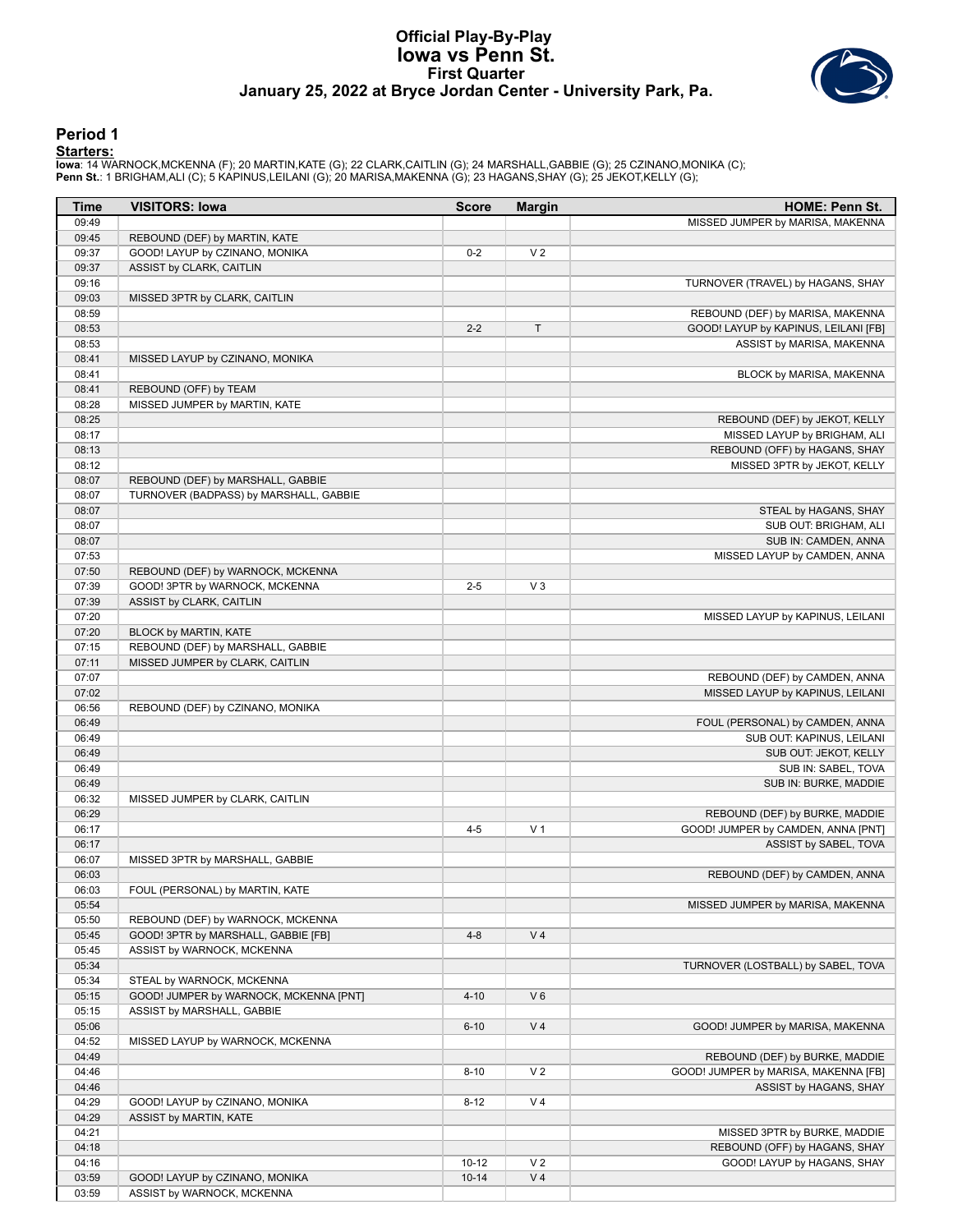| <b>Time</b> | <b>VISITORS: Iowa</b>                                               | <b>Score</b> | <b>Margin</b>  | <b>HOME: Penn St.</b>             |
|-------------|---------------------------------------------------------------------|--------------|----------------|-----------------------------------|
| 03:51       |                                                                     |              |                | MISSED 3PTR by SABEL, TOVA        |
| 03:49       | REBOUND (DEF) by TEAM                                               |              |                |                                   |
| 03:49       |                                                                     |              |                |                                   |
| 03:49       |                                                                     |              |                | SUB OUT: CAMDEN, ANNA             |
| 03:49       |                                                                     |              |                | SUB OUT: HAGANS, SHAY             |
| 03:49       |                                                                     |              |                | SUB IN: BRIGHAM, ALI              |
| 03:49       |                                                                     |              |                | SUB IN: KAPINUS, LEILANI          |
| 03:49       | SUB OUT: MARTIN, KATE                                               |              |                |                                   |
| 03:49       | SUB OUT: CZINANO, MONIKA                                            |              |                |                                   |
| 03:49       | SUB IN: FEUERBACH, KYLIE                                            |              |                |                                   |
| 03:49       | SUB IN: O'GRADY, ADDISON                                            |              |                |                                   |
| 03:32       | GOOD! JUMPER by O'GRADY, ADDISON [PNT]                              | $10 - 16$    | $V_6$          |                                   |
| 03:32       | ASSIST by CLARK, CAITLIN                                            |              |                |                                   |
| 03:25       |                                                                     | $12 - 16$    | V <sub>4</sub> | GOOD! JUMPER by MARISA, MAKENNA   |
| 03:08       | GOOD! LAYUP by WARNOCK, MCKENNA                                     | $12 - 18$    | $V_6$          |                                   |
| 03:08       | ASSIST by O'GRADY, ADDISON                                          |              |                |                                   |
| 03:08       |                                                                     |              |                | FOUL (PERSONAL) by BURKE, MADDIE  |
| 03:08       |                                                                     |              |                | SUB OUT: BURKE, MADDIE            |
| 03:08       |                                                                     |              |                | SUB IN: JEKOT, KELLY              |
| 03:08       |                                                                     | 12-19        | V <sub>7</sub> |                                   |
|             | GOOD! FT by WARNOCK, MCKENNA<br>FOUL (PERSONAL) by WARNOCK, MCKENNA |              |                |                                   |
| 03:01       |                                                                     |              |                |                                   |
| 03:01       |                                                                     |              |                | MISSED FT by MARISA, MAKENNA      |
| 03:01       |                                                                     |              |                | REBOUND (OFF) by TEAM             |
| 03:01       |                                                                     | 13-19        | $V_6$          | GOOD! FT by MARISA, MAKENNA       |
| 02:45       | GOOD! 3PTR by FEUERBACH, KYLIE                                      | $13 - 22$    | V <sub>9</sub> |                                   |
| 02:45       | ASSIST by CLARK, CAITLIN                                            |              |                |                                   |
| 02:29       |                                                                     |              |                | TURNOVER (TRAVEL) by BRIGHAM, ALI |
| 02:29       |                                                                     |              |                | SUB OUT: BRIGHAM, ALI             |
| 02:29       |                                                                     |              |                | SUB IN: THOMAS, KAYLA             |
| 02:21       | MISSED 3PTR by CLARK, CAITLIN                                       |              |                |                                   |
| 02:15       | REBOUND (OFF) by O'GRADY, ADDISON                                   |              |                |                                   |
| 02:14       | MISSED LAYUP by O'GRADY, ADDISON                                    |              |                |                                   |
| 02:11       |                                                                     |              |                | REBOUND (DEF) by MARISA, MAKENNA  |
| 01:57       |                                                                     |              |                | MISSED JUMPER by MARISA, MAKENNA  |
| 01:55       | REBOUND (DEF) by TEAM                                               |              |                |                                   |
| 01:55       | SUB OUT: WARNOCK, MCKENNA                                           |              |                |                                   |
| 01:55       | SUB OUT: O'GRADY, ADDISON                                           |              |                |                                   |
| 01:55       | SUB IN: MARTIN, KATE                                                |              |                |                                   |
| 01:55       | SUB IN: CZINANO, MONIKA                                             |              |                |                                   |
| 01:39       | GOOD! 3PTR by MARSHALL, GABBIE                                      | 13-25        | $V$ 12         |                                   |
| 01:39       | ASSIST by CLARK, CAITLIN                                            |              |                |                                   |
| 01:27       |                                                                     |              |                | MISSED 3PTR by JEKOT, KELLY       |
| 01:22       | REBOUND (DEF) by FEUERBACH, KYLIE                                   |              |                |                                   |
| 01:13       | MISSED LAYUP by CZINANO, MONIKA                                     |              |                |                                   |
| 01:10       |                                                                     |              |                | REBOUND (DEF) by SABEL, TOVA      |
| 01:04       |                                                                     | 15-25        | $V$ 10         | GOOD! JUMPER by THOMAS, KAYLA     |
| 01:04       |                                                                     |              |                | ASSIST by JEKOT, KELLY            |
| 00:50       | MISSED JUMPER by CLARK, CAITLIN                                     |              |                |                                   |
| 00:50       |                                                                     |              |                | BLOCK by KAPINUS, LEILANI         |
| 00:41       |                                                                     |              |                | REBOUND (DEF) by KAPINUS, LEILANI |
| 00:27       |                                                                     | $17 - 25$    | V8             | GOOD! LAYUP by MARISA, MAKENNA    |
| 00:00       | MISSED 3PTR by MARSHALL, GABBIE                                     |              |                |                                   |
| 00:00       | REBOUND (OFF) by MARTIN, KATE                                       |              |                |                                   |

# **Iowa 25, Penn St. 17**

| <b>Points (This Period)</b> | <b>IOW</b>     | <b>PSU</b>    |
|-----------------------------|----------------|---------------|
| In the Paint                | 12             |               |
| Off Turns                   |                |               |
| 2nd Chance                  |                |               |
| <b>Fast Break</b>           |                |               |
| Bench                       | 5              |               |
| Per Poss                    | 1.250<br>11/20 | 0.810<br>9/21 |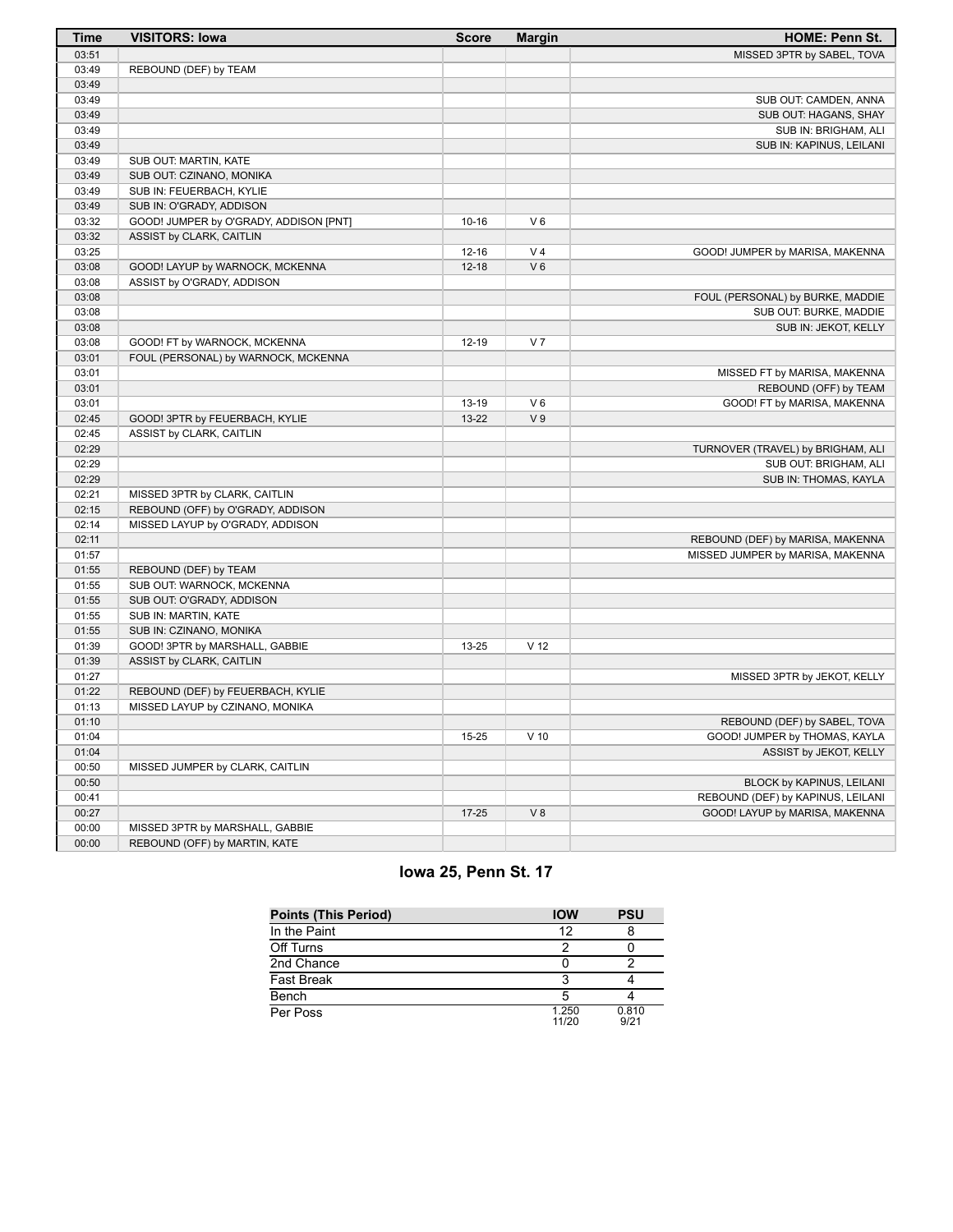### **Official Box Score Iowa vs Penn St. Second Quarter Statistics Only January 25, 2022 at Bryce Jordan Center - University Park, Pa.**



# **Iowa 27**

| No. | Plaver                  | S | <b>Pts</b>     | <b>FG</b> | 3FG     | <b>FT</b> | <b>OR</b>    | DR       | TR           | PF | A              | TO       | <b>Blk</b> | Stl      | Min      | $+/-$          |
|-----|-------------------------|---|----------------|-----------|---------|-----------|--------------|----------|--------------|----|----------------|----------|------------|----------|----------|----------------|
| 14  | <b>WARNOCK, MCKENNA</b> | F | 3              | $1 - 2$   | 1-1     | $0 - 0$   | 0            |          | 1            | 0  | 0              | 0        |            |          |          | $\overline{2}$ |
| 20  | <b>MARTIN, KATE</b>     | G | 0              | $0 - 1$   | $0 - 0$ | $0 - 0$   | 2            |          | 3            |    | 0              | 2        | 0          | 0        | 8        | $-11$          |
| 22  | <b>CLARK, CAITLIN</b>   | G | 12             | $3 - 5$   | $2 - 3$ | $4 - 4$   | 0            | 3        | 3            | 2  | 5              | 3        | 0          | 0        | 9        | 2              |
| 24  | MARSHALL, GABBIE        | G | 6              | $2 - 2$   | $2 - 2$ | $0 - 0$   | 1            | $\Omega$ | $\mathbf{1}$ | 0  | $\overline{2}$ | 0        | 0          | $\Omega$ | 7        | 1              |
| 25  | CZINANO, MONIKA         | С | 4              | $2 - 5$   | $0 - 0$ | $0 - 0$   | 1            |          | 2            | 2  | $\Omega$       | $\Omega$ | 0          | 0        |          | -6             |
| 01  | TAIWO, TOMI             | G | 0              | $0 - 1$   | $0 - 1$ | $0 - 0$   | $\mathbf{0}$ | 0        | 0            | 0  | $\mathbf{0}$   | $\Omega$ | 0          | $\Omega$ | 4        | $-9$           |
| 03  | AFFOLTER, SYDNEY        | G | 0              | $0 - 0$   | $0 - 0$ | $0 - 0$   | 0            | 0        | 0            | 0  | 0              | 0        | 0          | 0        | $\Omega$ | 0              |
| 04  | FEUERBACH, KYLIE        | G | $\Omega$       | $0 - 0$   | $0 - 0$ | $0 - 0$   | $\Omega$     | 0        | 0            |    | 0              |          | 0          | $\Omega$ | 5        | 3              |
| 34  | EDIGER, AJ              | F | 0              | $0 - 0$   | $0 - 0$ | $0 - 0$   | 0            | $\Omega$ | 0            | 0  | 0              | 0        | 0          | 0        | $\Omega$ | 0              |
| 44  | O'GRADY, ADDISON        | С | $\overline{2}$ | $1 - 1$   | $0-0$   | $0 - 0$   | $\Omega$     | 0        | 0            | 0  |                | 0        | 0          | 0        | 3        | 3              |
|     | <b>TEAM</b>             |   |                |           |         |           | $\Omega$     | 0        | 0            | 0  |                | 0        |            |          |          |                |
|     | <b>TOTALS</b>           |   | 27             | $9 - 17$  | $5 - 7$ | 4-4       | 4            | 6        | 10           | 6  | 8              | 6        | 0          |          | 50       |                |

| <b>Shooting By Period</b> |           |       |           |       |          |            |
|---------------------------|-----------|-------|-----------|-------|----------|------------|
| Period                    | FG        | FG%   | 3FG       | 3FG%  | FT       | FT%        |
| 3rd Qtr                   | $12 - 16$ | 75%   | $2 - 4$   | 50%   | $1-5$    | <b>20%</b> |
| 4th Qtr                   | $12 - 18$ | 67%   | $2-6$     | 33%   | $2 - 2$  | 100%       |
| 2nd Half                  | $9 - 17$  | 53%   | $5 - 7$   | 71%   | $4 - 4$  | 100%       |
| 2nd Half                  | 24-34     | 71%   | 4-10      | 40%   | $3 - 7$  | 43%        |
| Game                      | 43-73     | 58.9% | $13 - 25$ | 52.0% | $8 - 12$ | 66.7%      |

# **Penn St. 30**

| No. | Player                  | S  | Pts            | <b>FG</b> | 3FG     | <b>FT</b> | <b>OR</b> | <b>DR</b> | <b>TR</b>    | PF | A            | TO       | <b>Blk</b> | Stl      | Min | $+/-$        |
|-----|-------------------------|----|----------------|-----------|---------|-----------|-----------|-----------|--------------|----|--------------|----------|------------|----------|-----|--------------|
| 01  | <b>BRIGHAM, ALI</b>     | С  | 2              | $1 - 1$   | $0 - 0$ | $0 - 0$   |           | 0         |              | 0  |              |          |            |          | 5   | $-6$         |
| 05  | <b>KAPINUS, LEILANI</b> | G  | 5              | $2 - 3$   | $0 - 1$ | $1 - 1$   | 0         |           | 1            | 2  |              | 0        | 0          | $\Omega$ | 6   | 3            |
| 20  | MARISA, MAKENNA         | G  | 9              | $2 - 4$   | $2 - 3$ | $3 - 4$   | 0         |           | 1            | 0  |              |          | 0          |          | 10  | 3            |
| 23  | HAGANS, SHAY            | G  | $\overline{2}$ | $0 - 2$   | $0 - 1$ | $2 - 2$   | 0         | 0         | 0            | 0  |              | 2        | 0          |          | 8   | 4            |
| 25  | <b>JEKOT, KELLY</b>     | G  | 3              | $1 - 2$   | 1-2     | $0 - 0$   | 0         | 0         | 0            | 0  | 0            |          | 0          | 0        | 4   | 1            |
| 10  | SABEL, TOVA             | G  | 6              | $2 - 2$   | $1 - 1$ | $1 - 2$   |           |           | 2            | 0  | $\mathbf{0}$ |          | 0          | $\Omega$ | 8   | 1            |
| 11  | CAMDEN, ANNA            | F. | 3              | 1-1       | 1-1     | $0 - 0$   | 0         | 0         | 0            | 0  | 0            | 0        | 0          | 0        | 4   | $\mathbf{0}$ |
| 12  | THOMAS, KAYLA           | F. | 0              | $0 - 1$   | $0 - 0$ | $0 - 0$   | $\Omega$  |           |              |    |              | $\Omega$ | 0          | $\Omega$ | 5   | 9            |
| 15  | <b>BURKE, MADDIE</b>    | G  | U              | $0 - 0$   | $0 - 0$ | $0-0$     | 0         | 0         | $\Omega$     | 0  | 0            | 0        | 0          | 0        | 0   | $\mathbf 0$  |
|     | <b>TEAM</b>             |    |                |           |         |           | 0         | 0         | $\mathbf{0}$ | 0  |              | 0        |            |          |     |              |
|     | <b>TOTALS</b>           |    | 30             | $9 - 16$  | $5-9$   | 7-9       | 2         | 4         | 6            | 3  | 5            | 4        | 1          | 3        | 50  |              |

| <b>Shooting By Period</b><br>Period | FG        | FG%   | 3FG      | 3FG%  | FT        | FT%   |
|-------------------------------------|-----------|-------|----------|-------|-----------|-------|
| 3rd Qtr                             | 4-10      | 40%   | $1-2$    | 50%   | $3 - 4$   | 75%   |
| 4th Qtr                             | $6 - 16$  | 38%   | $2 - 11$ | 18%   | $6 - 6$   | 100%  |
| 2nd Half                            | $9 - 16$  | 56%   | $5-9$    | 56%   | 7-9       | 78%   |
| 2nd Half                            | $10 - 26$ | 38%   | $3 - 13$ | 23%   | $9 - 10$  | 90%   |
| Game                                | $27 - 61$ | 44.3% | $8 - 26$ | 30.8% | $17 - 21$ | 81.0% |

| Game Notes:                                        | <b>Score</b> | 1st \ | 2nd | 3rd | 4th | <b>TOT</b> | <b>Points (This Period)</b> | <b>IOW</b>    | <b>PSU</b>     |
|----------------------------------------------------|--------------|-------|-----|-----|-----|------------|-----------------------------|---------------|----------------|
| Officials: Beverly Roberts, Kevin Pethtel, Natasha | iow          | 25    | 27  | 27  | 28  | 107        | In the Paint                |               |                |
| Camy<br>Attendance: 1669                           | <b>PSU</b>   | 17    | 30  | 12  | 20  | 79         | Off Turns                   |               |                |
|                                                    |              |       |     |     |     |            | 2nd Chance                  |               |                |
| Start Time: 01:10 PM ET<br>End Time: 07:46 PM ET   |              |       |     |     |     |            | Fast Break                  |               |                |
| Game Duration: 6:36                                |              |       |     |     |     |            | <b>Bench</b>                |               |                |
| Conference Game;                                   |              |       |     |     |     |            | Per Poss                    | .286<br>11/21 | 1.364<br>13/22 |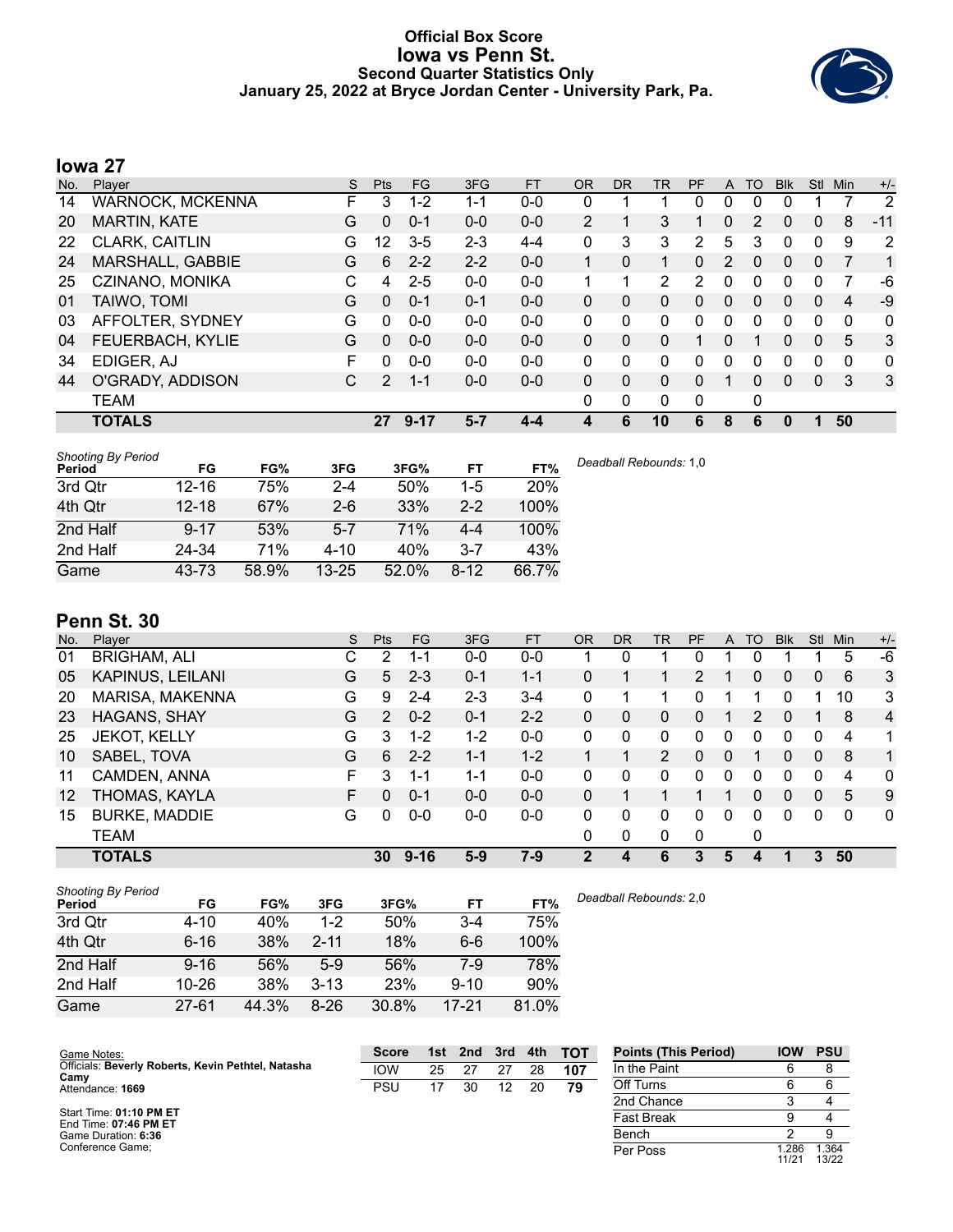#### **Official Play-By-Play Iowa vs Penn St. Second Quarter January 25, 2022 at Bryce Jordan Center - University Park, Pa.**



#### **Period 2**

<mark>Startersː</mark><br>Iowa: 14 WARNOCK,MCKENNA (F); 20 MARTIN,KATE (G); 22 CLARK,CAITLIN (G); 24 MARSHALL,GABBIE (G); 25 CZINANO,MONIKA (C);<br>**Penn St.**: 1 BRIGHAM,ALI (C); 5 KAPINUS,LEILANI (G); 20 MARISA,MAKENNA (G); 23 HAGANS,SHAY

| <b>Time</b>    | <b>VISITORS: Iowa</b>                                            | <b>Score</b> | <b>Margin</b>  | <b>HOME: Penn St.</b>                 |
|----------------|------------------------------------------------------------------|--------------|----------------|---------------------------------------|
| 10:00          |                                                                  |              |                | SUB OUT: KAPINUS, LEILANI             |
| 10:00          |                                                                  |              |                | SUB OUT: THOMAS, KAYLA                |
| 10:00          |                                                                  |              |                | SUB IN: BRIGHAM, ALI                  |
| 10:00          |                                                                  |              |                | SUB IN: HAGANS, SHAY                  |
| 10:00          | SUB OUT: FEUERBACH, KYLIE                                        |              |                |                                       |
| 10:00          | SUB IN: WARNOCK, MCKENNA                                         |              |                |                                       |
| 09:48          |                                                                  |              |                | TURNOVER (BADPASS) by MARISA, MAKENNA |
| 09:34          | TURNOVER (BADPASS) by CLARK, CAITLIN                             |              |                |                                       |
| 09:34<br>09:28 |                                                                  |              |                | STEAL by HAGANS, SHAY                 |
| 09:17          | TURNOVER (BADPASS) by CLARK, CAITLIN                             |              |                | TURNOVER (TRAVEL) by SABEL, TOVA      |
| 09:17          |                                                                  |              |                | SUB OUT: SABEL, TOVA                  |
| 09:17          |                                                                  |              |                | SUB IN: KAPINUS, LEILANI              |
| 09:09          | FOUL (PERSONAL) by CZINANO, MONIKA                               |              |                |                                       |
| 09:09          |                                                                  | 18-25        | V <sub>7</sub> | GOOD! FT by MARISA, MAKENNA           |
| 09:09          |                                                                  | 19-25        | $V_6$          | GOOD! FT by MARISA, MAKENNA           |
| 08:54          | MISSED JUMPER by WARNOCK, MCKENNA                                |              |                |                                       |
| 08:51          | REBOUND (OFF) by CZINANO, MONIKA                                 |              |                |                                       |
| 08:50          | MISSED LAYUP by CZINANO, MONIKA                                  |              |                |                                       |
| 08:50          |                                                                  |              |                | BLOCK by BRIGHAM, ALI                 |
| 08:45          | REBOUND (OFF) by MARSHALL, GABBIE                                |              |                |                                       |
| 08:43          | GOOD! 3PTR by CLARK, CAITLIN                                     | 19-28        | V <sub>9</sub> |                                       |
| 08:43          | ASSIST by MARSHALL, GABBIE                                       |              |                |                                       |
| 08:25          |                                                                  |              |                | MISSED JUMPER by MARISA, MAKENNA      |
| 08:21          |                                                                  |              |                | REBOUND (OFF) by BRIGHAM, ALI         |
| 08:20          |                                                                  | $21 - 28$    | V <sub>7</sub> | GOOD! LAYUP by BRIGHAM, ALI           |
| 08:13          |                                                                  |              |                | FOUL (PERSONAL) by KAPINUS, LEILANI   |
| 08:13          | GOOD! FT by CLARK, CAITLIN                                       | 21-29        | V8             |                                       |
| 08:13          | GOOD! FT by CLARK, CAITLIN                                       | $21 - 30$    | V <sub>9</sub> |                                       |
| 08:02          |                                                                  | 24-30        | $V_6$          | GOOD! 3PTR by MARISA, MAKENNA         |
| 08:02          |                                                                  |              |                | ASSIST by BRIGHAM, ALI                |
| 07:45          | TURNOVER (LOSTBALL) by MARTIN, KATE                              |              |                |                                       |
| 07:45          |                                                                  |              |                | STEAL by BRIGHAM, ALI                 |
| 07:40          |                                                                  |              |                | MISSED 3PTR by JEKOT, KELLY           |
| 07:35<br>07:27 | REBOUND (DEF) by CLARK, CAITLIN<br>MISSED 3PTR by CLARK, CAITLIN |              |                |                                       |
| 07:24          | REBOUND (OFF) by MARTIN, KATE                                    |              |                |                                       |
| 07:23          | TURNOVER (TRAVEL) by MARTIN, KATE                                |              |                |                                       |
| 07:23          |                                                                  |              |                | SUB OUT: BRIGHAM, ALI                 |
| 07:23          |                                                                  |              |                | SUB OUT: JEKOT, KELLY                 |
| 07:23          |                                                                  |              |                | SUB IN: SABEL, TOVA                   |
| 07:23          |                                                                  |              |                | SUB IN: THOMAS, KAYLA                 |
| 07:23          | SUB OUT: MARSHALL, GABBIE                                        |              |                |                                       |
| 07:23          | SUB IN: TAIWO, TOMI                                              |              |                |                                       |
| 07:01          |                                                                  | 27-30        | $V_3$          | GOOD! 3PTR by SABEL, TOVA             |
| 07:01          |                                                                  |              |                | ASSIST by KAPINUS, LEILANI            |
| 06:44          |                                                                  |              |                | FOUL (PERSONAL) by THOMAS, KAYLA      |
| 06:42          | GOOD! JUMPER by CZINANO, MONIKA                                  | 27-32        | V <sub>5</sub> |                                       |
| 06:42          | ASSIST by CLARK, CAITLIN                                         |              |                |                                       |
| 06:31          |                                                                  |              |                | MISSED 3PTR by MARISA, MAKENNA        |
| 06:27          | REBOUND (DEF) by CLARK, CAITLIN                                  |              |                |                                       |
| 06:21          | GOOD! LAYUP by CZINANO, MONIKA [FB]                              | 27-34        | V <sub>7</sub> |                                       |
| 06:21          | ASSIST by CLARK, CAITLIN                                         |              |                |                                       |
| 06:07          |                                                                  |              |                | MISSED JUMPER by HAGANS, SHAY         |
| 06:03          | REBOUND (DEF) by WARNOCK, MCKENNA                                |              |                |                                       |
| 05:44          | MISSED JUMPER by CLARK, CAITLIN                                  |              |                |                                       |
| 05:41          |                                                                  |              |                | REBOUND (DEF) by SABEL, TOVA          |
| 05:16          |                                                                  | 30-34        | V <sub>4</sub> | GOOD! 3PTR by MARISA, MAKENNA         |
| 04:53          | MISSED JUMPER by CZINANO, MONIKA                                 |              |                |                                       |
| 04:50          |                                                                  |              |                | REBOUND (DEF) by KAPINUS, LEILANI     |
| 04:48          |                                                                  | 32-34        | V <sub>2</sub> | GOOD! LAYUP by KAPINUS, LEILANI [FB]  |
| 04:48          | FOUL (PERSONAL) by MARTIN, KATE                                  |              |                |                                       |
| 04:48<br>04:48 |                                                                  |              |                | SUB OUT: THOMAS, KAYLA                |
| 04:48          |                                                                  |              |                | SUB IN: BRIGHAM, ALI                  |
|                |                                                                  |              |                |                                       |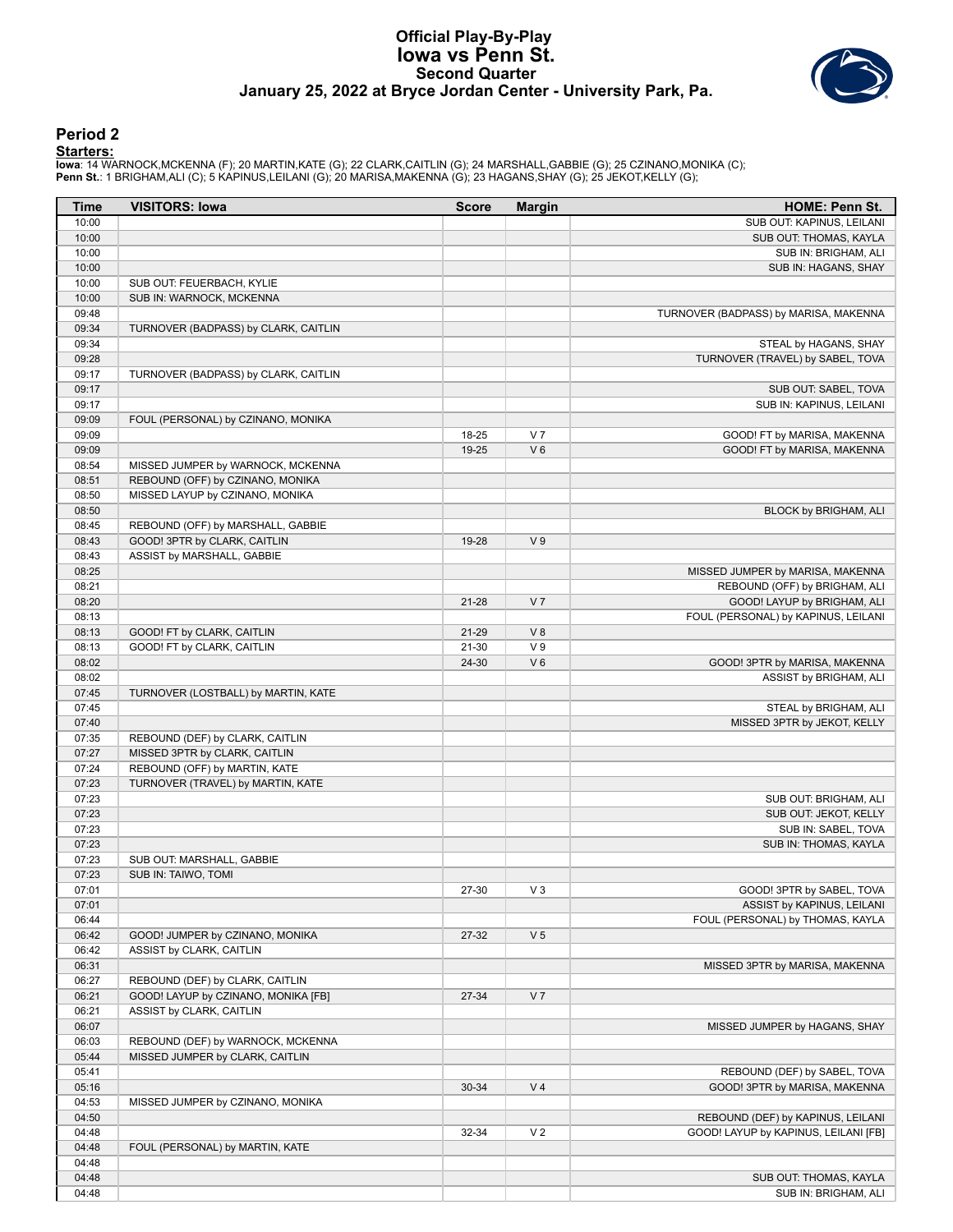| Time           | <b>VISITORS: Iowa</b>                                                   | <b>Score</b> | <b>Margin</b>  | <b>HOME: Penn St.</b>                             |
|----------------|-------------------------------------------------------------------------|--------------|----------------|---------------------------------------------------|
| 04:48          | SUB OUT: TAIWO, TOMI                                                    |              |                |                                                   |
| 04:48          | SUB OUT: MARTIN, KATE                                                   |              |                |                                                   |
| 04:48          | SUB OUT: CZINANO, MONIKA                                                |              |                |                                                   |
| 04:48          | SUB IN: FEUERBACH, KYLIE                                                |              |                |                                                   |
| 04:48          | SUB IN: MARSHALL, GABBIE                                                |              |                |                                                   |
| 04:48          | SUB IN: O'GRADY, ADDISON                                                |              |                |                                                   |
| 04:48          |                                                                         | 33-34        | V <sub>1</sub> | GOOD! FT by KAPINUS, LEILANI [FB]                 |
| 04:34          | TURNOVER (BADPASS) by CLARK, CAITLIN                                    |              |                |                                                   |
| 04:28          |                                                                         |              |                | TURNOVER (TRAVEL) by HAGANS, SHAY                 |
| 04:21          | GOOD! 3PTR by WARNOCK, MCKENNA                                          | 33-37        | V <sub>4</sub> |                                                   |
| 04:21          | ASSIST by O'GRADY, ADDISON                                              |              |                |                                                   |
| 04:09          |                                                                         | 35-37        | V <sub>2</sub> | GOOD! JUMPER by KAPINUS, LEILANI [PNT]            |
| 04:09          |                                                                         |              |                | ASSIST by HAGANS, SHAY                            |
| 03:53          | GOOD! 3PTR by CLARK, CAITLIN                                            | 35-40        | V <sub>5</sub> |                                                   |
| 03:53          | ASSIST by MARSHALL, GABBIE                                              |              |                |                                                   |
| 03:42          |                                                                         |              |                | MISSED 3PTR by KAPINUS, LEILANI                   |
| 03:39<br>03:37 | REBOUND (DEF) by CLARK, CAITLIN                                         |              |                |                                                   |
| 03:37          |                                                                         |              |                | FOUL (PERSONAL) by KAPINUS, LEILANI               |
| 03:37          |                                                                         |              |                | SUB OUT: KAPINUS, LEILANI<br>SUB IN: CAMDEN, ANNA |
| 03:37          | GOOD! FT by CLARK, CAITLIN [FB]                                         | $35 - 41$    | $V_6$          |                                                   |
| 03:37          | GOOD! FT by CLARK, CAITLIN [FB]                                         | 35-42        | V <sub>7</sub> |                                                   |
| 03:21          |                                                                         |              |                | TURNOVER (BADPASS) by HAGANS, SHAY                |
| 03:21          | STEAL by WARNOCK, MCKENNA                                               |              |                |                                                   |
| 03:15          | GOOD! 3PTR by MARSHALL, GABBIE [FB]                                     | 35-45        | $V$ 10         |                                                   |
| 03:15          | ASSIST by CLARK, CAITLIN                                                |              |                |                                                   |
| 03:02          |                                                                         |              |                | MISSED 3PTR by HAGANS, SHAY                       |
| 02:57          |                                                                         |              |                | REBOUND (OFF) by SABEL, TOVA                      |
| 02:56          |                                                                         | 37-45        | V8             | GOOD! JUMPER by SABEL, TOVA                       |
| 02:51          | GOOD! LAYUP by O'GRADY, ADDISON [FB]                                    | 37-47        | $V$ 10         |                                                   |
| 02:51          | ASSIST by CLARK, CAITLIN                                                |              |                |                                                   |
| 02:41          | FOUL (PERSONAL) by CLARK, CAITLIN                                       |              |                |                                                   |
| 02:41          |                                                                         |              |                | SUB OUT: BRIGHAM, ALI                             |
| 02:41          |                                                                         |              |                | SUB IN: THOMAS, KAYLA                             |
| 02:41          | SUB OUT: WARNOCK, MCKENNA                                               |              |                |                                                   |
| 02:41          | SUB OUT: O'GRADY, ADDISON                                               |              |                |                                                   |
| 02:41          | SUB IN: MARTIN, KATE                                                    |              |                |                                                   |
| 02:41          | SUB IN: CZINANO, MONIKA                                                 |              |                |                                                   |
| 02:41          |                                                                         | 38-47        | V <sub>9</sub> | GOOD! FT by HAGANS, SHAY                          |
| 02:41          |                                                                         | 39-47        | V8             | GOOD! FT by HAGANS, SHAY                          |
| 02:41          |                                                                         |              |                | SUB OUT: HAGANS, SHAY                             |
| 02:41          |                                                                         |              |                | SUB IN: JEKOT, KELLY                              |
| 02:27          | GOOD! JUMPER by CLARK, CAITLIN [PNT]                                    | 39-49        | $V$ 10         |                                                   |
| 02:08          |                                                                         | 42-49        | V <sub>7</sub> | GOOD! 3PTR by JEKOT, KELLY                        |
| 02:08          |                                                                         |              |                | ASSIST by THOMAS, KAYLA                           |
| 01:53          | MISSED LAYUP by CZINANO, MONIKA                                         |              |                |                                                   |
| 01:49          |                                                                         |              |                | REBOUND (DEF) by THOMAS, KAYLA                    |
| 01:39          |                                                                         |              |                | MISSED LAYUP by THOMAS, KAYLA                     |
| 01:37          | REBOUND (DEF) by CZINANO, MONIKA                                        |              |                |                                                   |
| 01:30<br>01:30 | GOOD! 3PTR by MARSHALL, GABBIE                                          | 42-52        | $V$ 10         |                                                   |
|                | ASSIST by CLARK, CAITLIN                                                |              |                |                                                   |
| 01:21<br>01:11 | FOUL (PERSONAL) by CLARK, CAITLIN<br>FOUL (PERSONAL) by CZINANO, MONIKA |              |                |                                                   |
| 01:11          | SUB OUT: CLARK, CAITLIN                                                 |              |                |                                                   |
| 01:11          | SUB OUT: CZINANO, MONIKA                                                |              |                |                                                   |
| 01:11          | SUB IN: TAIWO, TOMI                                                     |              |                |                                                   |
| 01:11          | SUB IN: O'GRADY, ADDISON                                                |              |                |                                                   |
| 01:11          |                                                                         | 43-52        | V <sub>9</sub> | GOOD! FT by SABEL, TOVA                           |
| 01:11          |                                                                         |              |                | MISSED FT by SABEL, TOVA                          |
| 01:11          | REBOUND (DEF) by MARTIN, KATE                                           |              |                |                                                   |
| 00:53          | TURNOVER (BADPASS) by FEUERBACH, KYLIE                                  |              |                |                                                   |
| 00:53          |                                                                         |              |                | STEAL by MARISA, MAKENNA                          |
| 00:53          | FOUL (PERSONAL) by FEUERBACH, KYLIE                                     |              |                |                                                   |
| 00:53          |                                                                         |              |                | SUB OUT: JEKOT, KELLY                             |
| 00:53          |                                                                         |              |                | SUB IN: HAGANS, SHAY                              |
| 00:53          |                                                                         |              |                | MISSED FT by MARISA, MAKENNA                      |
| 00:53          |                                                                         |              |                | REBOUND (OFF) by TEAM                             |
| 00:53          |                                                                         | 44-52        | V8             | GOOD! FT by MARISA, MAKENNA [FB]                  |
| 00:33          | MISSED 3PTR by TAIWO, TOMI                                              |              |                |                                                   |
| 00:28          | REBOUND (OFF) by MARTIN, KATE                                           |              |                |                                                   |
| 00:16          | MISSED JUMPER by MARTIN, KATE                                           |              |                |                                                   |
| 00:13          |                                                                         |              |                | REBOUND (DEF) by MARISA, MAKENNA                  |
| 00:03          |                                                                         | 47-52        | V <sub>5</sub> | GOOD! 3PTR by CAMDEN, ANNA                        |
| 00:03          |                                                                         |              |                | ASSIST by MARISA, MAKENNA                         |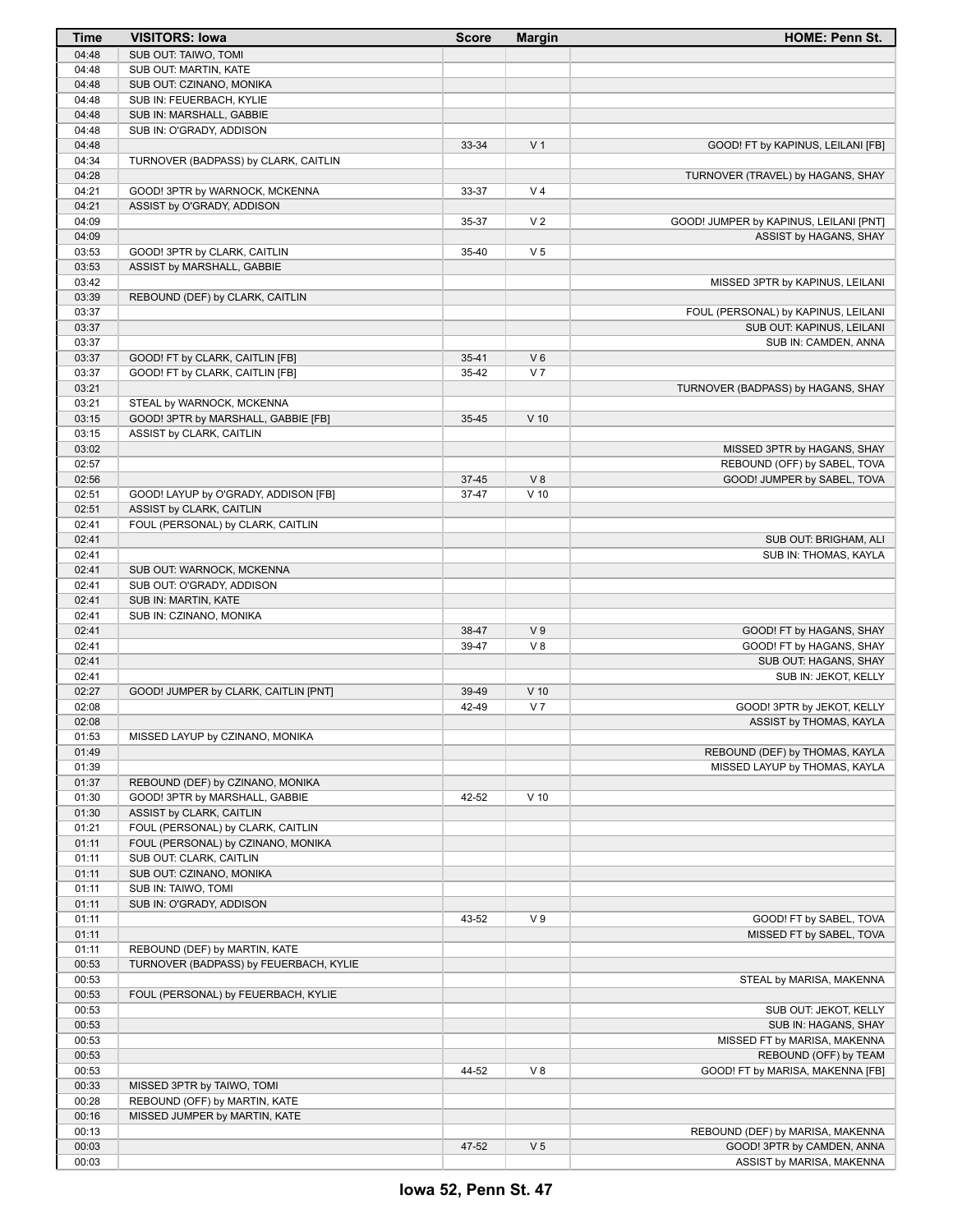| <b>Points (This Period)</b> | <b>IOW</b>     | <b>PSU</b>     |
|-----------------------------|----------------|----------------|
| In the Paint                | 6              |                |
| Off Turns                   | 6              |                |
| 2nd Chance                  |                |                |
| <b>Fast Break</b>           |                |                |
| Bench                       |                |                |
| Per Poss                    | 1.286<br>11/21 | 1.364<br>13/22 |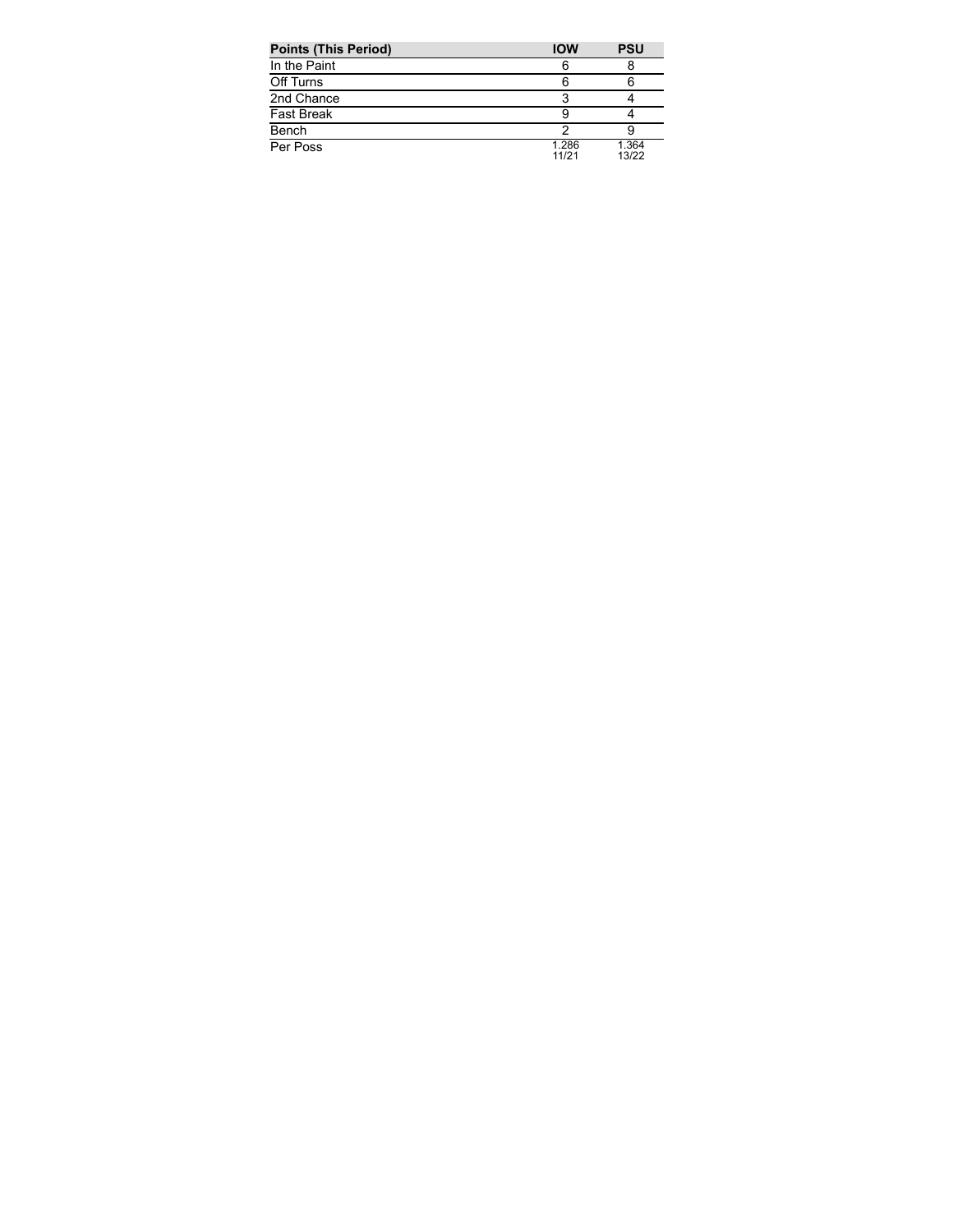### **Official Box Score Iowa vs Penn St. Second Half Statistics Only January 25, 2022 at Bryce Jordan Center - University Park, Pa.**



### **Iowa 55**

| No. | Plaver                  | S  | <b>Pts</b> | <b>FG</b> | 3FG      | <b>FT</b> | <b>OR</b> | DR       | TR | PF | A        | TO | <b>Blk</b> | Stl          | Min            | $+/-$ |
|-----|-------------------------|----|------------|-----------|----------|-----------|-----------|----------|----|----|----------|----|------------|--------------|----------------|-------|
| 01  | TAIWO, TOMI             | G  | 5          | $2 - 2$   | 1-1      | $0 - 0$   | 0         |          |    | 0  |          | 0  | 0          |              | 5              | 1     |
| 03  | AFFOLTER, SYDNEY        | G  | 0          | $0 - 1$   | $0 - 1$  | $0 - 0$   | $\Omega$  |          |    |    |          | 2  | 0          | $\mathbf{0}$ | 5              | 1     |
| 04  | FEUERBACH, KYLIE        | G  | 4          | $2 - 3$   | $0 - 0$  | $0 - 1$   | $\Omega$  |          |    | 2  | 3        | 3  | 0          |              | 12             | 6     |
| 14  | <b>WARNOCK, MCKENNA</b> | F. | 14         | $6 - 6$   | $1 - 1$  | $1 - 1$   | 3         |          | 4  |    | 2        | 3  |            |              | 13             | 21    |
| 20  | <b>MARTIN, KATE</b>     | G  | 0          | 0-1       | $0 - 0$  | $0 - 2$   |           |          | 2  |    | 4        | 0  |            |              | 15             | 20    |
| 22  | CLARK, CAITLIN          | G  | 8          | $3 - 7$   | $2 - 5$  | $0 - 0$   | 1         | 3        | 4  |    |          |    | 0          | $\Omega$     | 16             | 22    |
| 24  | MARSHALL, GABBIE        | G  | 0          | $0 - 2$   | $0 - 2$  | $0 - 0$   | 0         | 0        | 0  | 0  | $\Omega$ | 0  | 0          | $\Omega$     | 12             | 21    |
| 25  | CZINANO, MONIKA         | C  | 14         | $7-8$     | $0 - 0$  | $0 - 1$   | $\Omega$  | 6        | 6  | 0  |          | 0  | 0          | $\Omega$     | 12             | 24    |
| 34  | EDIGER, AJ              | F  | 6          | $3 - 3$   | $0 - 0$  | $0 - 0$   | 0         | 0        | 0  | 0  | $\Omega$ | 0  | 0          | $\Omega$     | 3              | 3     |
| 44  | O'GRADY, ADDISON        | C  | 4          | $1 - 1$   | $0 - 0$  | $2 - 2$   |           | $\Omega$ |    |    | 0        | 0  | 0          | $\Omega$     | $\overline{4}$ | $-4$  |
|     | TEAM                    |    | 0          | $0 - 0$   | $0 - 0$  | $0 - 0$   |           |          | 2  | 0  | $\Omega$ | 0  | 0          | $\Omega$     | $\mathbf 0$    |       |
|     | <b>TOTALS</b>           |    |            | 55 24-34  | $4 - 10$ | 3-7       |           | 15       | 22 |    | 19       | 9  | 2          | 3            | 98             |       |

| <b>Shooting By Period</b><br>Period | FG        | FG%   | 3FG       | 3FG%  | FT.      | FT%   | Deadball Rebounds: 1,0<br>Last FG Half: IOW 4th-00:43 |
|-------------------------------------|-----------|-------|-----------|-------|----------|-------|-------------------------------------------------------|
| 3rd Qtr                             | $12 - 16$ | 75%   | $2 - 4$   | 50%   | $1-5$    | 20%   |                                                       |
| 4th Otr                             | $12 - 18$ | 67%   | $2 - 6$   | 33%   | $2 - 2$  | 100%  |                                                       |
| 2nd Half                            | 24-34     | 71%   | $4 - 10$  | 40%   | $3 - 7$  | 43%   |                                                       |
| Game                                | 43-73     | 58.9% | $13 - 25$ | 52.0% | $8 - 12$ | 66.7% |                                                       |

## **Penn St. 32**

| No. | Player                  | S  | <b>Pts</b> | FG.      | 3FG      | <b>FT</b> | <b>OR</b> | D <sub>R</sub> | TR | PF | $\mathsf{A}$ | TO       | <b>Blk</b> | Stl          | Min. | $+/-$ |
|-----|-------------------------|----|------------|----------|----------|-----------|-----------|----------------|----|----|--------------|----------|------------|--------------|------|-------|
| 01  | <b>BRIGHAM, ALI</b>     | С  | 2          | 1-1      | $0-0$    | $0-0$     | 0         | 0              | 0  | 2  | 0            | 2        |            |              |      | -8    |
| 05  | <b>KAPINUS, LEILANI</b> | G  | 3          | $1 - 3$  | $0 - 0$  | $1 - 2$   | $\Omega$  | 3              | 3  |    | 3            | 3        | 0          | 2            | 17   | $-23$ |
| 10  | SABEL, TOVA             | G  | 6          | $2 - 3$  | $2 - 3$  | $0-0$     |           | 0              | 1  | 2  | 0            | 0        | 0          | 2            | 18   | $-14$ |
| 11  | CAMDEN, ANNA            | F. | 2          | $1 - 3$  | $0 - 2$  | $0 - 0$   | 0         |                |    |    | 0            | 0        | 0          | $\Omega$     | 12   | $-12$ |
| 12  | THOMAS, KAYLA           | F. | 0          | $0 - 0$  | $0 - 0$  | $0-0$     | 0         | 0              | 0  |    | 0            |          | 0          |              | 3    | $-2$  |
| 15  | <b>BURKE, MADDIE</b>    | G  | $\Omega$   | $0 - 3$  | $0 - 3$  | $0 - 0$   | $\Omega$  | 0              | 0  | 0  |              | 0        | $\Omega$   | 0            | 4    | -5    |
| 20  | <b>MARISA, MAKENNA</b>  | G  | 14         | $3 - 7$  | $0 - 3$  | $8 - 8$   | 0         | 0              | 0  |    |              |          | 0          |              | 19   | $-25$ |
| 23  | HAGANS, SHAY            | G  | 0          | $0 - 3$  | $0 - 0$  | $0 - 0$   | 0         |                |    | 0  | $\mathbf{0}$ | 2        | 0          | $\mathbf{0}$ | 7    | -8    |
| 25  | <b>JEKOT, KELLY</b>     | G  | 5          | $2 - 3$  | $1 - 2$  | $0 - 0$   | 0         |                | 1  | 2  |              |          | 0          | $\Omega$     | 14   | $-18$ |
|     | TEAM                    |    | 0          | $0 - 0$  | $0 - 0$  | $0-0$     | 1         | 0              | 1  | 0  | $\Omega$     | $\Omega$ | 0          | $\Omega$     | 0    |       |
|     | <b>TOTALS</b>           |    |            | 32 10-26 | $3 - 13$ | $9 - 10$  | 2         | 6              | 8  | 10 | 6            | 10       |            |              | 98   |       |

| <b>Shooting By Period</b><br>Period | FG        | FG%   | 3FG      | 3FG%       | FТ       | FT%   |
|-------------------------------------|-----------|-------|----------|------------|----------|-------|
| 3rd Otr                             | 4-10      | 40%   | $1-2$    | 50%        | $3-4$    | 75%   |
| 4th Qtr                             | $6 - 16$  | 38%   | $2 - 11$ | 18%        | 6-6      | 100%  |
| 2nd Half                            | $10 - 26$ | 38%   | $3-13$   | <b>23%</b> | $9 - 10$ | 90%   |
| Game                                | 27-61     | 44.3% | 8-26     | 30.8%      | 17-21    | 81.0% |

*Deadball Rebounds:* 2,0 *Last FG Half:* PSU 4th-00:28

| Game Notes:                                                | <b>Score</b> | 1st | 2nd | 3rd | 4th | <b>TOT</b> | <b>Points from (This Period)</b> | <b>IOW PSU</b> |  |
|------------------------------------------------------------|--------------|-----|-----|-----|-----|------------|----------------------------------|----------------|--|
| Officials: Beverly Roberts, Kevin Pethtel, Natasha<br>Camy | <b>IOW</b>   | 25  |     | 27  | 28  | 107        | In the Paint                     | 36             |  |
| Attendance: 1669                                           | PSU          |     | 30  | 12  | 20  | 79         | Off Turns                        |                |  |
|                                                            |              |     |     |     |     |            | 2nd Chance                       | 13             |  |
| Start Time: 01:10 PM ET<br>End Time: 07:46 PM ET           |              |     |     |     |     |            | Fast Break                       |                |  |
| Game Duration: 6:36<br>Conference Game;                    |              |     |     |     |     |            | Bench                            | 19             |  |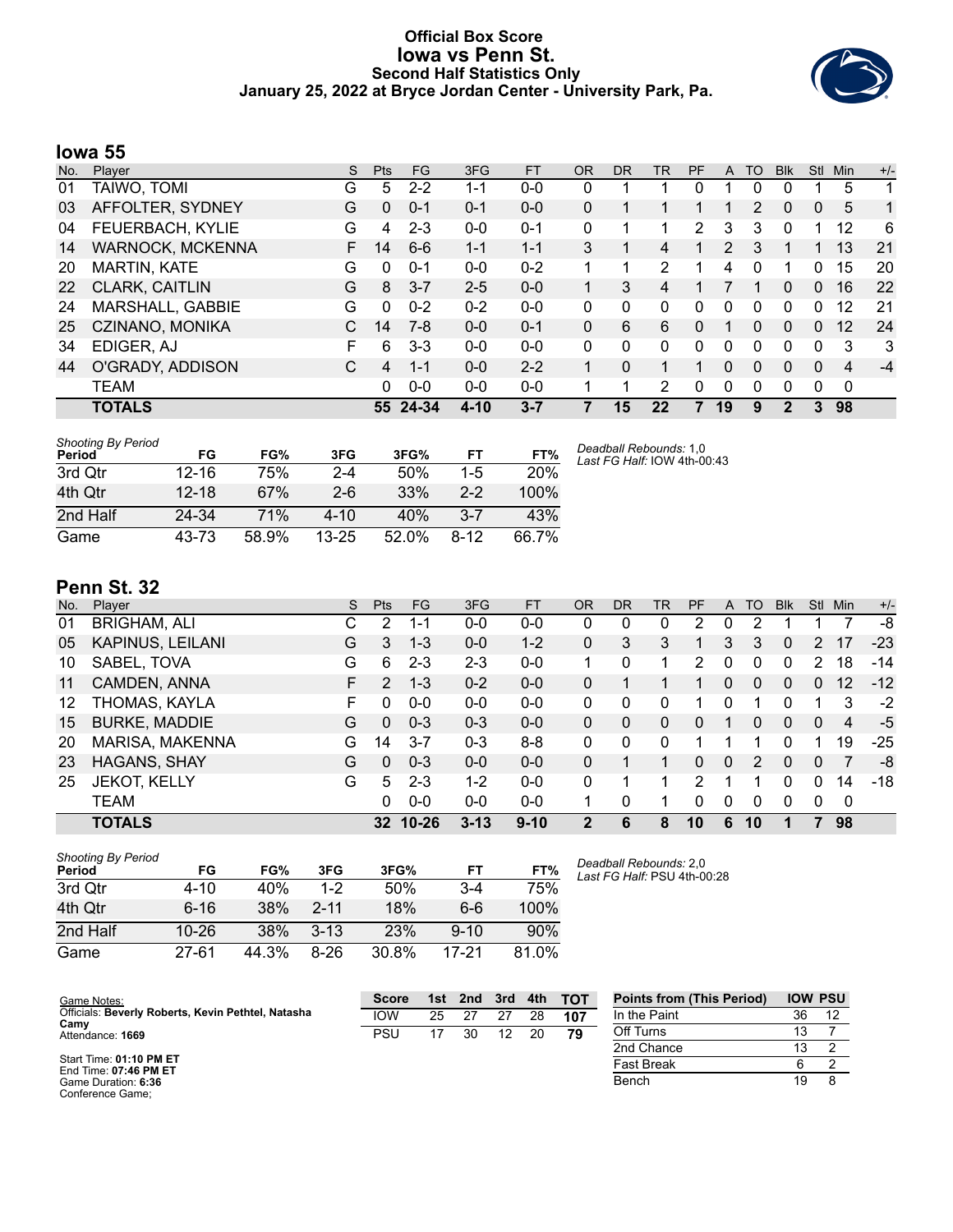### **Official Box Score Iowa vs Penn St. Third Quarter Statistics Only January 25, 2022 at Bryce Jordan Center - University Park, Pa.**



# **Iowa 55**

| No. | Plaver                  | S | Pts      | <b>FG</b> | 3FG     | <b>FT</b> | <b>OR</b> | DR       | TR       | PF | A        | TO       | <b>Blk</b>   | Stl      | Min      | $+/-$          |
|-----|-------------------------|---|----------|-----------|---------|-----------|-----------|----------|----------|----|----------|----------|--------------|----------|----------|----------------|
| 14  | <b>WARNOCK, MCKENNA</b> | F | 12       | $5 - 5$   | 1-1     | 1-1       | 2         | 0        | 2        |    |          | 3        |              |          | 9        | 14             |
| 20  | <b>MARTIN, KATE</b>     | G | 0        | $0 - 1$   | $0 - 0$ | $0 - 2$   |           | $\Omega$ |          |    | 3        | 0        |              | 0        | 9        | 11             |
| 22  | <b>CLARK, CAITLIN</b>   | G | 5        | $2 - 3$   | 1-2     | $0 - 0$   | 0         | 2        | 2        | 0  | 4        |          | 0            | 0        | 10       | 15             |
| 24  | MARSHALL, GABBIE        | G | 0        | $0 - 1$   | $0 - 1$ | $0 - 0$   | $\Omega$  | 0        | 0        | 0  | $\Omega$ | $\Omega$ | 0            | 0        |          | 16             |
| 25  | CZINANO, MONIKA         | С | 6        | $3 - 4$   | $0 - 0$ | $0 - 1$   | 0         | 4        | 4        | 0  | 0        | $\Omega$ | 0            | 0        | 8        | 17             |
| 01  | TAIWO, TOMI             | G | 0        | $0 - 0$   | $0 - 0$ | $0 - 0$   | $\Omega$  | $\Omega$ | $\Omega$ | 0  | $\Omega$ | $\Omega$ | $\Omega$     | $\Omega$ | $\Omega$ | $\Omega$       |
| 03  | AFFOLTER, SYDNEY        | G | $\Omega$ | $0 - 0$   | $0 - 0$ | $0 - 0$   | 0         | $\Omega$ | 0        | 0  | 0        | $\Omega$ | 0            | 0        | $\Omega$ | $\mathbf{0}$   |
| 04  | FEUERBACH, KYLIE        | G | 4        | $2 - 2$   | $0 - 0$ | $0 - 1$   | $\Omega$  | 0        | 0        |    |          | $\Omega$ | 0            | 0        | 5        | $\overline{4}$ |
| 34  | EDIGER, AJ              | F | n        | $0 - 0$   | $0 - 0$ | $0 - 0$   | 0         | 0        | 0        | 0  | 0        | 0        | 0            | 0        | 0        | 0              |
| 44  | O'GRADY, ADDISON        | С | 0        | $0 - 0$   | $0 - 0$ | $0 - 0$   | $\Omega$  | $\Omega$ | 0        | 0  | $\Omega$ | $\Omega$ | $\Omega$     | $\Omega$ | 2        | $-2$           |
|     | <b>TEAM</b>             |   |          |           |         |           | 0         | 0        | 0        | 0  |          | 0        |              |          |          |                |
|     | <b>TOTALS</b>           |   | 27       | $12 - 16$ | $2 - 4$ | $1 - 5$   | 3         | 6        | 9        | 3  | 9        | 4        | $\mathbf{2}$ | 1        | 50       |                |

| <b>Shooting By Period</b><br>Period | FG    | FG%   | 3FG       | 3FG%  |          | FT%   | Deadball Rebounds: 1,0 |
|-------------------------------------|-------|-------|-----------|-------|----------|-------|------------------------|
| 2nd Half                            | 0-0   | 0%    | 0-0       | 0%    | 0-0      | 0%    |                        |
| Game                                | 43-73 | 58.9% | $13 - 25$ | 52.0% | $8 - 12$ | 66.7% |                        |

# **Penn St. 32**

| No.               | Plaver                  | S | <b>Pts</b> | <b>FG</b> | 3FG     | <b>FT</b> | 0R | <b>DR</b> | TR       | <b>PF</b> | A            | TO | <b>Blk</b> | Stl      | Min | $+/-$ |
|-------------------|-------------------------|---|------------|-----------|---------|-----------|----|-----------|----------|-----------|--------------|----|------------|----------|-----|-------|
| 01                | <b>BRIGHAM, ALI</b>     | С | 0          | $0 - 0$   | $0-0$   | $0 - 0$   | 0  | 0         | 0        | 2         | 0            | 2  | O          |          | 4   | $-11$ |
| 05                | <b>KAPINUS, LEILANI</b> | G |            | $0 - 1$   | $0 - 0$ | $1 - 2$   | 0  | 2         | 2        |           |              | 2  | 0          | $\Omega$ | 8   | $-13$ |
| 20                | MARISA, MAKENNA         | G | 6          | $2 - 3$   | $0-0$   | $2 - 2$   | 0  | 0         | 0        |           |              | 0  | 0          | 0        | 10  | -15   |
| 23                | <b>HAGANS, SHAY</b>     | G | $\Omega$   | $0 - 3$   | $0 - 0$ | $0 - 0$   | 0  |           |          | $\Omega$  | $\mathbf{0}$ | 2  | 0          | 0        | 5   | $-12$ |
| 25                | <b>JEKOT, KELLY</b>     | G | 3          | $1 - 1$   | 1-1     | $0 - 0$   | 0  | 0         | 0        |           | 0            | 0  | 0          | 0        |     | $-10$ |
| 10                | SABEL, TOVA             | G | $\Omega$   | $0 - 1$   | $0 - 1$ | $0 - 0$   | 0  | 0         | 0        | $\Omega$  | $\Omega$     | 0  | 0          |          | 8   | -6    |
| 11                | CAMDEN, ANNA            | F | 2          | $1 - 1$   | $0 - 0$ | $0 - 0$   | 0  |           |          |           | $\Omega$     | 0  | 0          | 0        | 6   | -4    |
| $12 \overline{ }$ | THOMAS, KAYLA           | F | 0          | $0 - 0$   | $0 - 0$ | $0 - 0$   | 0  | 0         | 0        |           | 0            |    | 0          |          | 3   | $-2$  |
| 15                | <b>BURKE, MADDIE</b>    | G | 0          | $0 - 0$   | $0 - 0$ | $0 - 0$   | 0  | 0         | $\Omega$ | 0         | 0            | 0  | 0          | 0        | 1   | $-2$  |
|                   | <b>TEAM</b>             |   |            |           |         |           |    | 0         |          | 0         |              | 0  |            |          |     |       |
|                   | <b>TOTALS</b>           |   | 12         | $4 - 10$  | $1 - 2$ | $3 - 4$   |    | 4         | 5        |           | 2            |    | 0          | 3        | 50  |       |
|                   |                         |   |            |           |         |           |    |           |          |           |              |    |            |          |     |       |

| <b>Shooting By Period</b><br>Period | FG        | FG%   | 3FG      | 3FG%  | FT.   | FT%   | Deadball I |
|-------------------------------------|-----------|-------|----------|-------|-------|-------|------------|
| 2nd Half                            | 0-0       | 0%    | 0-0      | 0%    | ი-ი   | $0\%$ |            |
| Game                                | $27 - 61$ | 44.3% | $8 - 26$ | 30.8% | 17-21 | 81.0% |            |

*Deadball Rebounds:* 2,0

| Game Notes:                                                | <b>Score</b> | 1st | 2 <sub>nd</sub> | 3rd | 4th | <b>TOT</b> | <b>Points (This Period)</b> | <b>IOW</b>    | <b>PSU</b>    |
|------------------------------------------------------------|--------------|-----|-----------------|-----|-----|------------|-----------------------------|---------------|---------------|
| Officials: Beverly Roberts, Kevin Pethtel, Natasha<br>Camv | iow          | 25  |                 | 27  | 28  | 107        | In the Paint                | 20            |               |
| Attendance: 1669                                           | PSU          | 17  | 30              | 12  | 20  | 79         | Off Turns                   |               |               |
|                                                            |              |     |                 |     |     |            | 2nd Chance                  |               |               |
| Start Time: 01:10 PM ET<br>End Time: 07:46 PM ET           |              |     |                 |     |     |            | <b>Fast Break</b>           |               |               |
| Game Duration: 6:36                                        |              |     |                 |     |     |            | Bench                       |               |               |
| Conference Game:                                           |              |     |                 |     |     |            | Per Poss                    | .421<br>13/19 | 0.667<br>6/18 |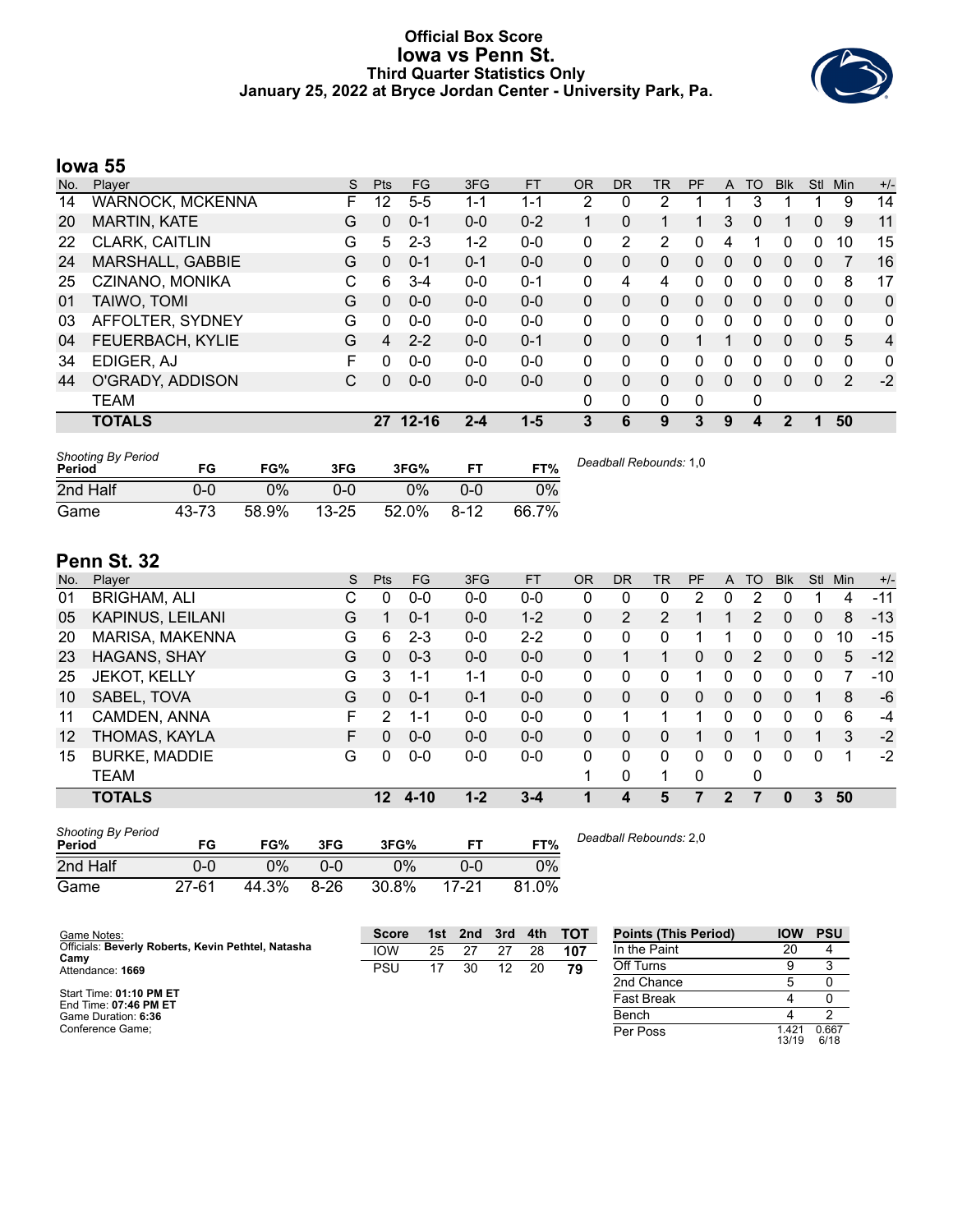#### **Official Play-By-Play Iowa vs Penn St. Third Quarter January 25, 2022 at Bryce Jordan Center - University Park, Pa.**



#### **Period 3**

<mark>Startersː</mark><br>Iowa: 14 WARNOCK,MCKENNA (F); 20 MARTIN,KATE (G); 22 CLARK,CAITLIN (G); 24 MARSHALL,GABBIE (G); 25 CZINANO,MONIKA (C);<br>**Penn St.**: 1 BRIGHAM,ALI (C); 5 KAPINUS,LEILANI (G); 20 MARISA,MAKENNA (G); 23 HAGANS,SHAY

| Time  | <b>VISITORS: Iowa</b>                  | <b>Score</b> | <b>Margin</b>   | <b>HOME: Penn St.</b>                 |
|-------|----------------------------------------|--------------|-----------------|---------------------------------------|
| 10:00 |                                        |              |                 | SUB OUT: SABEL, TOVA                  |
| 10:00 |                                        |              |                 | SUB OUT: CAMDEN, ANNA                 |
| 10:00 |                                        |              |                 | SUB OUT: THOMAS, KAYLA                |
| 10:00 |                                        |              |                 | SUB IN: BRIGHAM, ALI                  |
| 10:00 |                                        |              |                 | SUB IN: KAPINUS, LEILANI              |
| 10:00 |                                        |              |                 | SUB IN: JEKOT, KELLY                  |
| 10:00 | SUB OUT: TAIWO, TOMI                   |              |                 |                                       |
| 10:00 | SUB OUT: FEUERBACH, KYLIE              |              |                 |                                       |
| 10:00 | SUB OUT: O'GRADY, ADDISON              |              |                 |                                       |
| 10:00 | SUB IN: WARNOCK, MCKENNA               |              |                 |                                       |
| 10:00 | SUB IN: CLARK, CAITLIN                 |              |                 |                                       |
| 10:00 | SUB IN: CZINANO, MONIKA                |              |                 |                                       |
| 09:44 | TURNOVER (BADPASS) by WARNOCK, MCKENNA |              |                 |                                       |
| 09:44 |                                        |              |                 | STEAL by BRIGHAM, ALI                 |
| 09:37 |                                        |              |                 | MISSED JUMPER by HAGANS, SHAY         |
| 09:34 | REBOUND (DEF) by CZINANO, MONIKA       |              |                 |                                       |
| 09:29 | GOOD! LAYUP by WARNOCK, MCKENNA [FB]   | 47-54        | V <sub>7</sub>  |                                       |
| 09:29 | ASSIST by CLARK, CAITLIN               |              |                 |                                       |
| 09:19 | FOUL (PERSONAL) by MARTIN, KATE        |              |                 |                                       |
| 09:19 |                                        | 48-54        | $V_6$           | GOOD! FT by KAPINUS, LEILANI          |
| 09:19 |                                        |              |                 | MISSED FT by KAPINUS, LEILANI         |
| 09:19 | REBOUND (DEF) by CZINANO, MONIKA       |              |                 |                                       |
| 09:06 | GOOD! 3PTR by WARNOCK, MCKENNA         | 48-57        | V <sub>9</sub>  |                                       |
| 09:06 | ASSIST by MARTIN, KATE                 |              |                 |                                       |
| 08:52 |                                        |              |                 | TURNOVER (TRAVEL) by KAPINUS, LEILANI |
| 08:40 | MISSED LAYUP by CZINANO, MONIKA        |              |                 |                                       |
| 08:36 | REBOUND (OFF) by WARNOCK, MCKENNA      |              |                 |                                       |
| 08:23 | GOOD! JUMPER by CLARK, CAITLIN [PNT]   | 48-59        | V <sub>11</sub> |                                       |
| 07:52 |                                        |              |                 | MISSED JUMPER by HAGANS, SHAY         |
| 07:52 | BLOCK by WARNOCK, MCKENNA              |              |                 |                                       |
| 07:46 | REBOUND (DEF) by CLARK, CAITLIN        |              |                 |                                       |
| 07:44 | MISSED 3PTR by CLARK, CAITLIN          |              |                 |                                       |
| 07:43 | REBOUND (OFF) by MARTIN, KATE          |              |                 |                                       |
| 07:42 | MISSED 3PTR by MARSHALL, GABBIE        |              |                 |                                       |
| 07:40 | REBOUND (OFF) by WARNOCK, MCKENNA      |              |                 |                                       |
| 07:39 | GOOD! LAYUP by WARNOCK, MCKENNA        | 48-61        | V <sub>13</sub> |                                       |
| 07:39 |                                        |              |                 | FOUL (PERSONAL) by MARISA, MAKENNA    |
| 07:39 |                                        |              |                 | <b>TIMEOUT 30SEC</b>                  |
| 07:39 |                                        |              |                 |                                       |
| 07:39 | GOOD! FT by WARNOCK, MCKENNA           | 48-62        | V <sub>14</sub> |                                       |
| 07:37 |                                        |              |                 | SUB OUT: HAGANS, SHAY                 |
| 07:37 |                                        |              |                 | SUB OUT: JEKOT, KELLY                 |
| 07:37 |                                        |              |                 | SUB IN: SABEL, TOVA                   |
| 07:37 |                                        |              |                 | SUB IN: CAMDEN, ANNA                  |
| 07:27 |                                        |              |                 | TURNOVER (TRAVEL) by BRIGHAM, ALI     |
| 07:18 | SUB OUT: MARTIN, KATE                  |              |                 |                                       |
| 07:18 | SUB IN: FEUERBACH, KYLIE               |              |                 |                                       |
| 07:05 | GOOD! LAYUP by FEUERBACH, KYLIE        | 48-64        | $V$ 16          |                                       |
| 07:05 |                                        |              |                 | FOUL (PERSONAL) by BRIGHAM, ALI       |
| 07:05 |                                        |              |                 | SUB OUT: BRIGHAM, ALI                 |
| 07:05 |                                        |              |                 | SUB IN: THOMAS, KAYLA                 |
| 07:05 | MISSED FT by FEUERBACH, KYLIE          |              |                 |                                       |
| 07:03 |                                        |              |                 | REBOUND (DEF) by CAMDEN, ANNA         |
| 06:51 |                                        | 50-64        | V <sub>14</sub> | GOOD! JUMPER by MARISA, MAKENNA       |
| 06:39 | GOOD! LAYUP by CZINANO, MONIKA         | 50-66        | $V$ 16          |                                       |
| 06:39 | ASSIST by WARNOCK, MCKENNA             |              |                 |                                       |
| 06:19 |                                        |              |                 | MISSED 3PTR by SABEL, TOVA            |
| 06:14 | REBOUND (DEF) by CLARK, CAITLIN        |              |                 |                                       |
| 06:11 | GOOD! LAYUP by FEUERBACH, KYLIE [FB]   | 50-68        | V <sub>18</sub> |                                       |
| 06:11 | ASSIST by CLARK, CAITLIN               |              |                 |                                       |
| 05:55 | FOUL (PERSONAL) by WARNOCK, MCKENNA    |              |                 |                                       |
| 05:55 | SUB OUT: CZINANO, MONIKA               |              |                 |                                       |
| 05:55 | SUB IN: O'GRADY, ADDISON               |              |                 |                                       |
| 05:55 | SUB OUT: WARNOCK, MCKENNA              |              |                 |                                       |
| 05:55 | SUB IN: MARTIN, KATE                   |              |                 |                                       |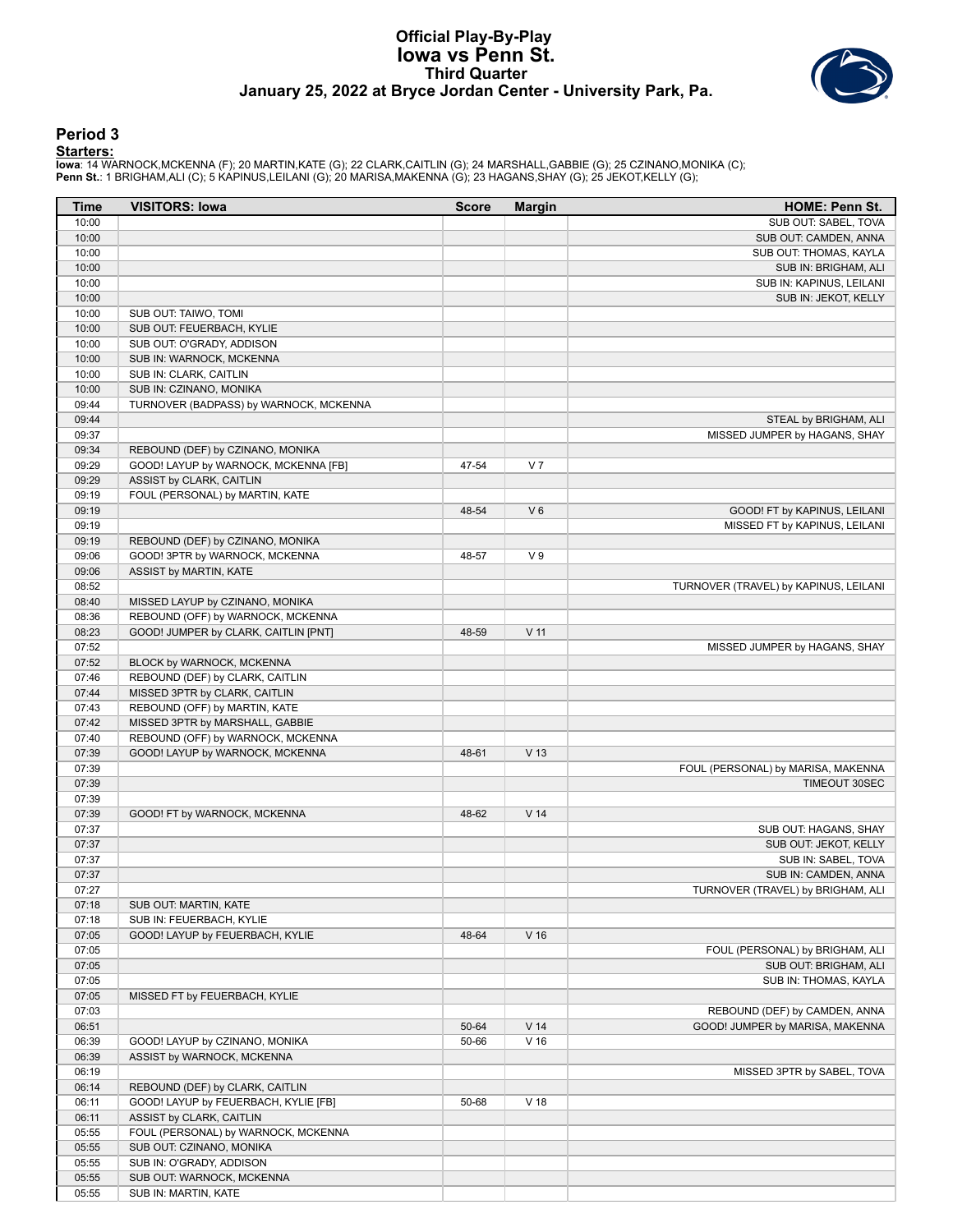| <b>Time</b>    | <b>VISITORS: Iowa</b>                                      | <b>Score</b> | <b>Margin</b>   | <b>HOME: Penn St.</b>                  |
|----------------|------------------------------------------------------------|--------------|-----------------|----------------------------------------|
| 05:55          |                                                            | 51-68        | V <sub>17</sub> | GOOD! FT by MARISA, MAKENNA            |
| 05:55          |                                                            | 52-68        | V <sub>16</sub> | GOOD! FT by MARISA, MAKENNA            |
| 05:55          |                                                            |              |                 | SUB OUT: THOMAS, KAYLA                 |
| 05:55          |                                                            |              |                 | SUB IN: HAGANS, SHAY                   |
| 05:36          | MISSED JUMPER by MARTIN, KATE                              |              |                 |                                        |
| 05:34          |                                                            |              |                 | REBOUND (DEF) by KAPINUS, LEILANI      |
| 05:32          |                                                            |              |                 | MISSED LAYUP by HAGANS, SHAY           |
| 05:32          | BLOCK by MARTIN, KATE                                      |              |                 |                                        |
| 05:32          |                                                            |              |                 | REBOUND (OFF) by TEAM                  |
| 05:11          |                                                            |              |                 | TURNOVER (LOSTBALL) by HAGANS, SHAY    |
| 04:57          | GOOD! 3PTR by CLARK, CAITLIN                               | 52-71        | $V$ 19          |                                        |
| 04:57          | ASSIST by FEUERBACH, KYLIE                                 |              |                 |                                        |
| 04:42<br>04:42 |                                                            |              |                 | TURNOVER (OUTOFBOUNDS) by HAGANS, SHAY |
| 04:42          |                                                            |              |                 | SUB OUT: HAGANS, SHAY                  |
| 04:42          |                                                            |              |                 | SUB IN: JEKOT, KELLY                   |
| 04:42          | SUB OUT: MARSHALL, GABBIE                                  |              |                 |                                        |
| 04:42          | SUB IN: WARNOCK, MCKENNA                                   |              |                 |                                        |
| 04:23          | TURNOVER (BADPASS) by WARNOCK, MCKENNA                     |              |                 |                                        |
| 04:23          |                                                            |              |                 | STEAL by SABEL, TOVA                   |
| 04:14          |                                                            | 55-71        | V <sub>16</sub> | GOOD! 3PTR by JEKOT, KELLY             |
| 04:14          |                                                            |              |                 | ASSIST by KAPINUS, LEILANI             |
| 03:54          | GOOD! LAYUP by WARNOCK, MCKENNA [PNT]                      | 55-73        | V <sub>18</sub> |                                        |
| 03:54          | ASSIST by CLARK, CAITLIN                                   |              |                 |                                        |
| 03:37          |                                                            | 57-73        | V <sub>16</sub> | GOOD! LAYUP by CAMDEN, ANNA            |
| 03:37          |                                                            |              |                 | ASSIST by MARISA, MAKENNA              |
| 03:26          | TURNOVER (BADPASS) by WARNOCK, MCKENNA                     |              |                 |                                        |
| 03:26          | SUB OUT: O'GRADY, ADDISON                                  |              |                 |                                        |
| 03:26          | SUB IN: CZINANO, MONIKA                                    |              |                 |                                        |
| 03:11          | FOUL (PERSONAL) by FEUERBACH, KYLIE                        |              |                 |                                        |
| 03:10          |                                                            |              |                 | MISSED LAYUP by KAPINUS, LEILANI       |
| 03:07          | REBOUND (DEF) by CZINANO, MONIKA                           |              |                 |                                        |
| 02:50          |                                                            |              |                 | FOUL (PERSONAL) by JEKOT, KELLY        |
| 02:50          | GOOD! JUMPER by WARNOCK, MCKENNA [PNT]                     | 57-75        | V <sub>18</sub> |                                        |
| 02:50          | ASSIST by MARTIN, KATE                                     |              |                 |                                        |
| 02:50          |                                                            | 59-75        | V <sub>16</sub> | GOOD! LAYUP by MARISA, MAKENNA         |
| 02:06<br>02:06 | GOOD! LAYUP by CZINANO, MONIKA<br>ASSIST by CLARK, CAITLIN | 59-77        | V <sub>18</sub> |                                        |
| 02:06          |                                                            |              |                 | FOUL (PERSONAL) by CAMDEN, ANNA        |
| 02:06          |                                                            |              |                 | SUB OUT: CAMDEN, ANNA                  |
| 02:06          |                                                            |              |                 | SUB IN: BRIGHAM, ALI                   |
| 02:06          | SUB OUT: FEUERBACH, KYLIE                                  |              |                 |                                        |
| 02:06          | SUB IN: MARSHALL, GABBIE                                   |              |                 |                                        |
| 02:06          | MISSED FT by CZINANO, MONIKA                               |              |                 |                                        |
| 02:04          |                                                            |              |                 | REBOUND (DEF) by KAPINUS, LEILANI      |
| 01:50          |                                                            |              |                 | TURNOVER (BADPASS) by KAPINUS, LEILANI |
| 01:50          | STEAL by WARNOCK, MCKENNA                                  |              |                 |                                        |
| 01:39          |                                                            |              |                 | FOUL (PERSONAL) by KAPINUS, LEILANI    |
| 01:39          |                                                            |              |                 | SUB OUT: KAPINUS, LEILANI              |
| 01:39          |                                                            |              |                 | SUB IN: HAGANS, SHAY                   |
| 01:39          | MISSED FT by MARTIN, KATE                                  |              |                 |                                        |
| 01:39          | REBOUND (OFF) by TEAM                                      |              |                 |                                        |
| 01:39          | MISSED FT by MARTIN, KATE                                  |              |                 |                                        |
| 01:38          |                                                            |              |                 | REBOUND (DEF) by HAGANS, SHAY          |
| 01:28          |                                                            |              |                 | FOUL (OFF) by BRIGHAM, ALI             |
| 01:28          |                                                            |              |                 | TURNOVER (OFFENSIVE) by BRIGHAM, ALI   |
| 01:28          |                                                            |              |                 | SUB OUT: BRIGHAM, ALI                  |
| 01:28<br>01:05 | TURNOVER (BADPASS) by CLARK, CAITLIN                       |              |                 | SUB IN: THOMAS, KAYLA                  |
| 01:05          |                                                            |              |                 | STEAL by THOMAS, KAYLA                 |
| 00:41          |                                                            |              |                 | FOUL (OFF) by THOMAS, KAYLA            |
| 00:41          |                                                            |              |                 | TURNOVER (OFFENSIVE) by THOMAS, KAYLA  |
| 00:41          |                                                            |              |                 | SUB OUT: HAGANS, SHAY                  |
| 00:41          |                                                            |              |                 | SUB IN: BURKE, MADDIE                  |
| 00:20          | GOOD! LAYUP by CZINANO, MONIKA                             | 59-79        | V <sub>20</sub> |                                        |
| 00:20          | ASSIST by MARTIN, KATE                                     |              |                 |                                        |
| 00:02          |                                                            |              |                 | MISSED JUMPER by MARISA, MAKENNA       |
| 00:00          | REBOUND (DEF) by CZINANO, MONIKA                           |              |                 |                                        |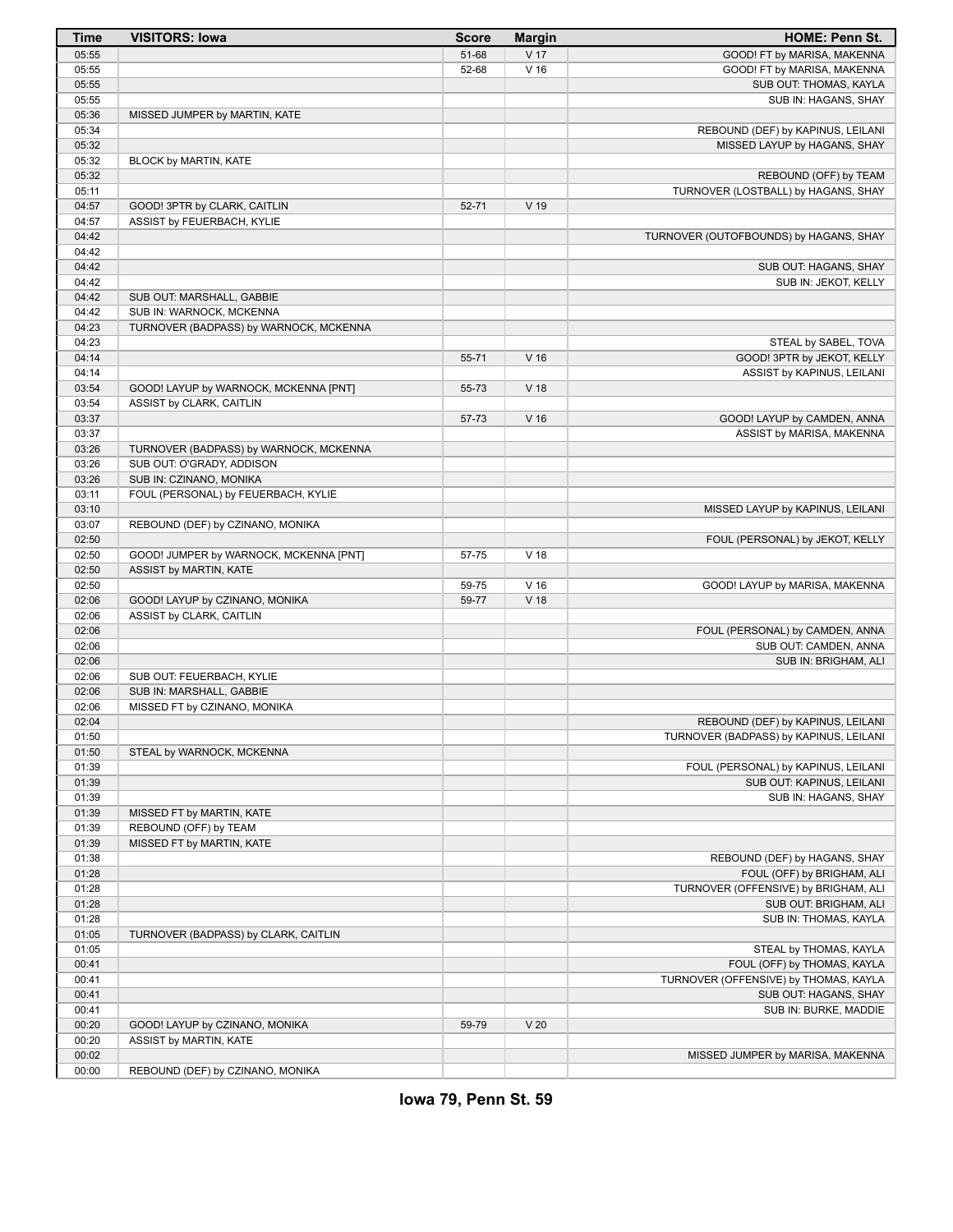| <b>Points (This Period)</b> | <b>IOW</b>     | <b>PSU</b>    |
|-----------------------------|----------------|---------------|
| In the Paint                | 20             |               |
| Off Turns                   | 9              |               |
| 2nd Chance                  | 5              |               |
| <b>Fast Break</b>           |                |               |
| Bench                       |                |               |
| Per Poss                    | 1.421<br>13/19 | 0.667<br>6/18 |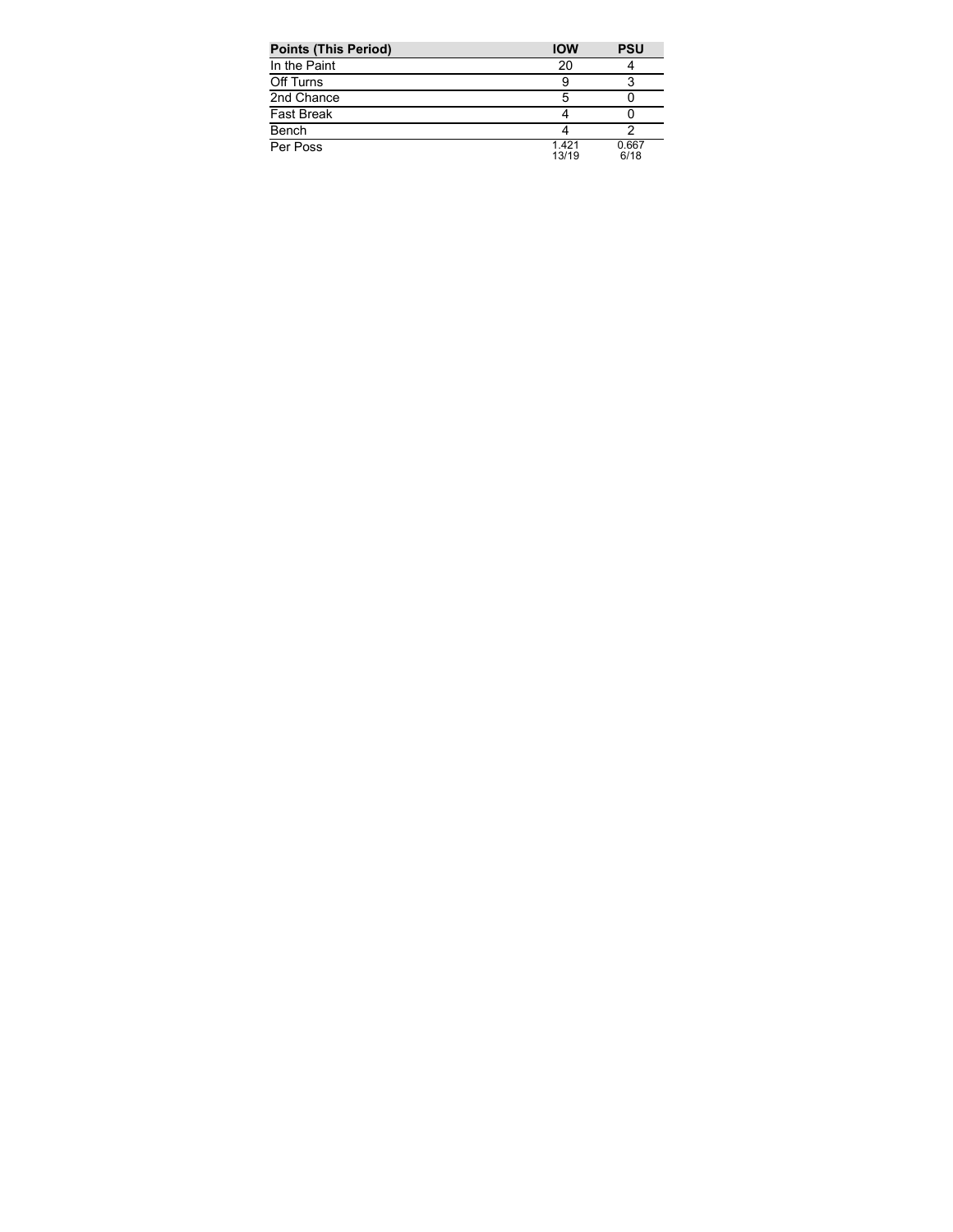### **Official Box Score Iowa vs Penn St. Fourth Quarter Statistics Only January 25, 2022 at Bryce Jordan Center - University Park, Pa.**



# **Iowa 28**

| No. | Plaver                  | S | <b>Pts</b> | FG.      | 3FG     | <b>FT</b> | <b>OR</b> | D <sub>R</sub> | TR | PF | A            | TO       | <b>Blk</b>   | Stl          | Min           | $+/-$ |
|-----|-------------------------|---|------------|----------|---------|-----------|-----------|----------------|----|----|--------------|----------|--------------|--------------|---------------|-------|
| 14  | <b>WARNOCK, MCKENNA</b> | F | 2          | 1-1      | $0 - 0$ | $0 - 0$   |           |                | 2  | 0  |              | $\Omega$ |              | 0            | 4             | 7     |
| 20  | <b>MARTIN, KATE</b>     | G | 0          | $0 - 0$  | $0 - 0$ | $0 - 0$   | 0         |                |    | 0  |              | 0        | 0            | 0            | 6             | 9     |
| 22  | <b>CLARK, CAITLIN</b>   | G | 3          | 1-4      | 1-3     | $0 - 0$   |           |                | 2  |    | 3            | 0        | 0            | 0            | 6             | 7     |
| 24  | MARSHALL, GABBIE        | G | 0          | $0 - 1$  | $0 - 1$ | $0 - 0$   | $\Omega$  | $\mathbf{0}$   | 0  | 0  | $\mathbf{0}$ | 0        | $\mathbf{0}$ | $\mathbf{0}$ | 5             | 5     |
| 25  | CZINANO, MONIKA         | С | 8          | $4 - 4$  | $0 - 0$ | $0 - 0$   | 0         | $\mathcal{P}$  | 2  | 0  |              | 0        | $\Omega$     | 0            | 4             | 7     |
| 01  | TAIWO, TOMI             | G | 5          | $2 - 2$  | $1 - 1$ | $0 - 0$   | 0         |                |    | 0  |              | $\Omega$ | $\Omega$     |              | 5             | 1     |
| 03  | AFFOLTER, SYDNEY        | G | 0          | $0 - 1$  | $0 - 1$ | $0 - 0$   | 0         |                |    |    |              | 2        | 0            | $\mathbf{0}$ | 5             | 1     |
| 04  | FEUERBACH, KYLIE        | G | 0          | $0 - 1$  | $0 - 0$ | $0 - 0$   | $\Omega$  |                |    |    | 2            | 3        | $\Omega$     |              | 7             | 2     |
| 34  | EDIGER, AJ              | F | 6          | $3 - 3$  | $0 - 0$ | $0 - 0$   | 0         | $\Omega$       | 0  | 0  | $\Omega$     | 0        | $\Omega$     | $\Omega$     | 3             | 3     |
| 44  | O'GRADY, ADDISON        | С | 4          | $1 - 1$  | $0 - 0$ | $2 - 2$   | 1         | $\Omega$       | 1  | 1  | $\Omega$     | 0        | $\Omega$     | $\Omega$     | $\mathcal{P}$ | $-2$  |
|     | <b>TEAM</b>             |   |            |          |         |           |           |                | 2  | 0  |              | 0        |              |              |               |       |
|     | <b>TOTALS</b>           |   |            | 28 12-18 | $2 - 6$ | $2 - 2$   | 4         | 9              | 13 | 4  | 10           | 5        | 0            | $\mathbf{2}$ | 48            |       |
|     |                         |   |            |          |         |           |           |                |    |    |              |          |              |              |               |       |

| <b>Shooting By Period</b><br>Period | FG    | FG%   | 3FG | 3FG%        | FТ    | FT%   | Deadball Rebounds: 1,0 |
|-------------------------------------|-------|-------|-----|-------------|-------|-------|------------------------|
| Game                                | 43-73 | 58.9% |     | 13-25 52.0% | -8-12 | 66.7% |                        |

# **Penn St. 20**

| No. | Plaver               | S | <b>Pts</b>    | <b>FG</b> | 3FG      | <b>FT</b> | <b>OR</b> | DR | TR | PF | A            | TO       | <b>Blk</b> | Stl          | Min | $+/-$          |
|-----|----------------------|---|---------------|-----------|----------|-----------|-----------|----|----|----|--------------|----------|------------|--------------|-----|----------------|
| 01  | <b>BRIGHAM, ALI</b>  | С | 2             | $1 - 1$   | $0-0$    | $0-0$     | 0         | 0  | 0  | 0  | 0            |          |            | 0            | 3   | -3             |
| 05  | KAPINUS, LEILANI     | G | 2             | $1 - 2$   | $0 - 0$  | $0-0$     | 0         |    | 1  | 0  | 2            |          | 0          | 2            | 9   | $-10$          |
| 20  | MARISA, MAKENNA      | G | 8             | $1 - 4$   | $0 - 3$  | $6-6$     | 0         | 0  | 0  | 0  | 0            |          | 0          |              | 9   | $-10$          |
| 23  | <b>HAGANS, SHAY</b>  | G | 0             | $0 - 0$   | $0 - 0$  | $0-0$     | $\Omega$  | 0  | 0  | 0  | $\Omega$     | 0        | $\Omega$   | $\mathbf{0}$ | 2   | $\overline{4}$ |
| 25  | <b>JEKOT, KELLY</b>  | G | $\mathcal{P}$ | $1 - 2$   | $0 - 1$  | $0 - 0$   | 0         |    | 1  |    |              |          | 0          | 0            |     | -8             |
| 10  | SABEL, TOVA          | G | 6             | $2 - 2$   | $2 - 2$  | $0 - 0$   |           | 0  | 1  | 2  | 0            | 0        | 0          |              | 10  | -8             |
| 11  | CAMDEN, ANNA         | F | 0             | $0 - 2$   | $0 - 2$  | $0 - 0$   | 0         | 0  | 0  | 0  | 0            | 0        | 0          | 0            | 6   | -8             |
| 12  | THOMAS, KAYLA        | F | 0             | $0 - 0$   | $0 - 0$  | $0 - 0$   | $\Omega$  | 0  | 0  | 0  | $\mathbf{0}$ | $\Omega$ | 0          | $\Omega$     | 0   | $\mathbf{0}$   |
| 15  | <b>BURKE, MADDIE</b> | G | U             | $0 - 3$   | $0 - 3$  | $0 - 0$   | 0         | 0  | 0  | 0  | 1            | $\Omega$ | 0          | 0            | 3   | $-3$           |
|     | TEAM                 |   |               |           |          |           | 0         | 0  | 0  | 0  |              | 0        |            |              |     |                |
|     | <b>TOTALS</b>        |   | 20            | $6 - 16$  | $2 - 11$ | $6 - 6$   |           | 2  | 3  | 3  | 4            | 3        | 1          | Д            | 48  |                |

| <b>Shooting By Period</b><br>Period | FG        | FG%   | 3FG    | 3FG%     | FТ        | FT%   | Dea |
|-------------------------------------|-----------|-------|--------|----------|-----------|-------|-----|
| Game                                | $27 - 61$ | 44.3% | $8-26$ | $30.8\%$ | $17 - 21$ | 81.0% |     |

*Deadball Rebounds:* 2,0

| Game Notes:                                                | <b>Score</b> |    | 1st 2nd | 3rd | 4th | <b>- тот</b> | <b>Points (This Period)</b> | <b>IOW</b>    | <b>PSU</b>    |
|------------------------------------------------------------|--------------|----|---------|-----|-----|--------------|-----------------------------|---------------|---------------|
| Officials: Beverly Roberts, Kevin Pethtel, Natasha<br>Camy | <b>IOW</b>   | 25 | 27      | 27  | 28  | 107          | In the Paint                | 16            |               |
| Attendance: 1669                                           | PSU          |    | 30      | 12  | 20  | 79           | Off Turns                   |               |               |
|                                                            |              |    |         |     |     |              | 2nd Chance                  |               |               |
| Start Time: 01:10 PM ET<br>End Time: 07:46 PM ET           |              |    |         |     |     |              | Fast Break                  |               |               |
| Game Duration: 6:36                                        |              |    |         |     |     |              | Bench                       | 15            |               |
| Conference Game:                                           |              |    |         |     |     |              | Per Poss                    | .400<br>13/20 | 000.1<br>9/20 |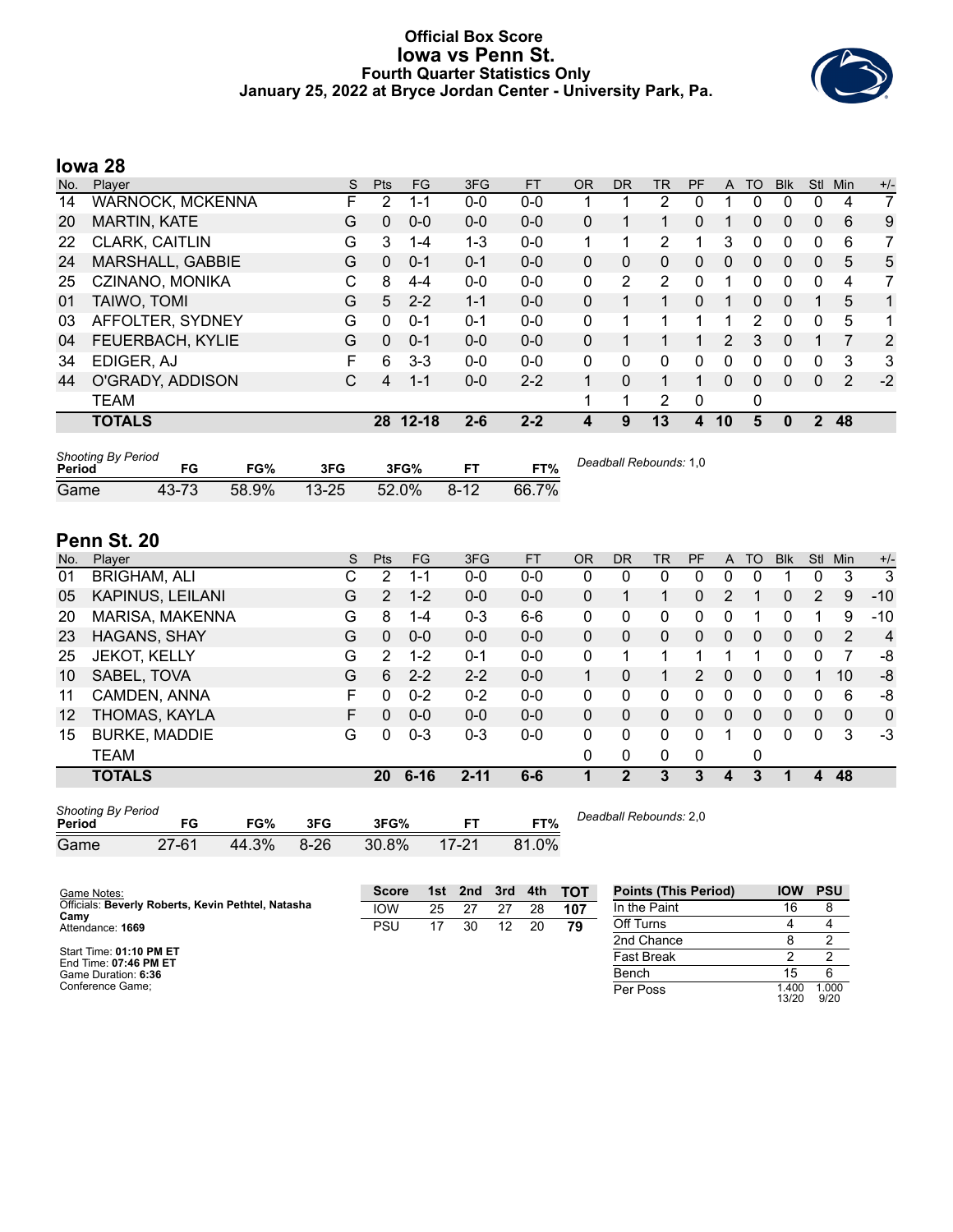#### **Official Play-By-Play Iowa vs Penn St. Fourth Quarter January 25, 2022 at Bryce Jordan Center - University Park, Pa.**



#### **Period 4**

<mark>Startersː</mark><br>Iowa: 14 WARNOCK,MCKENNA (F); 20 MARTIN,KATE (G); 22 CLARK,CAITLIN (G); 24 MARSHALL,GABBIE (G); 25 CZINANO,MONIKA (C);<br>**Penn St.**: 1 BRIGHAM,ALI (C); 5 KAPINUS,LEILANI (G); 20 MARISA,MAKENNA (G); 23 HAGANS,SHAY

| <b>Time</b>    | <b>VISITORS: Iowa</b>                                      | <b>Score</b> | <b>Margin</b>   | <b>HOME: Penn St.</b>            |
|----------------|------------------------------------------------------------|--------------|-----------------|----------------------------------|
| 10:00          |                                                            |              |                 | SUB OUT: THOMAS, KAYLA           |
| 10:00          |                                                            |              |                 | SUB IN: KAPINUS, LEILANI         |
| 09:53          |                                                            |              |                 | MISSED 3PTR by BURKE, MADDIE     |
| 09:49          | REBOUND (DEF) by WARNOCK, MCKENNA                          |              |                 |                                  |
| 09:41          | GOOD! JUMPER by CZINANO, MONIKA [PNT]                      | 59-81        | V <sub>22</sub> |                                  |
| 09:41          | ASSIST by CLARK, CAITLIN                                   |              |                 |                                  |
| 09:29          |                                                            | 62-81        | V 19            | GOOD! 3PTR by SABEL, TOVA        |
| 09:29          |                                                            |              |                 | ASSIST by KAPINUS, LEILANI       |
| 09:04          | GOOD! LAYUP by CZINANO, MONIKA                             | 62-83        | V <sub>21</sub> |                                  |
| 09:04          | ASSIST by MARTIN, KATE                                     |              |                 |                                  |
| 08:54          |                                                            |              |                 | MISSED 3PTR by BURKE, MADDIE     |
| 08:49          | REBOUND (DEF) by CZINANO, MONIKA                           |              |                 |                                  |
| 08:40          | MISSED 3PTR by CLARK, CAITLIN                              |              |                 |                                  |
| 08:39          | REBOUND (OFF) by TEAM                                      |              |                 |                                  |
| 08:39          |                                                            |              |                 | SUB OUT: BURKE, MADDIE           |
| 08:39          |                                                            |              |                 | SUB IN: CAMDEN, ANNA             |
| 08:34          | GOOD! LAYUP by CZINANO, MONIKA                             | 62-85        | V <sub>23</sub> |                                  |
| 08:34          | ASSIST by WARNOCK, MCKENNA                                 |              |                 |                                  |
| 08:33          | TIMEOUT 30SEC                                              |              |                 |                                  |
| 08:33          |                                                            |              |                 |                                  |
| 08:11          |                                                            |              |                 | MISSED 3PTR by CAMDEN, ANNA      |
| 08:07          | REBOUND (DEF) by MARTIN, KATE                              |              |                 |                                  |
| 07:53          | MISSED 3PTR by MARSHALL, GABBIE                            |              |                 |                                  |
| 07:49          |                                                            |              |                 | REBOUND (DEF) by JEKOT, KELLY    |
| 07:43          |                                                            |              |                 | MISSED LAYUP by KAPINUS, LEILANI |
| 07:39          | REBOUND (DEF) by CZINANO, MONIKA                           |              |                 |                                  |
| 07:25          | GOOD! 3PTR by CLARK, CAITLIN                               | 62-88        | V <sub>26</sub> |                                  |
| 07:07          |                                                            |              |                 | MISSED 3PTR by CAMDEN, ANNA      |
| 07:06          | REBOUND (DEF) by TEAM                                      |              |                 |                                  |
| 07:06          |                                                            |              |                 | SUB OUT: CAMDEN, ANNA            |
| 07:06          |                                                            |              |                 | SUB IN: BRIGHAM, ALI             |
| 07:06          | SUB OUT: MARTIN, KATE                                      |              |                 |                                  |
| 07:06          | SUB IN: FEUERBACH, KYLIE                                   |              |                 |                                  |
| 06:55          | MISSED LAYUP by CLARK, CAITLIN                             |              |                 |                                  |
| 06:55          |                                                            |              |                 | BLOCK by BRIGHAM, ALI            |
| 06:50          | REBOUND (OFF) by CLARK, CAITLIN                            |              |                 |                                  |
| 06:49<br>06:49 | GOOD! LAYUP by CZINANO, MONIKA<br>ASSIST by CLARK, CAITLIN | 62-90        | V <sub>28</sub> |                                  |
| 06:37          |                                                            |              |                 | MISSED 3PTR by MARISA, MAKENNA   |
| 06:33          | REBOUND (DEF) by FEUERBACH, KYLIE                          |              |                 |                                  |
| 06:20          | GOOD! LAYUP by WARNOCK, MCKENNA                            | 62-92        | V <sub>30</sub> |                                  |
| 06:20          | ASSIST by CZINANO, MONIKA                                  |              |                 |                                  |
| 06:12          |                                                            | 65-92        | V 27            | GOOD! 3PTR by SABEL, TOVA        |
| 06:12          |                                                            |              |                 | ASSIST by KAPINUS, LEILANI       |
| 05:45          | MISSED 3PTR by CLARK, CAITLIN                              |              |                 |                                  |
| 05:40          | REBOUND (OFF) by WARNOCK, MCKENNA                          |              |                 |                                  |
| 05:40          |                                                            |              |                 | SUB OUT: KAPINUS, LEILANI        |
| 05:40          |                                                            |              |                 | SUB IN: HAGANS, SHAY             |
| 05:40          | SUB OUT: WARNOCK, MCKENNA                                  |              |                 |                                  |
| 05:40          | SUB OUT: MARSHALL, GABBIE                                  |              |                 |                                  |
| 05:40          | SUB OUT: CZINANO, MONIKA                                   |              |                 |                                  |
| 05:40          | SUB IN: TAIWO, TOMI                                        |              |                 |                                  |
| 05:40          | SUB IN: AFFOLTER, SYDNEY                                   |              |                 |                                  |
| 05:40          | SUB IN: O'GRADY, ADDISON                                   |              |                 |                                  |
| 05:37          |                                                            |              |                 | FOUL (PERSONAL) by JEKOT, KELLY  |
| 05:28          | GOOD! JUMPER by O'GRADY, ADDISON [PNT]                     | 65-94        | V <sub>29</sub> |                                  |
| 05:28          | ASSIST by FEUERBACH, KYLIE                                 |              |                 |                                  |
| 05:12          | FOUL (PERSONAL) by O'GRADY, ADDISON                        |              |                 |                                  |
| 05:12          |                                                            | 66-94        | V <sub>28</sub> | GOOD! FT by MARISA, MAKENNA      |
| 05:12          |                                                            | 67-94        | V <sub>27</sub> | GOOD! FT by MARISA, MAKENNA      |
| 05:12          | SUB OUT: CLARK, CAITLIN                                    |              |                 |                                  |
| 05:12          | SUB IN: MARSHALL, GABBIE                                   |              |                 |                                  |
| 05:03          | TURNOVER (LOSTBALL) by FEUERBACH, KYLIE                    |              |                 |                                  |
| 05:03          |                                                            |              |                 | STEAL by MARISA, MAKENNA         |
| 05:01          | FOUL (PERSONAL) by AFFOLTER, SYDNEY                        |              |                 |                                  |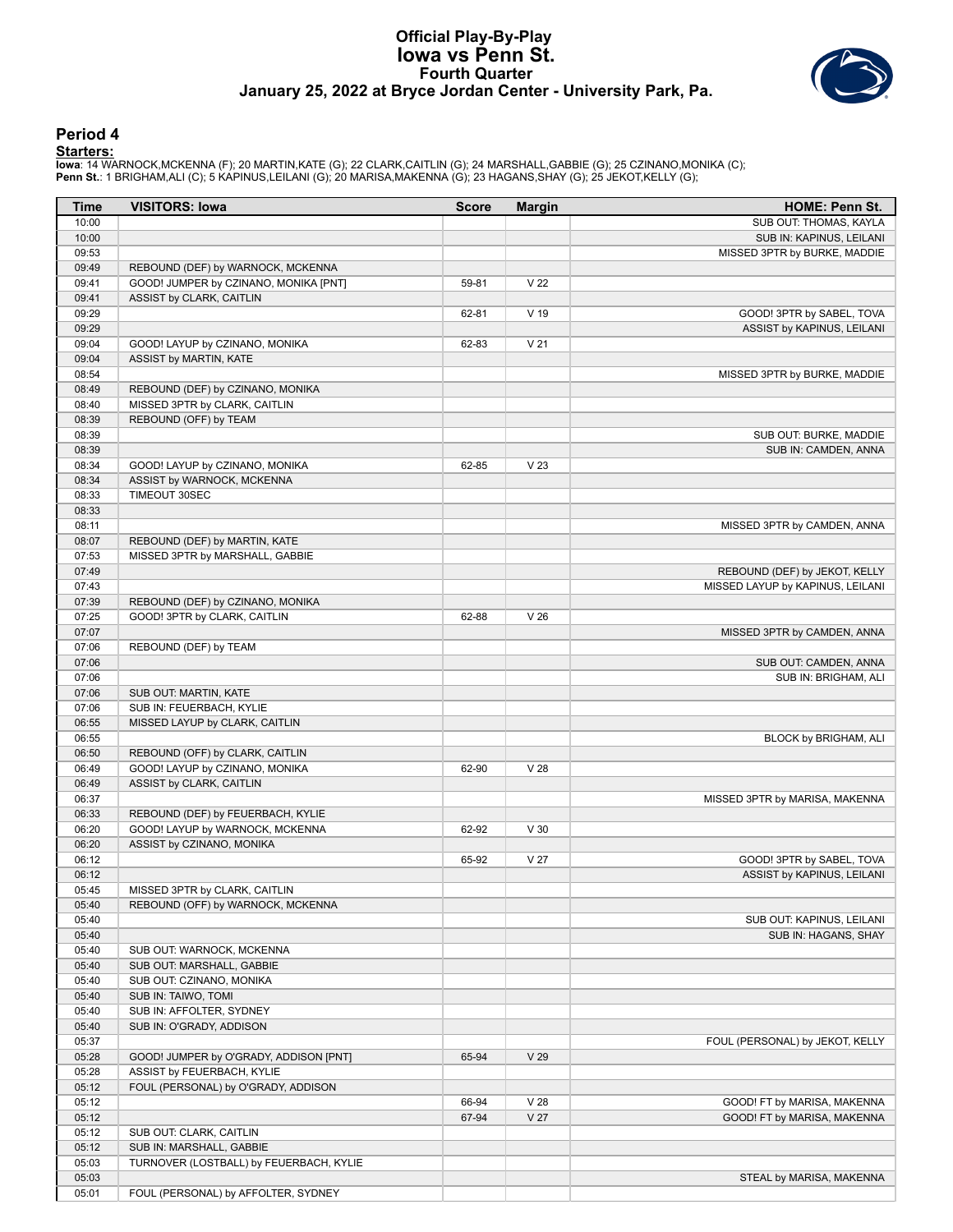| Time           | <b>VISITORS: Iowa</b>                                                 | <b>Score</b> | <b>Margin</b>   | <b>HOME: Penn St.</b>                                               |
|----------------|-----------------------------------------------------------------------|--------------|-----------------|---------------------------------------------------------------------|
| 05:01          |                                                                       |              |                 | SUB OUT: JEKOT, KELLY                                               |
| 05:01          |                                                                       |              |                 | SUB IN: KAPINUS, LEILANI                                            |
| 05:01          |                                                                       | 68-94        | V <sub>26</sub> | GOOD! FT by MARISA, MAKENNA [FB]                                    |
| 05:01          |                                                                       | 69-94        | V <sub>25</sub> | GOOD! FT by MARISA, MAKENNA [FB]                                    |
| 04:57<br>04:57 | TURNOVER (BADPASS) by AFFOLTER, SYDNEY                                |              |                 |                                                                     |
| 04:51          |                                                                       |              |                 | STEAL by KAPINUS, LEILANI<br>TURNOVER (LOSTBALL) by MARISA, MAKENNA |
| 04:51          | STEAL by FEUERBACH, KYLIE                                             |              |                 |                                                                     |
| 04:48          | TURNOVER (TRAVEL) by FEUERBACH, KYLIE                                 |              |                 |                                                                     |
| 04:48          |                                                                       |              |                 | SUB OUT: BRIGHAM, ALI                                               |
| 04:48          |                                                                       |              |                 | SUB IN: CAMDEN, ANNA                                                |
| 04:48          | SUB OUT: AFFOLTER, SYDNEY                                             |              |                 |                                                                     |
| 04:48          | SUB IN: CLARK, CAITLIN                                                |              |                 |                                                                     |
| 04:44          |                                                                       |              |                 | MISSED 3PTR by MARISA, MAKENNA                                      |
| 04:41          | REBOUND (DEF) by CLARK, CAITLIN                                       |              |                 |                                                                     |
| 04:37          | TIMEOUT 30SEC                                                         |              |                 |                                                                     |
| 04:37          | SUB OUT: MARSHALL, GABBIE                                             |              |                 |                                                                     |
| 04:37          | SUB IN: AFFOLTER, SYDNEY                                              |              |                 |                                                                     |
| 04:25<br>04:24 | MISSED LAYUP by FEUERBACH, KYLIE<br>REBOUND (OFF) by O'GRADY, ADDISON |              |                 |                                                                     |
| 04:23          |                                                                       |              |                 | FOUL (PERSONAL) by SABEL, TOVA                                      |
| 04:23          |                                                                       |              |                 | SUB OUT: MARISA, MAKENNA                                            |
| 04:23          |                                                                       |              |                 | SUB IN: JEKOT, KELLY                                                |
| 04:23          | GOOD! FT by O'GRADY, ADDISON                                          | 69-95        | V <sub>26</sub> |                                                                     |
| 04:23          | GOOD! FT by O'GRADY, ADDISON                                          | 69-96        | V <sub>27</sub> |                                                                     |
| 04:02          |                                                                       | 71-96        | V <sub>25</sub> | GOOD! JUMPER by JEKOT, KELLY [PNT]                                  |
| 03:44          | TURNOVER (LOSTBALL) by FEUERBACH, KYLIE                               |              |                 |                                                                     |
| 03:44          |                                                                       |              |                 | STEAL by SABEL, TOVA                                                |
| 03:44          |                                                                       |              |                 | SUB OUT: HAGANS, SHAY                                               |
| 03:44          |                                                                       |              |                 | SUB IN: MARISA, MAKENNA                                             |
| 03:44<br>03:44 | SUB OUT: O'GRADY, ADDISON<br>SUB IN: EDIGER, AJ                       |              |                 |                                                                     |
| 03:29          | FOUL (PERSONAL) by FEUERBACH, KYLIE                                   |              |                 |                                                                     |
| 03:29          |                                                                       | 72-96        | V <sub>24</sub> | GOOD! FT by MARISA, MAKENNA                                         |
| 03:29          |                                                                       | 73-96        | V <sub>23</sub> | GOOD! FT by MARISA, MAKENNA                                         |
| 03:17          | GOOD! JUMPER by EDIGER, AJ                                            | 73-98        | V <sub>25</sub> |                                                                     |
| 03:17          | ASSIST by CLARK, CAITLIN                                              |              |                 |                                                                     |
| 03:10          |                                                                       |              |                 | MISSED 3PTR by MARISA, MAKENNA                                      |
| 03:08          | FOUL (PERSONAL) by CLARK, CAITLIN                                     |              |                 |                                                                     |
| 03:07          |                                                                       |              |                 | REBOUND (OFF) by SABEL, TOVA                                        |
| 03:07          |                                                                       |              |                 | TIMEOUT 30SEC                                                       |
| 03:07<br>03:07 | SUB OUT: CLARK, CAITLIN<br>SUB IN: MARTIN, KATE                       |              |                 |                                                                     |
| 03:04          |                                                                       | 75-98        | V <sub>23</sub> | GOOD! LAYUP by KAPINUS, LEILANI                                     |
| 03:04          |                                                                       |              |                 | ASSIST by JEKOT, KELLY                                              |
| 02:50          |                                                                       |              |                 | FOUL (PERSONAL) by SABEL, TOVA                                      |
| 02:42          | GOOD! 3PTR by TAIWO, TOMI                                             | 75-101       | V <sub>26</sub> |                                                                     |
| 02:42          | ASSIST by AFFOLTER, SYDNEY                                            |              |                 |                                                                     |
| 02:14          |                                                                       |              |                 | MISSED 3PTR by JEKOT, KELLY                                         |
| 02:11          | REBOUND (DEF) by AFFOLTER, SYDNEY                                     |              |                 |                                                                     |
| 02:06          | TURNOVER (BADPASS) by AFFOLTER, SYDNEY                                |              |                 |                                                                     |
| 02:06          |                                                                       |              |                 | STEAL by KAPINUS, LEILANI                                           |
| 02:05<br>02:05 |                                                                       |              |                 | TURNOVER (BADPASS) by JEKOT, KELLY<br>SUB OUT: JEKOT, KELLY         |
| 02:05          |                                                                       |              |                 | SUB IN: BURKE, MADDIE                                               |
| 01:45          | GOOD! JUMPER by EDIGER, AJ                                            | 75-103       | V <sub>28</sub> |                                                                     |
| 01:45          | ASSIST by FEUERBACH, KYLIE                                            |              |                 |                                                                     |
| 01:31          |                                                                       | 77-103       | V <sub>26</sub> | GOOD! LAYUP by MARISA, MAKENNA                                      |
| 01:18          | MISSED 3PTR by AFFOLTER, SYDNEY                                       |              |                 |                                                                     |
| 01:12          |                                                                       |              |                 | REBOUND (DEF) by KAPINUS, LEILANI                                   |
| 01:09          |                                                                       |              |                 | TURNOVER (BADPASS) by KAPINUS, LEILANI                              |
| 01:09          | STEAL by TAIWO, TOMI                                                  |              |                 |                                                                     |
| 01:04          | GOOD! LAYUP by TAIWO, TOMI [FB]                                       | 77-105       | V <sub>28</sub> |                                                                     |
| 00:53          |                                                                       |              |                 | MISSED 3PTR by BURKE, MADDIE                                        |
| 00:50<br>00:43 | REBOUND (DEF) by TAIWO, TOMI<br>GOOD! LAYUP by EDIGER, AJ             | 77-107       | V <sub>30</sub> |                                                                     |
| 00:43          | ASSIST by TAIWO, TOMI                                                 |              |                 |                                                                     |
| 00:41          |                                                                       |              |                 | TIMEOUT 30SEC                                                       |
| 00:41          |                                                                       |              |                 | SUB OUT: KAPINUS, LEILANI                                           |
| 00:41          |                                                                       |              |                 | SUB OUT: MARISA, MAKENNA                                            |
| 00:41          |                                                                       |              |                 | SUB IN: BRIGHAM, ALI                                                |
| 00:41          |                                                                       |              |                 | SUB IN: HAGANS, SHAY                                                |
| 00:28          |                                                                       | 79-107       | V <sub>28</sub> | GOOD! LAYUP by BRIGHAM, ALI                                         |
| 00:28          |                                                                       |              |                 | ASSIST by BURKE, MADDIE                                             |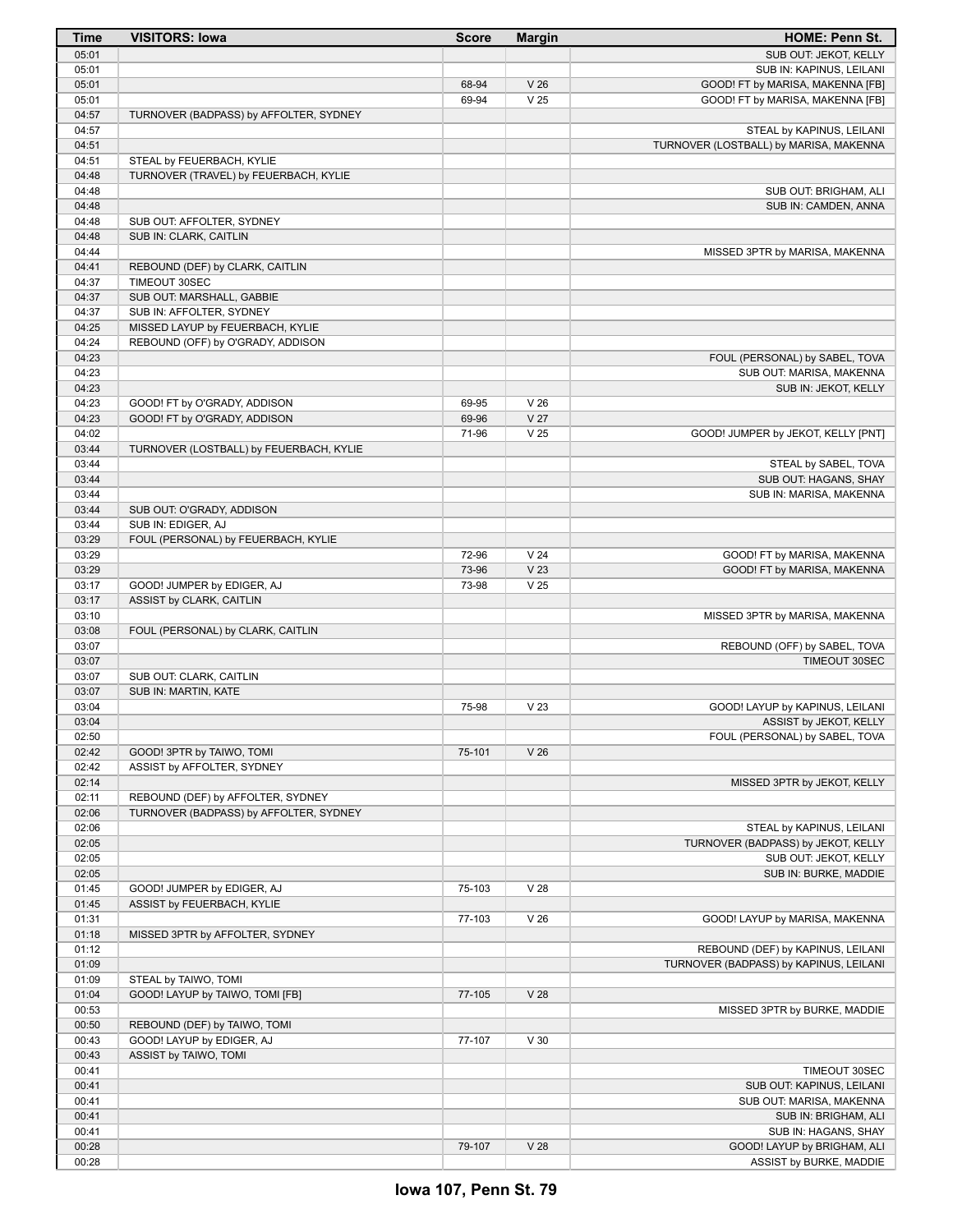| <b>Points (This Period)</b> | <b>IOW</b>     | <b>PSU</b>    |
|-----------------------------|----------------|---------------|
| In the Paint                | 16             |               |
| Off Turns                   | 4              |               |
| 2nd Chance                  | 8              |               |
| <b>Fast Break</b>           | 2              |               |
| Bench                       | 15             | 6             |
| Per Poss                    | 1.400<br>13/20 | 1.000<br>9/20 |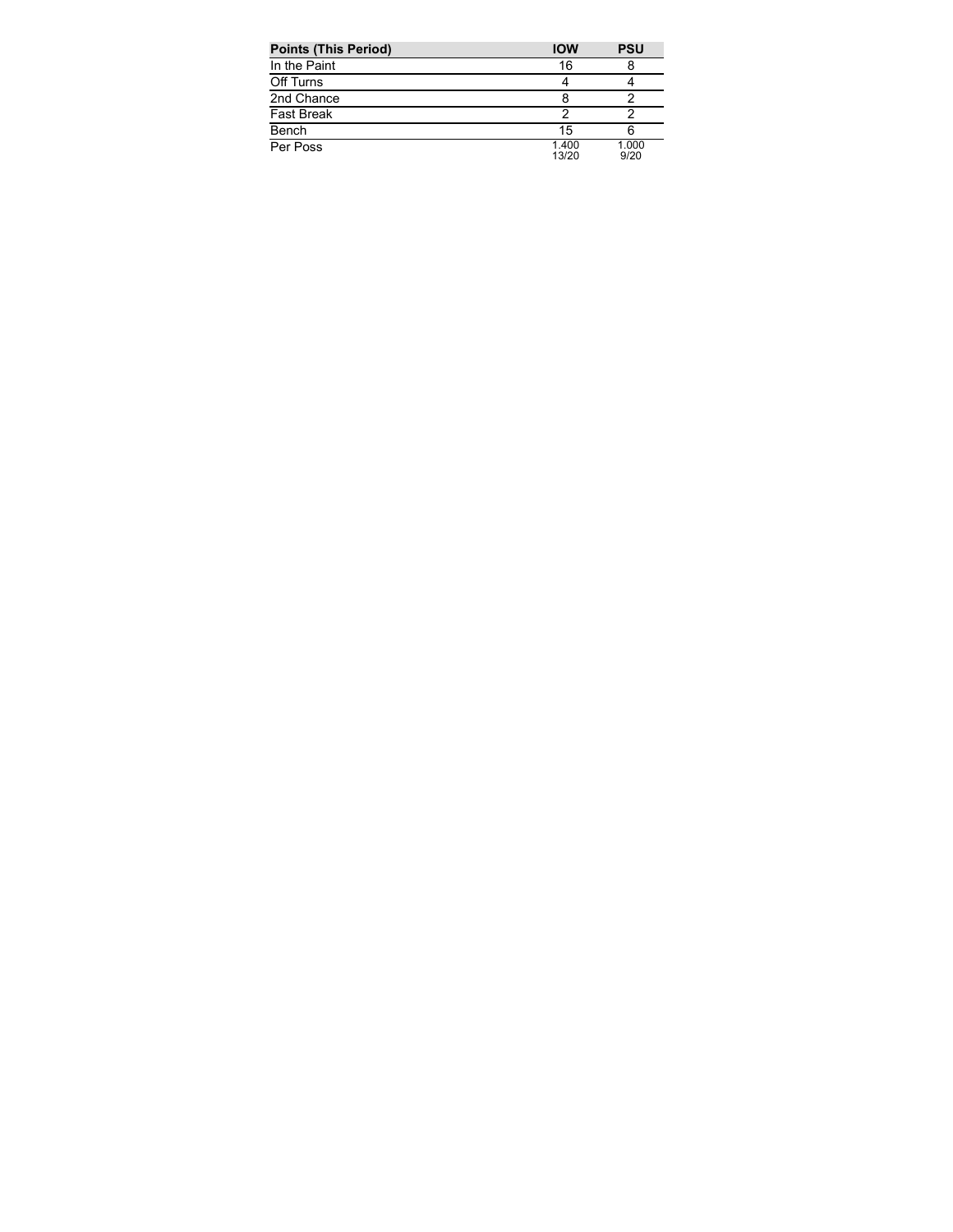#### **Official Scoring/Possession Reference Chart Iowa vs Penn St. Period 1 January 25, 2022 at Bryce Jordan Center - University Park, Pa.**



### **Period 1**

<mark>Startersː</mark><br>Iowa: 14 WARNOCK,MCKENNA (F); 20 MARTIN,KATE (G); 22 CLARK,CAITLIN (G); 24 MARSHALL,GABBIE (G); 25 CZINANO,MONIKA (C);<br>**Penn St.**: 1 BRIGHAM,ALI (C); 5 KAPINUS,LEILANI (G); 20 MARISA,MAKENNA (G); 23 HAGANS,SHAY

| <b>Time</b> | <b>VISITORS: Iowa</b>                  | <b>Score</b> | <b>Margin</b>   | <b>HOME: Penn St.</b>                |
|-------------|----------------------------------------|--------------|-----------------|--------------------------------------|
| 09:37       | GOOD! LAYUP by CZINANO, MONIKA         | $0 - 2$      | V <sub>2</sub>  |                                      |
| 08:53       |                                        | $2 - 2$      | T.              | GOOD! LAYUP by KAPINUS, LEILANI [FB] |
| 07:39       | GOOD! 3PTR by WARNOCK, MCKENNA         | $2 - 5$      | V <sub>3</sub>  |                                      |
| 06:17       |                                        | $4 - 5$      | V <sub>1</sub>  | GOOD! JUMPER by CAMDEN, ANNA [PNT]   |
| 05:45       | GOOD! 3PTR by MARSHALL, GABBIE [FB]    | $4 - 8$      | V <sub>4</sub>  |                                      |
| 05:15       | GOOD! JUMPER by WARNOCK, MCKENNA [PNT] | $4 - 10$     | $V_6$           |                                      |
| 05:06       |                                        | $6 - 10$     | V <sub>4</sub>  | GOOD! JUMPER by MARISA, MAKENNA      |
| 04:46       |                                        | $8 - 10$     | V <sub>2</sub>  | GOOD! JUMPER by MARISA, MAKENNA [FB] |
| 04:29       | GOOD! LAYUP by CZINANO, MONIKA         | $8 - 12$     | V <sub>4</sub>  |                                      |
| 04:16       |                                        | $10 - 12$    | V <sub>2</sub>  | GOOD! LAYUP by HAGANS, SHAY          |
| 03:59       | GOOD! LAYUP by CZINANO, MONIKA         | $10 - 14$    | V <sub>4</sub>  |                                      |
| 03:32       | GOOD! JUMPER by O'GRADY, ADDISON [PNT] | $10 - 16$    | $V_6$           |                                      |
| 03:25       |                                        | $12 - 16$    | V <sub>4</sub>  | GOOD! JUMPER by MARISA, MAKENNA      |
| 03:08       | GOOD! LAYUP by WARNOCK, MCKENNA        | $12 - 18$    | $V_6$           |                                      |
| 03:08       | GOOD! FT by WARNOCK, MCKENNA           | $12 - 19$    | V <sub>7</sub>  |                                      |
| 03:01       |                                        | 13-19        | $V_6$           | GOOD! FT by MARISA, MAKENNA          |
| 02:45       | GOOD! 3PTR by FEUERBACH, KYLIE         | $13 - 22$    | V <sub>9</sub>  |                                      |
| 01:39       | GOOD! 3PTR by MARSHALL, GABBIE         | $13 - 25$    | V <sub>12</sub> |                                      |
| 01:04       |                                        | $15 - 25$    | $V$ 10          | GOOD! JUMPER by THOMAS, KAYLA        |
| 00:27       |                                        | $17 - 25$    | V8              | GOOD! LAYUP by MARISA, MAKENNA       |

**Iowa 25, Penn St. 17**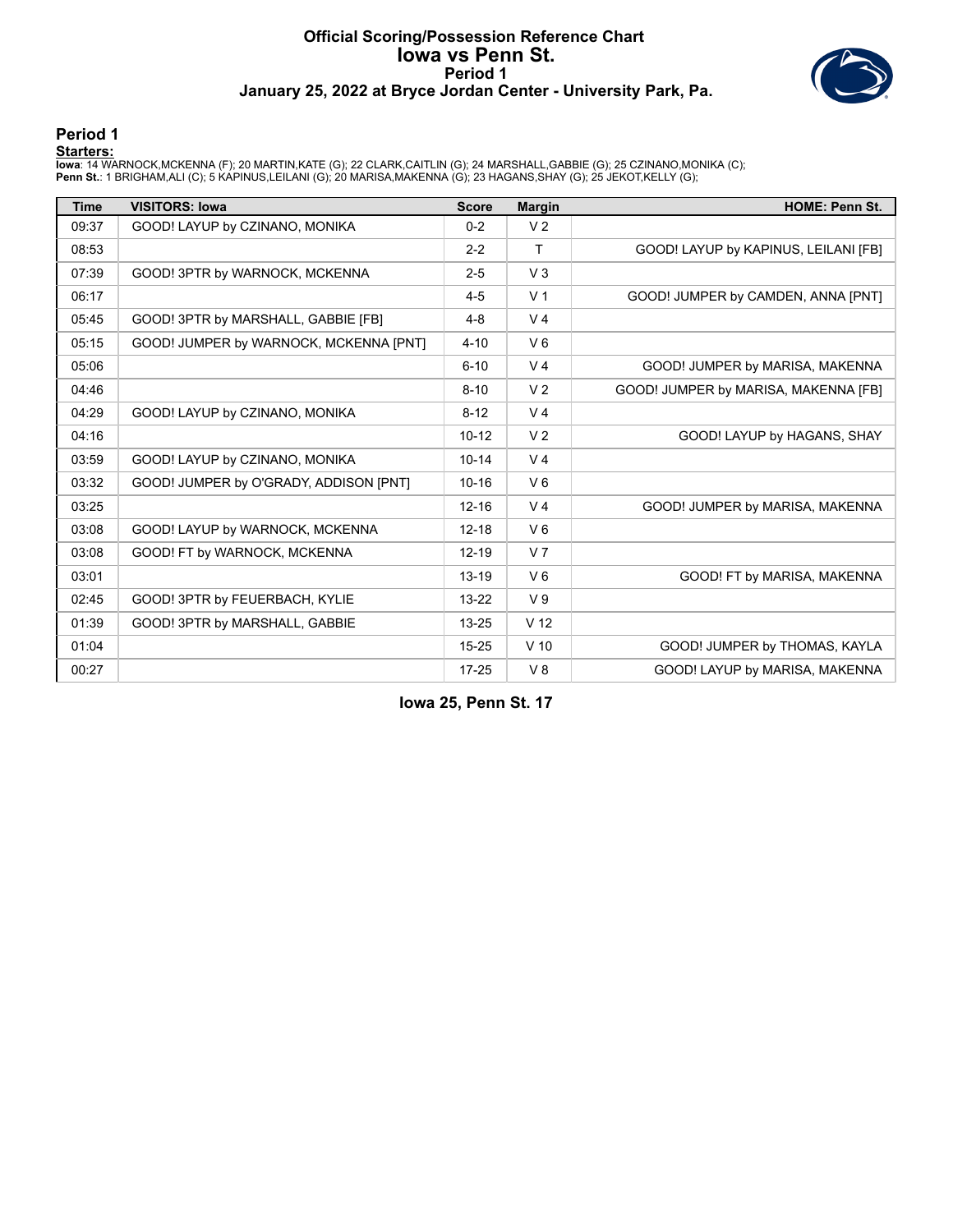#### **Official Scoring/Possession Reference Chart Iowa vs Penn St. Period 2 January 25, 2022 at Bryce Jordan Center - University Park, Pa.**



### **Period 2**

#### **Starters:**

lowa: 14 WARNOCK,MCKENNA (F); 20 MARTIN,KATE (G); 22 CLARK,CAITLIN (G); 24 MARSHALL,GABBIE (G); 25 CZINANO,MONIKA (C);<br>**Penn St.**: 1 BRIGHAM,ALI (C); 5 KAPINUS,LEILANI (G); 20 MARISA,MAKENNA (G); 23 HAGANS,SHAY (G); 25 JEK

| <b>Time</b> | <b>VISITORS: Iowa</b>                | <b>Score</b> | <b>Margin</b>  | HOME: Penn St.                         |
|-------------|--------------------------------------|--------------|----------------|----------------------------------------|
| 09:09       |                                      | 18-25        | V <sub>7</sub> | GOOD! FT by MARISA, MAKENNA            |
| 09:09       |                                      | 19-25        | $V_6$          | GOOD! FT by MARISA, MAKENNA            |
| 08:43       | GOOD! 3PTR by CLARK, CAITLIN         | 19-28        | V <sub>9</sub> |                                        |
| 08:20       |                                      | 21-28        | V <sub>7</sub> | GOOD! LAYUP by BRIGHAM, ALI            |
| 08:13       | GOOD! FT by CLARK, CAITLIN           | 21-29        | V8             |                                        |
| 08:13       | GOOD! FT by CLARK, CAITLIN           | 21-30        | V <sub>9</sub> |                                        |
| 08:02       |                                      | 24-30        | $V_6$          | GOOD! 3PTR by MARISA, MAKENNA          |
| 07:01       |                                      | 27-30        | V <sub>3</sub> | GOOD! 3PTR by SABEL, TOVA              |
| 06:42       | GOOD! JUMPER by CZINANO, MONIKA      | 27-32        | V <sub>5</sub> |                                        |
| 06:21       | GOOD! LAYUP by CZINANO, MONIKA [FB]  | 27-34        | V <sub>7</sub> |                                        |
| 05:16       |                                      | 30-34        | V <sub>4</sub> | GOOD! 3PTR by MARISA, MAKENNA          |
| 04:48       |                                      | 32-34        | V <sub>2</sub> | GOOD! LAYUP by KAPINUS, LEILANI [FB]   |
| 04:48       |                                      | 33-34        | V <sub>1</sub> | GOOD! FT by KAPINUS, LEILANI [FB]      |
| 04:21       | GOOD! 3PTR by WARNOCK, MCKENNA       | 33-37        | V <sub>4</sub> |                                        |
| 04:09       |                                      | 35-37        | V <sub>2</sub> | GOOD! JUMPER by KAPINUS, LEILANI [PNT] |
| 03:53       | GOOD! 3PTR by CLARK, CAITLIN         | 35-40        | V <sub>5</sub> |                                        |
| 03:37       | GOOD! FT by CLARK, CAITLIN [FB]      | $35 - 41$    | $V_6$          |                                        |
| 03:37       | GOOD! FT by CLARK, CAITLIN [FB]      | 35-42        | V <sub>7</sub> |                                        |
| 03:15       | GOOD! 3PTR by MARSHALL, GABBIE [FB]  | 35-45        | $V$ 10         |                                        |
| 02:56       |                                      | 37-45        | V8             | GOOD! JUMPER by SABEL, TOVA            |
| 02:51       | GOOD! LAYUP by O'GRADY, ADDISON [FB] | $37 - 47$    | $V$ 10         |                                        |
| 02:41       |                                      | 38-47        | V <sub>9</sub> | GOOD! FT by HAGANS, SHAY               |
| 02:41       |                                      | 39-47        | V8             | GOOD! FT by HAGANS, SHAY               |
| 02:27       | GOOD! JUMPER by CLARK, CAITLIN [PNT] | 39-49        | $V$ 10         |                                        |
| 02:08       |                                      | 42-49        | V <sub>7</sub> | GOOD! 3PTR by JEKOT, KELLY             |
| 01:30       | GOOD! 3PTR by MARSHALL, GABBIE       | 42-52        | $V$ 10         |                                        |
| 01:11       |                                      | 43-52        | V <sub>9</sub> | GOOD! FT by SABEL, TOVA                |
| 00:53       |                                      | 44-52        | V8             | GOOD! FT by MARISA, MAKENNA [FB]       |
| 00:03       |                                      | 47-52        | V <sub>5</sub> | GOOD! 3PTR by CAMDEN, ANNA             |

**Iowa 52, Penn St. 47**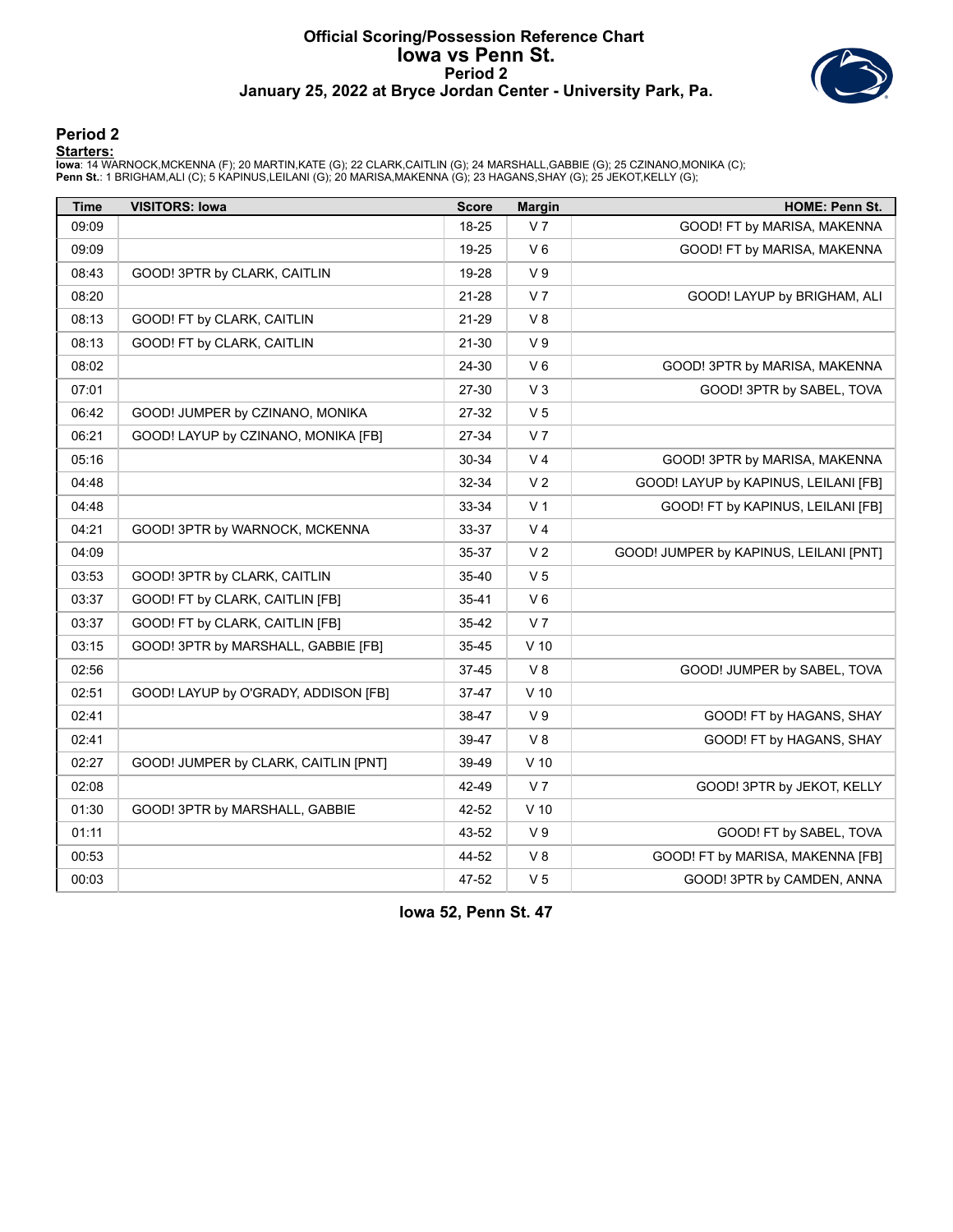#### **Official Scoring/Possession Reference Chart Iowa vs Penn St. Period 3 January 25, 2022 at Bryce Jordan Center - University Park, Pa.**



#### **Period 3**

<mark>Startersː</mark><br>Iowa: 14 WARNOCK,MCKENNA (F); 20 MARTIN,KATE (G); 22 CLARK,CAITLIN (G); 24 MARSHALL,GABBIE (G); 25 CZINANO,MONIKA (C);<br>**Penn St.**: 1 BRIGHAM,ALI (C); 5 KAPINUS,LEILANI (G); 20 MARISA,MAKENNA (G); 23 HAGANS,SHAY

| <b>Time</b> | <b>VISITORS: Iowa</b>                  | <b>Score</b> | <b>Margin</b>   | <b>HOME: Penn St.</b>           |
|-------------|----------------------------------------|--------------|-----------------|---------------------------------|
| 09:29       | GOOD! LAYUP by WARNOCK, MCKENNA [FB]   | 47-54        | V <sub>7</sub>  |                                 |
| 09:19       |                                        | 48-54        | $V_6$           | GOOD! FT by KAPINUS, LEILANI    |
| 09:06       | GOOD! 3PTR by WARNOCK, MCKENNA         | 48-57        | V <sub>9</sub>  |                                 |
| 08:23       | GOOD! JUMPER by CLARK, CAITLIN [PNT]   | 48-59        | V <sub>11</sub> |                                 |
| 07:39       | GOOD! LAYUP by WARNOCK, MCKENNA        | 48-61        | V <sub>13</sub> |                                 |
| 07:39       | GOOD! FT by WARNOCK, MCKENNA           | 48-62        | V <sub>14</sub> |                                 |
| 07:05       | GOOD! LAYUP by FEUERBACH, KYLIE        | 48-64        | V <sub>16</sub> |                                 |
| 06:51       |                                        | 50-64        | V <sub>14</sub> | GOOD! JUMPER by MARISA, MAKENNA |
| 06:39       | GOOD! LAYUP by CZINANO, MONIKA         | 50-66        | V <sub>16</sub> |                                 |
| 06:11       | GOOD! LAYUP by FEUERBACH, KYLIE [FB]   | 50-68        | V <sub>18</sub> |                                 |
| 05:55       |                                        | 51-68        | V <sub>17</sub> | GOOD! FT by MARISA, MAKENNA     |
| 05:55       |                                        | 52-68        | V <sub>16</sub> | GOOD! FT by MARISA, MAKENNA     |
| 04:57       | GOOD! 3PTR by CLARK, CAITLIN           | 52-71        | V <sub>19</sub> |                                 |
| 04:14       |                                        | 55-71        | V <sub>16</sub> | GOOD! 3PTR by JEKOT, KELLY      |
| 03:54       | GOOD! LAYUP by WARNOCK, MCKENNA [PNT]  | 55-73        | V <sub>18</sub> |                                 |
| 03:37       |                                        | 57-73        | V <sub>16</sub> | GOOD! LAYUP by CAMDEN, ANNA     |
| 02:50       | GOOD! JUMPER by WARNOCK, MCKENNA [PNT] | 57-75        | V <sub>18</sub> |                                 |
| 02:50       |                                        | 59-75        | V <sub>16</sub> | GOOD! LAYUP by MARISA, MAKENNA  |
| 02:06       | GOOD! LAYUP by CZINANO, MONIKA         | 59-77        | V <sub>18</sub> |                                 |
| 00:20       | GOOD! LAYUP by CZINANO, MONIKA         | 59-79        | V <sub>20</sub> |                                 |

**Iowa 79, Penn St. 59**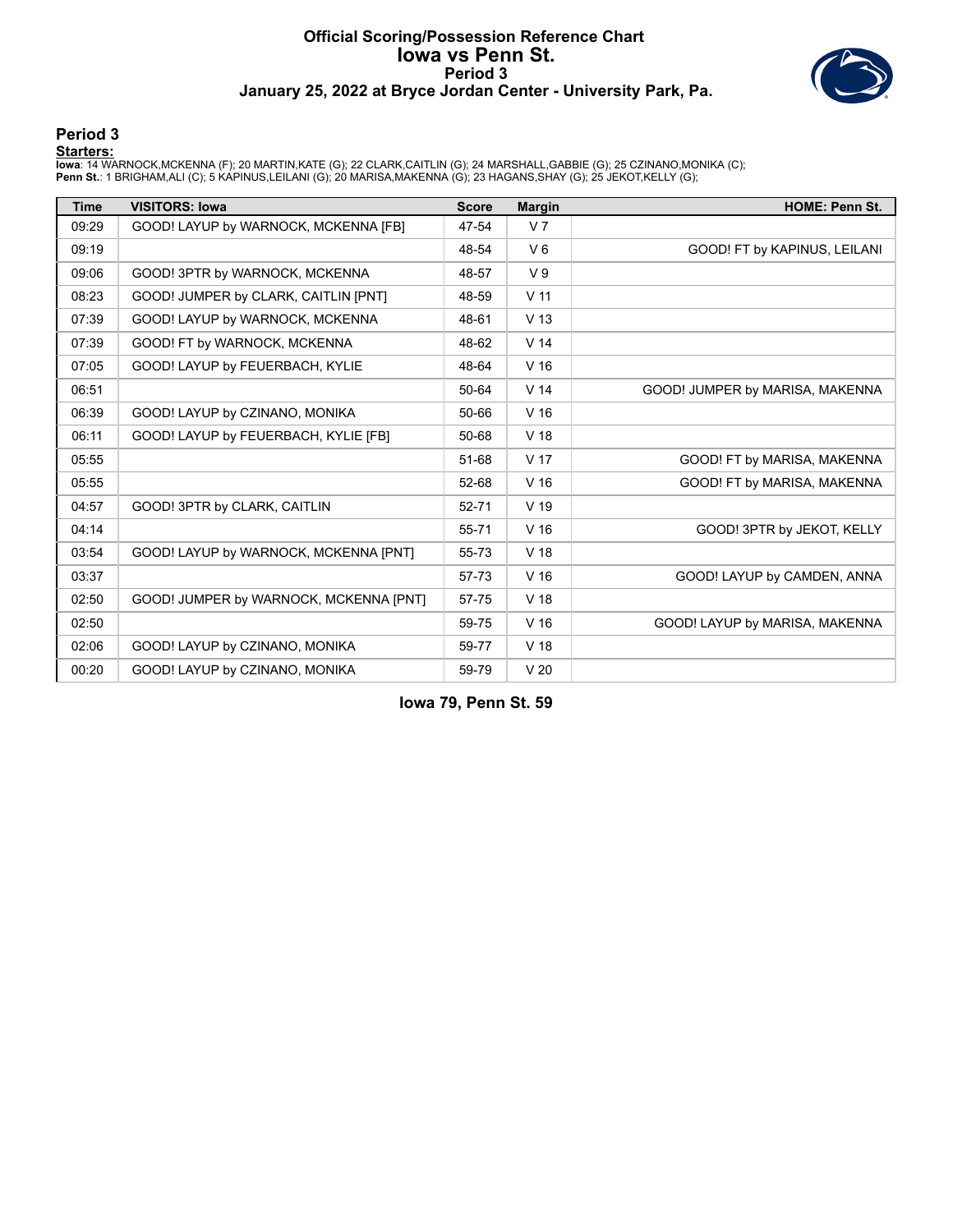#### **Official Scoring/Possession Reference Chart Iowa vs Penn St. Period 4 January 25, 2022 at Bryce Jordan Center - University Park, Pa.**



#### **Period 4**

**Starters:**

lowa: 14 WARNOCK,MCKENNA (F); 20 MARTIN,KATE (G); 22 CLARK,CAITLIN (G); 24 MARSHALL,GABBIE (G); 25 CZINANO,MONIKA (C);<br>**Penn St.**: 1 BRIGHAM,ALI (C); 5 KAPINUS,LEILANI (G); 20 MARISA,MAKENNA (G); 23 HAGANS,SHAY (G); 25 JEK

| <b>Time</b> | <b>VISITORS: Iowa</b>                  | <b>Score</b> | <b>Margin</b>   | <b>HOME: Penn St.</b>              |
|-------------|----------------------------------------|--------------|-----------------|------------------------------------|
| 09:41       | GOOD! JUMPER by CZINANO, MONIKA [PNT]  | 59-81        | V <sub>22</sub> |                                    |
| 09:29       |                                        | 62-81        | V <sub>19</sub> | GOOD! 3PTR by SABEL, TOVA          |
| 09:04       | GOOD! LAYUP by CZINANO, MONIKA         | 62-83        | V <sub>21</sub> |                                    |
| 08:34       | GOOD! LAYUP by CZINANO, MONIKA         | 62-85        | V <sub>23</sub> |                                    |
| 07:25       | GOOD! 3PTR by CLARK, CAITLIN           | 62-88        | V <sub>26</sub> |                                    |
| 06:49       | GOOD! LAYUP by CZINANO, MONIKA         | 62-90        | V <sub>28</sub> |                                    |
| 06:20       | GOOD! LAYUP by WARNOCK, MCKENNA        | 62-92        | V <sub>30</sub> |                                    |
| 06:12       |                                        | 65-92        | V <sub>27</sub> | GOOD! 3PTR by SABEL, TOVA          |
| 05:28       | GOOD! JUMPER by O'GRADY, ADDISON [PNT] | 65-94        | V <sub>29</sub> |                                    |
| 05:12       |                                        | 66-94        | V <sub>28</sub> | GOOD! FT by MARISA, MAKENNA        |
| 05:12       |                                        | 67-94        | V <sub>27</sub> | GOOD! FT by MARISA, MAKENNA        |
| 05:01       |                                        | 68-94        | V <sub>26</sub> | GOOD! FT by MARISA, MAKENNA [FB]   |
| 05:01       |                                        | 69-94        | V <sub>25</sub> | GOOD! FT by MARISA, MAKENNA [FB]   |
| 04:23       | GOOD! FT by O'GRADY, ADDISON           | 69-95        | V <sub>26</sub> |                                    |
| 04:23       | GOOD! FT by O'GRADY, ADDISON           | 69-96        | V <sub>27</sub> |                                    |
| 04:02       |                                        | 71-96        | V <sub>25</sub> | GOOD! JUMPER by JEKOT, KELLY [PNT] |
| 03:29       |                                        | 72-96        | V <sub>24</sub> | GOOD! FT by MARISA, MAKENNA        |
| 03:29       |                                        | 73-96        | V <sub>23</sub> | GOOD! FT by MARISA, MAKENNA        |
| 03:17       | GOOD! JUMPER by EDIGER, AJ             | 73-98        | V <sub>25</sub> |                                    |
| 03:04       |                                        | 75-98        | V <sub>23</sub> | GOOD! LAYUP by KAPINUS, LEILANI    |
| 02:42       | GOOD! 3PTR by TAIWO, TOMI              | 75-101       | V <sub>26</sub> |                                    |
| 01:45       | GOOD! JUMPER by EDIGER, AJ             | 75-103       | V <sub>28</sub> |                                    |
| 01:31       |                                        | 77-103       | V <sub>26</sub> | GOOD! LAYUP by MARISA, MAKENNA     |
| 01:04       | GOOD! LAYUP by TAIWO, TOMI [FB]        | 77-105       | V <sub>28</sub> |                                    |
| 00:43       | GOOD! LAYUP by EDIGER, AJ              | 77-107       | V <sub>30</sub> |                                    |
| 00:28       |                                        | 79-107       | V <sub>28</sub> | GOOD! LAYUP by BRIGHAM, ALI        |

**Iowa 107, Penn St. 79**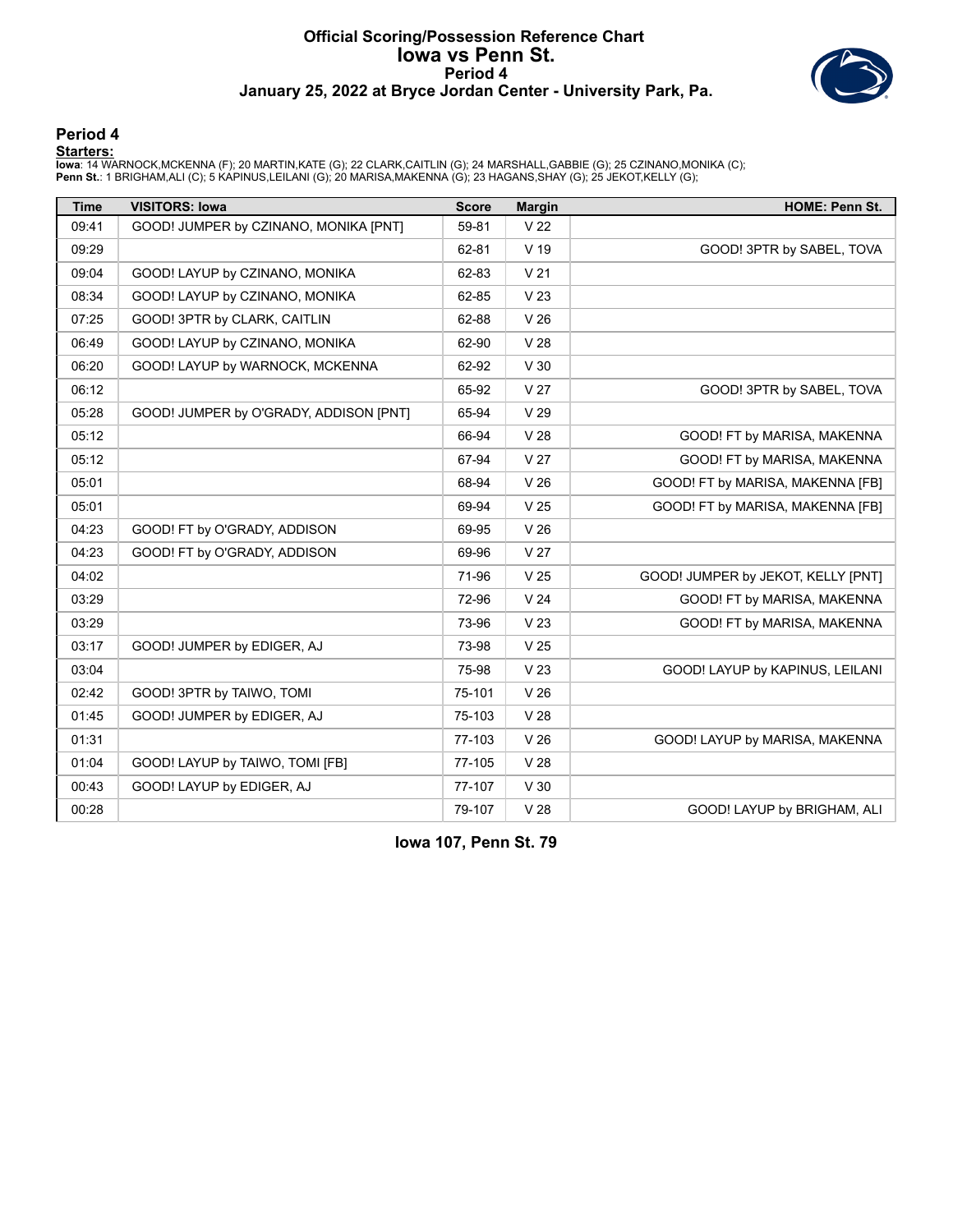#### **Official Substitutions Log Iowa vs Penn St. Period 1 January 25, 2022 at Bryce Jordan Center - University Park, Pa.**



| <b>VISITORS: Iowa</b>        | <b>Time</b> | <b>Score</b> | <b>HOME: Penn St.</b>     |
|------------------------------|-------------|--------------|---------------------------|
| 14 WARNOCK, MCKENNA          |             |              | 1 BRIGHAM, ALI            |
| 20 MARTIN, KATE              |             |              | 5 KAPINUS, LEILANI        |
| 22 CLARK, CAITLIN            |             |              | 20 MARISA, MAKENNA        |
| 24 MARSHALL, GABBIE          |             |              | 23 HAGANS, SHAY           |
| 25 CZINANO, MONIKA           |             |              | 25 JEKOT, KELLY           |
|                              | 08:07       | $2 - 2$      | SUB OUT: BRIGHAM, ALI     |
|                              | 08:07       |              | SUB IN: CAMDEN, ANNA      |
|                              | 06:49       | $5-2$        | SUB OUT: KAPINUS, LEILANI |
|                              | 06:49       |              | SUB OUT: JEKOT, KELLY     |
|                              | 06:49       |              | SUB IN: SABEL, TOVA       |
|                              | 06:49       |              | SUB IN: BURKE, MADDIE     |
|                              | 03:49       | $14 - 10$    | SUB OUT: CAMDEN, ANNA     |
|                              | 03:49       |              | SUB OUT: HAGANS, SHAY     |
|                              | 03:49       |              | SUB IN: BRIGHAM, ALI      |
|                              | 03:49       |              | SUB IN: KAPINUS, LEILANI  |
| SUB OUT: 20 MARTIN, KATE     | 03:49       |              |                           |
| SUB OUT: 25 CZINANO, MONIKA  | 03:49       |              |                           |
| SUB IN: 4 FEUERBACH, KYLIE   | 03:49       |              |                           |
| SUB IN: 44 O'GRADY, ADDISON  | 03:49       |              |                           |
|                              | 03:08       | $18-12$      | SUB OUT: BURKE, MADDIE    |
|                              | 03:08       |              | SUB IN: JEKOT, KELLY      |
|                              | 02:29       | $22 - 13$    | SUB OUT: BRIGHAM, ALI     |
|                              | 02:29       |              | SUB IN: THOMAS, KAYLA     |
| SUB OUT: 14 WARNOCK, MCKENNA | 01:55       | $22 - 13$    |                           |
| SUB OUT: 44 O'GRADY, ADDISON | 01:55       |              |                           |
| SUB IN: 20 MARTIN, KATE      | 01:55       |              |                           |
| SUB IN: 25 CZINANO, MONIKA   | 01:55       |              |                           |

**Iowa 25, Penn St. 17**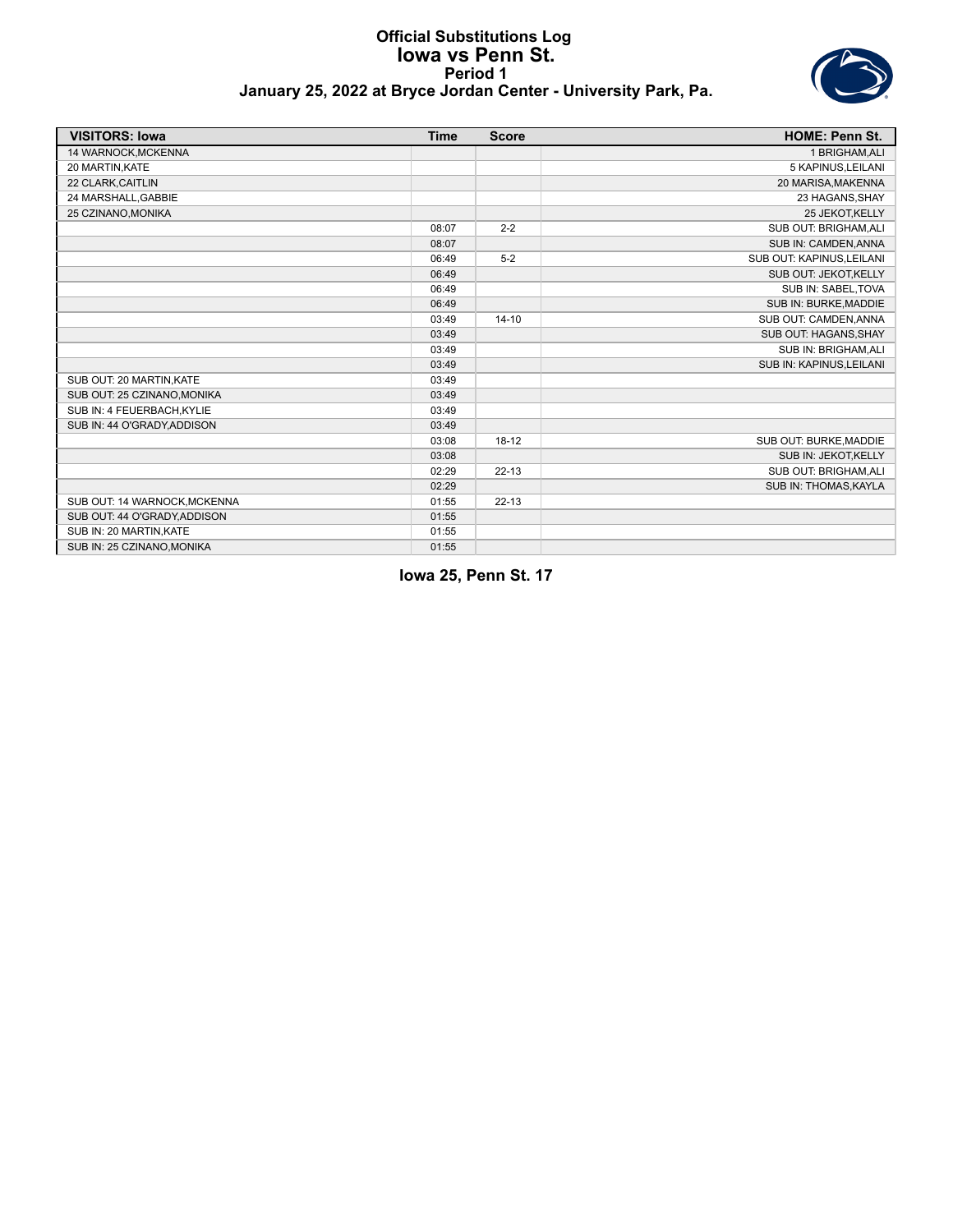#### **Official Substitutions Log Iowa vs Penn St. Period 2 January 25, 2022 at Bryce Jordan Center - University Park, Pa.**



| <b>VISITORS: Iowa</b>        | <b>Time</b> | <b>Score</b>             | <b>HOME: Penn St.</b>     |
|------------------------------|-------------|--------------------------|---------------------------|
| 14 WARNOCK, MCKENNA          |             |                          | 1 BRIGHAM, ALI            |
| 20 MARTIN, KATE              |             |                          | 5 KAPINUS, LEILANI        |
| 22 CLARK, CAITLIN            |             |                          | 20 MARISA, MAKENNA        |
| 24 MARSHALL, GABBIE          |             |                          | 23 HAGANS, SHAY           |
| 25 CZINANO, MONIKA           |             |                          | 25 JEKOT, KELLY           |
|                              | 10:00       | $\overline{\phantom{a}}$ | SUB OUT: KAPINUS, LEILANI |
|                              | 10:00       |                          | SUB OUT: THOMAS, KAYLA    |
|                              | 10:00       |                          | SUB IN: BRIGHAM, ALI      |
|                              | 10:00       |                          | SUB IN: HAGANS, SHAY      |
| SUB OUT: 4 FEUERBACH, KYLIE  | 10:00       |                          |                           |
| SUB IN: 14 WARNOCK.MCKENNA   | 10:00       |                          |                           |
|                              | 09:17       | $\overline{\phantom{a}}$ | SUB OUT: SABEL, TOVA      |
|                              | 09:17       |                          | SUB IN: KAPINUS, LEILANI  |
|                              | 07:23       | 30-24                    | SUB OUT: BRIGHAM, ALI     |
|                              | 07:23       |                          | SUB OUT: JEKOT, KELLY     |
|                              | 07:23       |                          | SUB IN: SABEL, TOVA       |
|                              | 07:23       |                          | SUB IN: THOMAS, KAYLA     |
| SUB OUT: 24 MARSHALL, GABBIE | 07:23       |                          |                           |
| SUB IN: 1 TAIWO, TOMI        | 07:23       |                          |                           |
|                              | 04:48       | 34-32                    | SUB OUT: THOMAS, KAYLA    |
|                              | 04:48       |                          | SUB IN: BRIGHAM, ALI      |
| SUB OUT: 1 TAIWO, TOMI       | 04:48       |                          |                           |
| SUB OUT: 20 MARTIN, KATE     | 04:48       |                          |                           |
| SUB OUT: 25 CZINANO, MONIKA  | 04:48       |                          |                           |
| SUB IN: 4 FEUERBACH, KYLIE   | 04:48       |                          |                           |
| SUB IN: 24 MARSHALL, GABBIE  | 04:48       |                          |                           |
| SUB IN: 44 O'GRADY, ADDISON  | 04:48       |                          |                           |
|                              | 03:37       | 40-35                    | SUB OUT: KAPINUS, LEILANI |
|                              | 03:37       |                          | SUB IN: CAMDEN, ANNA      |
|                              | 02:41       | 47-37                    | SUB OUT: BRIGHAM, ALI     |
|                              | 02:41       |                          | SUB IN: THOMAS, KAYLA     |
| SUB OUT: 14 WARNOCK, MCKENNA | 02:41       |                          |                           |
| SUB OUT: 44 O'GRADY ADDISON  | 02:41       |                          |                           |
| SUB IN: 20 MARTIN.KATE       | 02:41       |                          |                           |
| SUB IN: 25 CZINANO, MONIKA   | 02:41       |                          |                           |
|                              | 02:41       |                          | SUB OUT: HAGANS, SHAY     |
|                              | 02:41       |                          | SUB IN: JEKOT, KELLY      |
| SUB OUT: 22 CLARK, CAITLIN   | 01:11       | 52-42                    |                           |
| SUB OUT: 25 CZINANO, MONIKA  | 01:11       |                          |                           |
| SUB IN: 1 TAIWO, TOMI        | 01:11       |                          |                           |
| SUB IN: 44 O'GRADY, ADDISON  | 01:11       |                          |                           |
|                              | 00:53       | 52-43                    | SUB OUT: JEKOT, KELLY     |
|                              | 00:53       |                          | SUB IN: HAGANS, SHAY      |
|                              |             |                          |                           |

**Iowa 52, Penn St. 47**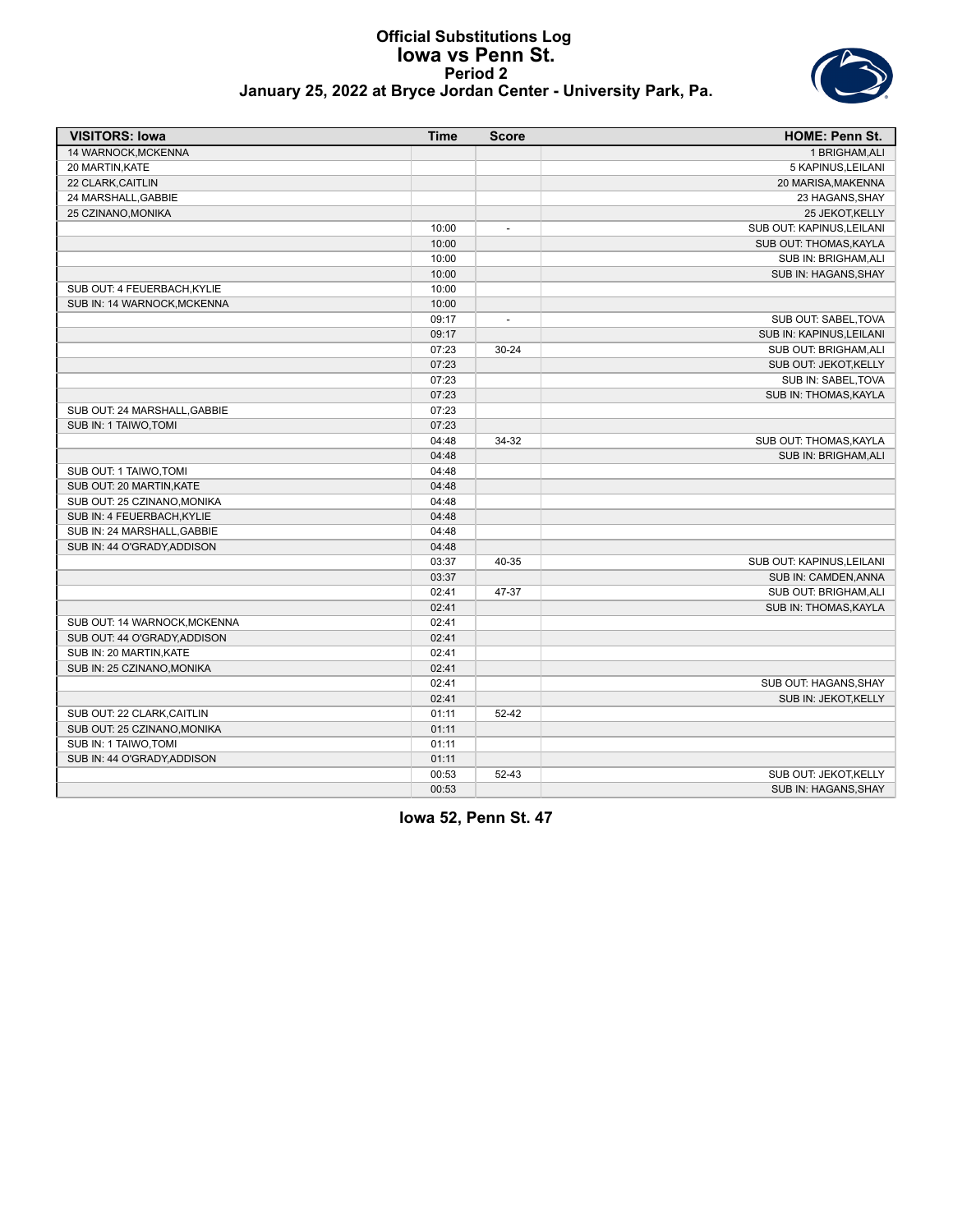#### **Official Substitutions Log Iowa vs Penn St. Period 3 January 25, 2022 at Bryce Jordan Center - University Park, Pa.**



| 14 WARNOCK, MCKENNA<br>1 BRIGHAM, ALI<br>20 MARTIN, KATE<br>5 KAPINUS, LEILANI<br>22 CLARK, CAITLIN<br>20 MARISA, MAKENNA<br>24 MARSHALL, GABBIE<br>23 HAGANS, SHAY<br>25 CZINANO, MONIKA<br>25 JEKOT, KELLY<br>10:00<br>SUB OUT: SABEL, TOVA<br>$\overline{\phantom{a}}$<br>10:00<br>SUB OUT: CAMDEN, ANNA<br>10:00<br>SUB OUT: THOMAS, KAYLA<br>10:00<br>SUB IN: BRIGHAM, ALI<br>SUB IN: KAPINUS, LEILANI<br>10:00<br>10:00<br>SUB IN: JEKOT, KELLY<br>SUB OUT: 1 TAIWO, TOMI<br>10:00<br>SUB OUT: 4 FEUERBACH, KYLIE<br>10:00<br>SUB OUT: 44 O'GRADY, ADDISON<br>10:00<br>SUB IN: 14 WARNOCK, MCKENNA<br>10:00<br>SUB IN: 22 CLARK, CAITLIN<br>10:00<br>SUB IN: 25 CZINANO, MONIKA<br>10:00<br>07:37<br>62-48<br>SUB OUT: HAGANS, SHAY<br>07:37<br>SUB OUT: JEKOT, KELLY<br>07:37<br>SUB IN: SABEL, TOVA<br>07:37<br>SUB IN: CAMDEN, ANNA<br>SUB OUT: 20 MARTIN, KATE<br>07:18<br>62-48<br>SUB IN: 4 FEUERBACH, KYLIE<br>07:18<br>07:05<br>SUB OUT: BRIGHAM, ALI<br>64-48<br>07:05<br>SUB IN: THOMAS, KAYLA<br>SUB OUT: 25 CZINANO, MONIKA<br>05:55<br>68-50<br>SUB IN: 44 O'GRADY, ADDISON<br>05:55<br>SUB OUT: 14 WARNOCK, MCKENNA<br>05:55 | <b>VISITORS: Iowa</b> | <b>Time</b> | <b>Score</b> | <b>HOME: Penn St.</b> |
|--------------------------------------------------------------------------------------------------------------------------------------------------------------------------------------------------------------------------------------------------------------------------------------------------------------------------------------------------------------------------------------------------------------------------------------------------------------------------------------------------------------------------------------------------------------------------------------------------------------------------------------------------------------------------------------------------------------------------------------------------------------------------------------------------------------------------------------------------------------------------------------------------------------------------------------------------------------------------------------------------------------------------------------------------------------------------------------------------------------------------------------------------|-----------------------|-------------|--------------|-----------------------|
|                                                                                                                                                                                                                                                                                                                                                                                                                                                                                                                                                                                                                                                                                                                                                                                                                                                                                                                                                                                                                                                                                                                                                  |                       |             |              |                       |
|                                                                                                                                                                                                                                                                                                                                                                                                                                                                                                                                                                                                                                                                                                                                                                                                                                                                                                                                                                                                                                                                                                                                                  |                       |             |              |                       |
|                                                                                                                                                                                                                                                                                                                                                                                                                                                                                                                                                                                                                                                                                                                                                                                                                                                                                                                                                                                                                                                                                                                                                  |                       |             |              |                       |
|                                                                                                                                                                                                                                                                                                                                                                                                                                                                                                                                                                                                                                                                                                                                                                                                                                                                                                                                                                                                                                                                                                                                                  |                       |             |              |                       |
|                                                                                                                                                                                                                                                                                                                                                                                                                                                                                                                                                                                                                                                                                                                                                                                                                                                                                                                                                                                                                                                                                                                                                  |                       |             |              |                       |
|                                                                                                                                                                                                                                                                                                                                                                                                                                                                                                                                                                                                                                                                                                                                                                                                                                                                                                                                                                                                                                                                                                                                                  |                       |             |              |                       |
|                                                                                                                                                                                                                                                                                                                                                                                                                                                                                                                                                                                                                                                                                                                                                                                                                                                                                                                                                                                                                                                                                                                                                  |                       |             |              |                       |
|                                                                                                                                                                                                                                                                                                                                                                                                                                                                                                                                                                                                                                                                                                                                                                                                                                                                                                                                                                                                                                                                                                                                                  |                       |             |              |                       |
|                                                                                                                                                                                                                                                                                                                                                                                                                                                                                                                                                                                                                                                                                                                                                                                                                                                                                                                                                                                                                                                                                                                                                  |                       |             |              |                       |
|                                                                                                                                                                                                                                                                                                                                                                                                                                                                                                                                                                                                                                                                                                                                                                                                                                                                                                                                                                                                                                                                                                                                                  |                       |             |              |                       |
|                                                                                                                                                                                                                                                                                                                                                                                                                                                                                                                                                                                                                                                                                                                                                                                                                                                                                                                                                                                                                                                                                                                                                  |                       |             |              |                       |
|                                                                                                                                                                                                                                                                                                                                                                                                                                                                                                                                                                                                                                                                                                                                                                                                                                                                                                                                                                                                                                                                                                                                                  |                       |             |              |                       |
|                                                                                                                                                                                                                                                                                                                                                                                                                                                                                                                                                                                                                                                                                                                                                                                                                                                                                                                                                                                                                                                                                                                                                  |                       |             |              |                       |
|                                                                                                                                                                                                                                                                                                                                                                                                                                                                                                                                                                                                                                                                                                                                                                                                                                                                                                                                                                                                                                                                                                                                                  |                       |             |              |                       |
|                                                                                                                                                                                                                                                                                                                                                                                                                                                                                                                                                                                                                                                                                                                                                                                                                                                                                                                                                                                                                                                                                                                                                  |                       |             |              |                       |
|                                                                                                                                                                                                                                                                                                                                                                                                                                                                                                                                                                                                                                                                                                                                                                                                                                                                                                                                                                                                                                                                                                                                                  |                       |             |              |                       |
|                                                                                                                                                                                                                                                                                                                                                                                                                                                                                                                                                                                                                                                                                                                                                                                                                                                                                                                                                                                                                                                                                                                                                  |                       |             |              |                       |
|                                                                                                                                                                                                                                                                                                                                                                                                                                                                                                                                                                                                                                                                                                                                                                                                                                                                                                                                                                                                                                                                                                                                                  |                       |             |              |                       |
|                                                                                                                                                                                                                                                                                                                                                                                                                                                                                                                                                                                                                                                                                                                                                                                                                                                                                                                                                                                                                                                                                                                                                  |                       |             |              |                       |
|                                                                                                                                                                                                                                                                                                                                                                                                                                                                                                                                                                                                                                                                                                                                                                                                                                                                                                                                                                                                                                                                                                                                                  |                       |             |              |                       |
|                                                                                                                                                                                                                                                                                                                                                                                                                                                                                                                                                                                                                                                                                                                                                                                                                                                                                                                                                                                                                                                                                                                                                  |                       |             |              |                       |
|                                                                                                                                                                                                                                                                                                                                                                                                                                                                                                                                                                                                                                                                                                                                                                                                                                                                                                                                                                                                                                                                                                                                                  |                       |             |              |                       |
|                                                                                                                                                                                                                                                                                                                                                                                                                                                                                                                                                                                                                                                                                                                                                                                                                                                                                                                                                                                                                                                                                                                                                  |                       |             |              |                       |
|                                                                                                                                                                                                                                                                                                                                                                                                                                                                                                                                                                                                                                                                                                                                                                                                                                                                                                                                                                                                                                                                                                                                                  |                       |             |              |                       |
|                                                                                                                                                                                                                                                                                                                                                                                                                                                                                                                                                                                                                                                                                                                                                                                                                                                                                                                                                                                                                                                                                                                                                  |                       |             |              |                       |
|                                                                                                                                                                                                                                                                                                                                                                                                                                                                                                                                                                                                                                                                                                                                                                                                                                                                                                                                                                                                                                                                                                                                                  |                       |             |              |                       |
|                                                                                                                                                                                                                                                                                                                                                                                                                                                                                                                                                                                                                                                                                                                                                                                                                                                                                                                                                                                                                                                                                                                                                  |                       |             |              |                       |
|                                                                                                                                                                                                                                                                                                                                                                                                                                                                                                                                                                                                                                                                                                                                                                                                                                                                                                                                                                                                                                                                                                                                                  |                       |             |              |                       |
| SUB IN: 20 MARTIN, KATE<br>05:55                                                                                                                                                                                                                                                                                                                                                                                                                                                                                                                                                                                                                                                                                                                                                                                                                                                                                                                                                                                                                                                                                                                 |                       |             |              |                       |
| 05:55<br>SUB OUT: THOMAS, KAYLA                                                                                                                                                                                                                                                                                                                                                                                                                                                                                                                                                                                                                                                                                                                                                                                                                                                                                                                                                                                                                                                                                                                  |                       |             |              |                       |
| SUB IN: HAGANS, SHAY<br>05:55                                                                                                                                                                                                                                                                                                                                                                                                                                                                                                                                                                                                                                                                                                                                                                                                                                                                                                                                                                                                                                                                                                                    |                       |             |              |                       |
| 04:42<br>71-52<br>SUB OUT: HAGANS, SHAY                                                                                                                                                                                                                                                                                                                                                                                                                                                                                                                                                                                                                                                                                                                                                                                                                                                                                                                                                                                                                                                                                                          |                       |             |              |                       |
| 04:42<br>SUB IN: JEKOT, KELLY                                                                                                                                                                                                                                                                                                                                                                                                                                                                                                                                                                                                                                                                                                                                                                                                                                                                                                                                                                                                                                                                                                                    |                       |             |              |                       |
| SUB OUT: 24 MARSHALL, GABBIE<br>04:42                                                                                                                                                                                                                                                                                                                                                                                                                                                                                                                                                                                                                                                                                                                                                                                                                                                                                                                                                                                                                                                                                                            |                       |             |              |                       |
| SUB IN: 14 WARNOCK, MCKENNA<br>04:42                                                                                                                                                                                                                                                                                                                                                                                                                                                                                                                                                                                                                                                                                                                                                                                                                                                                                                                                                                                                                                                                                                             |                       |             |              |                       |
| SUB OUT: 44 O'GRADY, ADDISON<br>73-57<br>03:26                                                                                                                                                                                                                                                                                                                                                                                                                                                                                                                                                                                                                                                                                                                                                                                                                                                                                                                                                                                                                                                                                                   |                       |             |              |                       |
| SUB IN: 25 CZINANO, MONIKA<br>03:26                                                                                                                                                                                                                                                                                                                                                                                                                                                                                                                                                                                                                                                                                                                                                                                                                                                                                                                                                                                                                                                                                                              |                       |             |              |                       |
| 02:06<br>77-59<br>SUB OUT: CAMDEN, ANNA                                                                                                                                                                                                                                                                                                                                                                                                                                                                                                                                                                                                                                                                                                                                                                                                                                                                                                                                                                                                                                                                                                          |                       |             |              |                       |
| 02:06<br>SUB IN: BRIGHAM, ALI                                                                                                                                                                                                                                                                                                                                                                                                                                                                                                                                                                                                                                                                                                                                                                                                                                                                                                                                                                                                                                                                                                                    |                       |             |              |                       |
| SUB OUT: 4 FEUERBACH, KYLIE<br>02:06                                                                                                                                                                                                                                                                                                                                                                                                                                                                                                                                                                                                                                                                                                                                                                                                                                                                                                                                                                                                                                                                                                             |                       |             |              |                       |
| SUB IN: 24 MARSHALL, GABBIE<br>02:06                                                                                                                                                                                                                                                                                                                                                                                                                                                                                                                                                                                                                                                                                                                                                                                                                                                                                                                                                                                                                                                                                                             |                       |             |              |                       |
| 01:39<br>77-59<br>SUB OUT: KAPINUS, LEILANI                                                                                                                                                                                                                                                                                                                                                                                                                                                                                                                                                                                                                                                                                                                                                                                                                                                                                                                                                                                                                                                                                                      |                       |             |              |                       |
| 01:39<br>SUB IN: HAGANS SHAY                                                                                                                                                                                                                                                                                                                                                                                                                                                                                                                                                                                                                                                                                                                                                                                                                                                                                                                                                                                                                                                                                                                     |                       |             |              |                       |
| 01:28<br>77-59<br>SUB OUT: BRIGHAM, ALI                                                                                                                                                                                                                                                                                                                                                                                                                                                                                                                                                                                                                                                                                                                                                                                                                                                                                                                                                                                                                                                                                                          |                       |             |              |                       |
| 01:28<br>SUB IN: THOMAS, KAYLA                                                                                                                                                                                                                                                                                                                                                                                                                                                                                                                                                                                                                                                                                                                                                                                                                                                                                                                                                                                                                                                                                                                   |                       |             |              |                       |
| SUB OUT: HAGANS, SHAY<br>00:41<br>77-59                                                                                                                                                                                                                                                                                                                                                                                                                                                                                                                                                                                                                                                                                                                                                                                                                                                                                                                                                                                                                                                                                                          |                       |             |              |                       |
| 00:41<br>SUB IN: BURKE, MADDIE                                                                                                                                                                                                                                                                                                                                                                                                                                                                                                                                                                                                                                                                                                                                                                                                                                                                                                                                                                                                                                                                                                                   |                       |             |              |                       |

**Iowa 79, Penn St. 59**